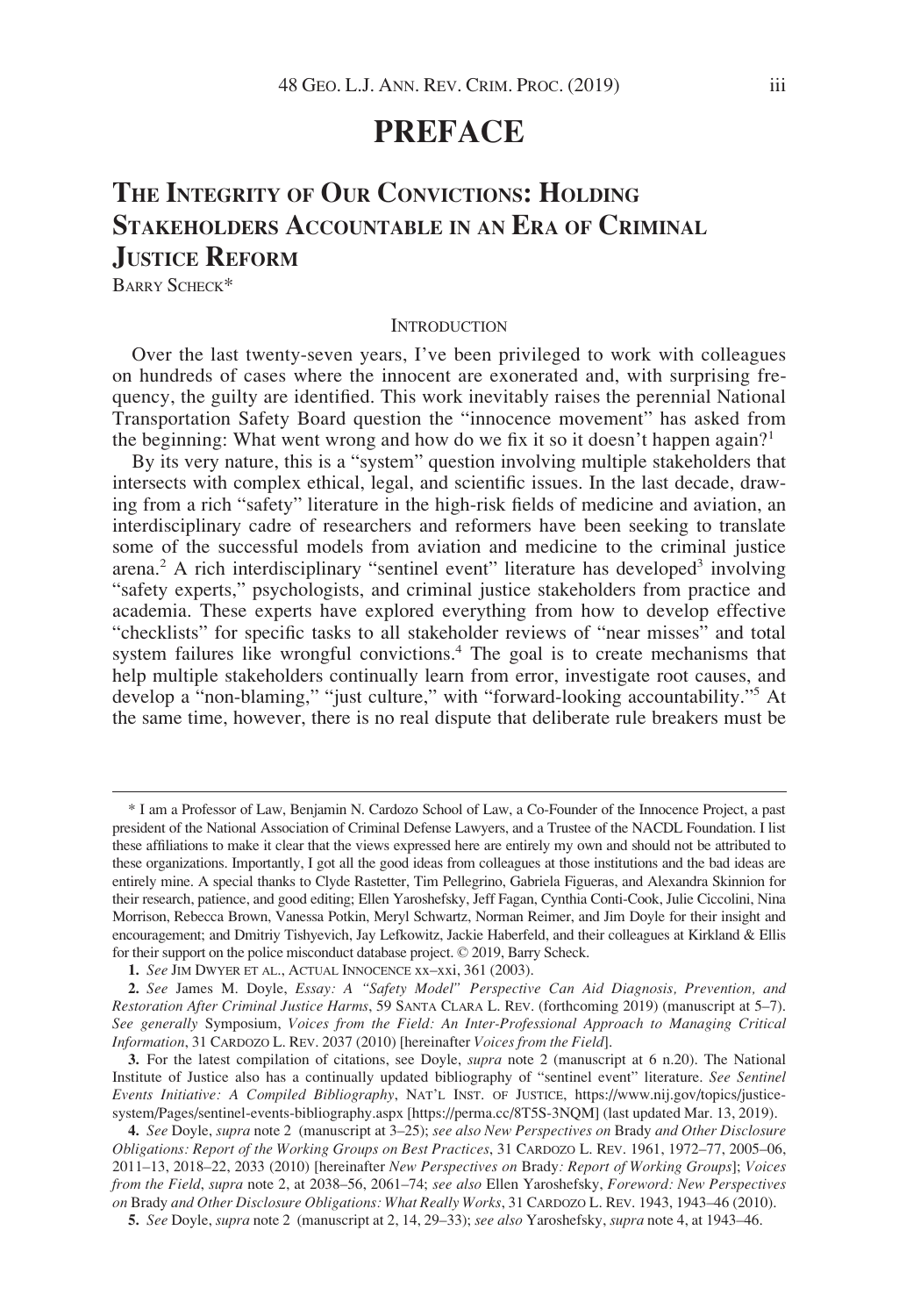identified and appropriately sanctioned.<sup>6</sup>

This is no easy task. Even in medicine, a "non-blaming" culture that helps increase the reporting of errors often conflicts with sanctioning "errors committed by incompetent, intoxicated or habitually careless clinicians, or by those unwilling to follow reasonable safety rules and standards."<sup>7</sup> In the criminal justice realm, efforts to obtain transparency and consensus about sanctioning reckless or deliberate rule breaking by prosecutors, police, defense counsel, and even judges—the sworn stakeholders in our system we count on the most to act with integrity, follow the law, and uphold justice routinely encounter deep-seated institutional resistance.<sup>8</sup>

Nonetheless, this is an especially exciting time to address these system integrity issues. We have extraordinarily powerful tools to collect, assess, and analyze criminal justice data as never before so that the actions of all the stakeholders in our system can become more transparent. And we are unquestionably in an era of criminal justice reform where there is a determination to make fundamental changes. There is agreement on the left and the right that misconduct by prosecutors and police must be addressed more systematically and transparently to ensure public respect and trust.<sup>9</sup> There is agreement on the left and the right that all criminal justice stakeholders have an ethical obligation to ensure that only validated and reliable forensic science is used in courts and that multiple stakeholders have a duty to correct and notify litigants who could have been adversely affected by unreliable scientific tests or testimony.<sup>10</sup> There is agreement on the left and the right that strong measures must be taken to redress the problem of mass incarceration on the "front end" (bail reform, diversion, decriminalization) as well as the "back end" (reform of mandatory minimum sentencing, parole, and probation)<sup> $11$ </sup> such that redressing prior excessive, unfair, or racially biased sentences ought to be seen as a "conviction integrity" issue by prosecutors, defense attorneys, courts, and governors.

What follows is a discussion about a series of related initiatives that have emerged organically from the trenches to hold different criminal justice stakeholders accountable to ethical rules and constitutional norms. I will discuss (1) Brady orders; (2) the need for the public, prosecution, and defense to each maintain databases of police misconduct; (3) the

9. See Green & Yaroshefsky, supra note 8, at 66-85.

<sup>6.</sup> See Doyle, supra note 2 (manuscript at 14); see also Cynthia E. Jones, Here Comes the Judge: A Model for Judicial Oversight and Regulation of the Brady Disclosure Duty, 46 HOFSTRA L. REV. 87, 109 (2017); Yaroshefsky, supra note 4, at 1943–46.

<sup>7.</sup> ROBERT M. WACHTER, PERSONAL ACCOUNTABILITY IN HEALTHCARE: SEARCHING FOR THE RIGHT BALANCE 1 (2012), [http://www.ajustnhs.com/wp-content/uploads/2012/06/accountability-and-patient-safety-](http://www.ajustnhs.com/wp-content/uploads/2012/06/accountability-and-patient-safety-2012.pdf)[2012.pdf](http://www.ajustnhs.com/wp-content/uploads/2012/06/accountability-and-patient-safety-2012.pdf) [\[https://perma.cc/36MU-DVWK\]](https://perma.cc/36MU-DVWK); see Robert M. Wachter & Peter J. Pronovost, Balancing "No Blame" with Accountability in Patient Safety, 361 NEW ENG. J. MED. 1401, 1402 (2009); see also Voices from the Field, supra note 2, at 2038–56.

<sup>8.</sup> See Bruce A. Green, Prosecutors and Professional Regulation, 25 GEO. J. LEGAL ETHICS 873, 879 (2012); Bruce Green & Ellen Yaroshefsky, Prosecutorial Accountability 2.0, 92 NOTRE DAME L. REV. 51, 79– 80 (2016); see also infra note 44 and accompanying text.

<sup>10.</sup> See PRESIDENT'S COUNCIL OF ADVISORS ON SCIENCE AND TECHNOLOGY, FORENSIC SCIENCE IN CRIMINAL COURTS: ENSURING SCIENTIFIC VALIDITY OF FEATURE-COMPARISON METHODS 124–45 (2016), <https://bit.ly/2xKHNwS> [\[https://perma.cc/3ZUL-3FLK](https://perma.cc/3ZUL-3FLK)]; see also TEX. CODE CRIM. PROC. ANN. art. 38.01 (West 2019); Ex parte Robbins, 478 S.W.3d 678, 695–706 (Tex. Crim. App. 2014) (Cochran, J., concurring); Brandi Grissom, Forensic Science Panel Calls for Review of Past Arson Cases, TEX. TRIBUNE (Sept. 9, 2011, 2:00 PM),<https://www.texastribune.org/2011/09/09/science-panel-agrees-review-past-arson-evidence> [\[https://](https://perma.cc/VDA5-RD53) [perma.cc/VDA5-RD53](https://perma.cc/VDA5-RD53)].

<sup>11.</sup> See Nicholas Fandos, Senate Passes Bipartisan Criminal Justice Bill, N.Y. TIMES (Dec. 18, 2018), <https://www.nytimes.com/2018/12/18/us/politics/senate-criminal-justice-bill.html> [\[https://nyti.ms/2GqmNnb\]](https://nyti.ms/2GqmNnb); Osita Nwanevu, The Improbable Success of a Criminal-Justice-Reform Bill Under Trump, NEW YORKER (Dec. 17, 2018), [https://www.newyorker.com/news/news-desk/the-improbable-success-of-a-criminal-justice-reform](https://www.newyorker.com/news/news-desk/the-improbable-success-of-a-criminal-justice-reform-bill-under-trump)[bill-under-trump](https://www.newyorker.com/news/news-desk/the-improbable-success-of-a-criminal-justice-reform-bill-under-trump) [<https://perma.cc/5JJH-Q7XJ>].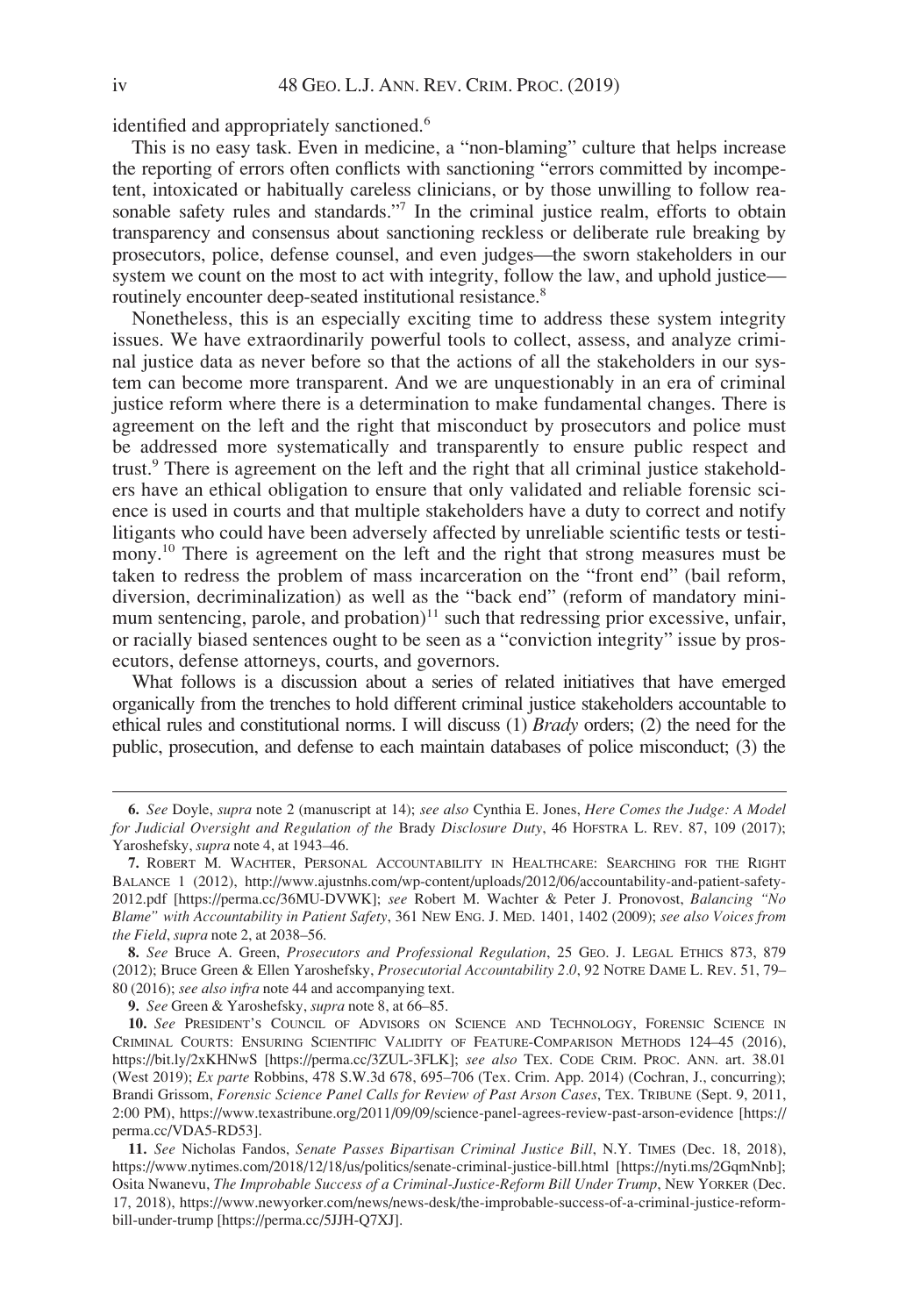importance of Police Standards and Training (POST) Decertification Statutes; (4) New York's newly established Prosecutorial Conduct Commission; (5) the need to establish ethical rules for prosecutors, defense lawyers, and judges to help forensic science service providers correct errors and protect the integrity of forensic science testimony; and (6) three new developments in the work of Conviction Integrity Units. Each of these initiatives requires transparency, ongoing collection of data, and cooperative action by multiple stakeholders. If expanded and undertaken together, they would be synergistic, help stakeholders do their jobs, and promote public confidence in the integrity of our system.

#### I. BRADY ORDERS

The *Brady* order initiative arose in 2011 as a direct result of two high-profile cases involving prosecutorial misconduct that had dramatically different outcomes: the Michael Morton exoneration in Williamson County, Texas, and the trial of U.S. Senator Ted Stevens in Washington, D.C.<sup>12</sup>

The Innocence Project had been representing Michael Morton for decades in an effort to obtain DNA testing on probative biological evidence to prove he did not murder his wife Christine.<sup>13</sup> Michael's defense at trial was that after he left home to go to work at 6 A.M., someone entered his home from a wooded area behind the house, bludgeoned Christine to death while she was sleeping in her bed (their three-and-ahalf-year-old son Eric was in the house), and left after stealing some property.<sup>14</sup> On a Friday before a Monday trial, Michael's defense lawyers asked that the trial court examine in camera the lead investigator's report because they believed it contained "Brady material."<sup>15</sup> The trial court asked prosecutor Ken Anderson whether he had any favorable information to disclose to the defense, to which Anderson said he did not. The trial court ordered the report produced, prosecutor Ken Anderson delivered it in a sealed manila envelope, and on Monday the court ruled the report contained no *Brady* information.<sup>16</sup> The prosecution proceeded to trial without the lead investigator testifying so that the defense, under Texas rules at the time, never saw the investigator's complete report.<sup>17</sup> Morton was convicted and sentenced to life in prison.<sup>18</sup>

Twenty-five years later, DNA testing was conducted on a blue bandana found outside the Morton home in a wooded area.19 Blood on the bandana was determined to be from Christine Morton.20 Male epithelial cells, a CODIS hit revealed, came from a convicted felon, Mark Alan Norwood.<sup>21</sup> Around the same time, the Innocence Project defense team,<sup>22</sup> through an open record act request, obtained the lead investigator's file that contained indisputable exculpatory information, such as a report from a neighbor that he saw a green van suspiciously parked behind the Morton home around the time of the murder

<sup>12.</sup> See Green & Yaroshefsky, supra note 8, at 75–77, 100; Barry Scheck, Four Reforms for the Twenty-First Century, 96 JUDICATURE 323, 330–33 (2013).

<sup>13.</sup> See Pamela Colloff, The Innocent Man, Part Two, TEX. MONTHLY (Dec. 2012), [http://www.](http://www.texasmonthly.com/articles/the-innocent-man-part-two) [texasmonthly.com/articles/the-innocent-man-part-two](http://www.texasmonthly.com/articles/the-innocent-man-part-two) [[https://perma.cc/CD78-6BPG\]](https://perma.cc/CD78-6BPG) [hereinafter Colloff, Innocent Man, Part Two].

<sup>14.</sup> See Pamela Colloff, The Innocent Man, Part One, TEX. MONTHLY (Nov. 2012), [http://www.](http://www.texasmonthly.com/politics/the-innocent-man-part-one) [texasmonthly.com/politics/the-innocent-man-part-one](http://www.texasmonthly.com/politics/the-innocent-man-part-one) [[https://perma.cc/NX8U-ZVY5\]](https://perma.cc/NX8U-ZVY5) [hereinafter Colloff, Innocent Man, Part One].

<sup>15.</sup> See Scheck, supra note 12, at 331; Colloff, Innocent Man, Part Two, supra note 13.

<sup>16.</sup> See Scheck, supra note 12, at 330–31; Colloff, Innocent Man, Part Two, supra note 13.

<sup>17.</sup> See Colloff, Innocent Man, Part One, supra note 14.

<sup>18.</sup> See Colloff, Innocent Man, Part Two, supra note 13.

<sup>19.</sup> See id.

<sup>20.</sup> See id.

<sup>21.</sup> See id.

<sup>22.</sup> To name just a few members, Nina Morrison, countless pro bono lawyers from Weil, Gotschal in New York, Texas counsel John Raley, Gerry Goldstein, Cynthia Orr, Patricia Cummings, and myself.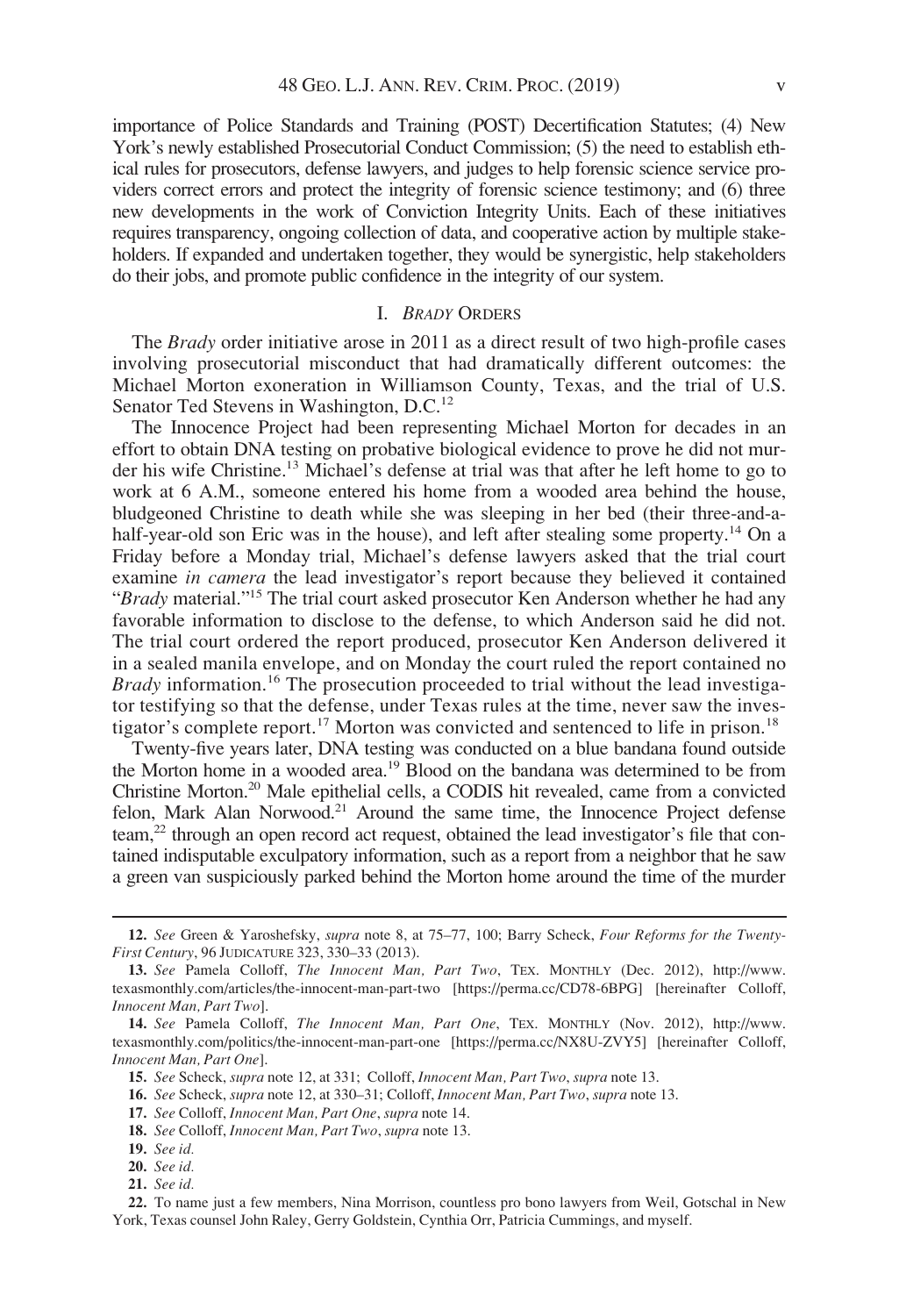and "had observed its driver walking into the overgrown area that extended up to his privacy fence" as if planning a break-in.<sup>23</sup> When the sealed manila envelope prosecutor Ken Anderson submitted to the trial court was opened, the exculpatory information in the lead investigator's report was not present, plainly removed by Anderson.<sup>24</sup> Although Anderson's conduct arguably violated a number of Texas criminal statutes, the safest course to avoid statute of limitations problems was to charge him with continuing contempt of court, a misdemeanor, for deliberately misrepresenting that he had disclosed all favorable Brady information.25 Utilizing a rarely invoked Texas procedure known as a Court of Inquiry, which allows criminal charges to be brought against public officials upon a showing of probable cause, the Innocence Project team was able to get former prosecutor Anderson, then a sitting felony court judge, charged with contempt for this *Brady* violation.<sup>26</sup> He entered a plea, was sentenced to ten days in jail (served five), was disbarred, and resigned from the bench.<sup>27</sup>

In the midst of those tumultuous and widely publicized proceedings, the Innocence Project team discovered a similar unsolved break-in murder in Austin, Texas: Debra Baker had been killed two years after Christine Morton's murder. At the Innocence Project's request, the Austin police reinvestigated the Baker homicide, found probative biological evidence at the crime scene, and conducted DNA tests that matched Norwood.<sup>28</sup> He was ultimately convicted of both homicides.<sup>29</sup>

The Morton case, and Michael Morton's powerful personal advocacy<sup>30</sup> shook the Texas criminal justice system, and especially prosecutors, to the core.<sup>31</sup> A proud "Tea Party" red legislature passed the Michael Morton Act, which instituted open file discovery and contains an explicit order and acknowledgment before a plea or trial that prosecutors "shall disclose" and itemize all "information in the possession, custody, or control of the state that tends to negate the guilt of the defendant or would tend to reduce the punishment for the offense charged"<sup>32</sup>—tracking the language of ABA Rule 3.8(d) and the same longstanding Texas ethical rule.<sup>33</sup> The Morton Act also amended the State's ethical rules to start the statute of limitation for grievances

28. See Colloff, Innocent Man, Part Two, supra note 13.

30. A television advertisement featuring Michael Morton also ran in New York during a successful "Remove the Blindfold" campaign to reform New York's discovery statute. See New Yorkers United for Justice, It's Time to Fix New York's Outdated Discovery Laws, YOUTUBE (Feb. 19, 2019), [https://youtu.be/G7xUmHv-U\\_k](https://youtu.be/G7xUmHv-U_k); Dan M. Clark, Cuomo, Lawmakers Announce Deal on State Budget, Criminal Justice Reforms, N.Y.L.J. (Mar. 31, 2019, 8:14 AM), [https://www.law.com/newyorklawjournal/2019/03/31/cuomo-lawmakers-announce-deal-on-state](https://www.law.com/newyorklawjournal/2019/03/31/cuomo-lawmakers-announce-deal-on-state-budget-criminal-justice-reforms)[budget-criminal-justice-reforms](https://www.law.com/newyorklawjournal/2019/03/31/cuomo-lawmakers-announce-deal-on-state-budget-criminal-justice-reforms) [\[https://perma.cc/R6UX-SRX4](https://perma.cc/R6UX-SRX4)].

31. See Gerald S. Reamey, The Truth Might Set You Free: How the Michael Morton Act Could Fundamentally Change Texas Criminal Discovery, or Not, 48 TEX. TECH. L. REV. 893, 899–901 (2016).

32. TEX. CODE CRIM. PROC. ANN. art.  $39.14(h)$ , (j) (West 2019); see also Reamey, supra note 31, at  $903-29$ ; Brandi Grissom, From the Tea Party, a Softer Line in Criminal Justice Discussions, TEX. TRIBUNE (July 10, 2013, 6:00 AM),<https://www.texastribune.org/2013/07/10/tea-party-influence-felt-criminal-justice> [\[https://](https://perma.cc/4K38-FNHL) [perma.cc/4K38-FNHL](https://perma.cc/4K38-FNHL)].

33. MODEL RULES OF PROF'L CONDUCT r. 3.8(d) (AM. BAR ASS'N 2019); TEX. DISCIPLINARY RULES OF PROF'L CONDUCT r. 3.09(d) (2019).

<sup>23.</sup> Colloff, Innocent Man, Part Two, supra note 13.

<sup>24.</sup> See id.

<sup>25.</sup> See id.; Scheck, supra note 12, at 332 n.50.

<sup>26.</sup> See Scheck, *supra* note 12, at 331–32.

<sup>27.</sup> Chuck Lindell, Ken Anderson Gets 10-Day Sentence, Surrenders Law License, STATESMAN (Nov. 9, 2013, 12:01 AM),<https://www.statesman.com/news/20131109/ken-anderson-gets-10-day-sentence-surrenders-law-license> [<https://perma.cc/7AW7-T8V9>]; Claire Osborn, How Ken Anderson Was Released After Only Five Days in Jail, STATESMAN (Nov. 16, 2013, 12:01 AM), [https://www.statesman.com/NEWS/20131116/How-Ken-Anderson-was](https://www.statesman.com/NEWS/20131116/How-Ken-Anderson-was-released-after-only-five-days-in-jail)[released-after-only-five-days-in-jail](https://www.statesman.com/NEWS/20131116/How-Ken-Anderson-was-released-after-only-five-days-in-jail) [\[https://perma.cc/AB37-U24Q](https://perma.cc/AB37-U24Q)].

<sup>29.</sup> Ryan Autullo, Another Life Sentence for Norwood, and Some Comfort for Victim's Family, STATESMAN (Sept. 24, 2016, 12:01 AM), [https://www.statesman.com/news/20160924/another-life-sentence-for-norwood](https://www.statesman.com/news/20160924/another-life-sentence-for-norwood-and-some-comfort-for-victims-family)[and-some-comfort-for-victims-family](https://www.statesman.com/news/20160924/another-life-sentence-for-norwood-and-some-comfort-for-victims-family) [\[https://perma.cc/2UVR-XC3F](https://perma.cc/2UVR-XC3F)].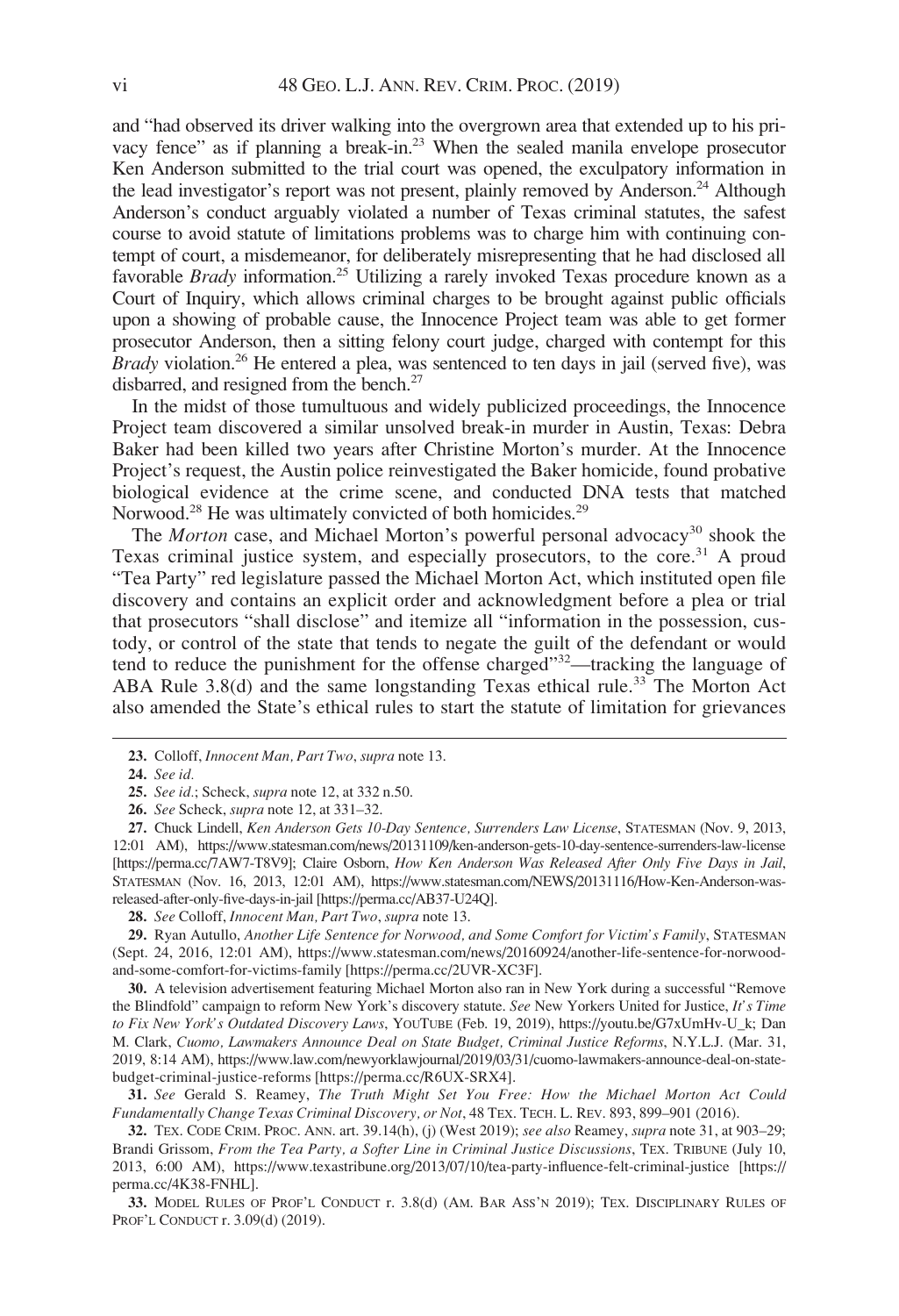related to a prosecutor's misconduct that leads to a wrongful conviction at the time of a wrongfully imprisoned person's release from prison, not the time of the act.<sup>34</sup>

The result in the *Morton* case stood in "stark contrast" to the resolution of an investigation into prosecutorial misconduct in the case of Senator Ted Stevens that unfolded during this same period.<sup>35</sup> In that high stakes federal prosecution, Judge Emmett Sullivan became so upset at what he believed were serious Brady violations by Assistant United States Attorneys (AUSAs) that he appointed a special prosecutor to investigate.<sup>36</sup> The special prosecutor's report concluded that the *Brady* violations were "deliberate" and "systematic" but that Judge Sullivan could not hold the AUSAs in contempt because he never issued a direct written or oral order.<sup>37</sup> Instead, whenever the defense raised the alarm about a possible failure to disclose favorable evidence, he only intoned, as so many judges have understandably done for years, that the government is mindful of its *Brady* obligations.<sup>38</sup> Now, it must be emphasized, Judge Sullivan has become the leading and most influential judicial proponent of standing *Brady* orders to be enforced by courts.<sup>39</sup>

In response to expressions of outrage from the left and right over the *Morton* and Stevens cases, former federal district court judge Nancy Gertner and I naively proclaimed that if defense lawyers continually filed pretrial motions for an order that tracked their jurisdiction's version of ABA Rule  $3.\overline{8}$ (d), judges and prosecutors would welcome the clarity provided by the rule—an "Occam's razor" which would cut through the "vexing problems that have hamstrung meaningful compliance with *Brady.*"<sup>40</sup> At the very least, we believed, it would be difficult for anyone to insist on the record that prosecutors were not bound by the jurisdiction's ethical rules, which are often authorized by statute.<sup>41</sup>

We were wrong. Many defense lawyers were afraid to ask for the order fearing that prosecutors and judges would think, just by requesting it, they were accusing their adversaries of unethical conduct. Nor did prosecutors or judges have much trouble ignoring the ethical rule mandating timely pre-trial disclosure of "favorable information" (information that tends to negate guilt or mitigate the offense). They just assumed that the post-conviction Brady standard for vacating a conviction, "materiality," $42$  must be regarded as the *pre-trial Brady* standard for disclosure. $43$ 

Even more troubling, Judge Sullivan, the American Bar Association (ABA), the National Association of Criminal Defense Lawyers (NACDL), and scores of distinguished former prosecutors have encountered implacable resistance from the U.S.

40. Barry Scheck & Nancy Gertner, Combatting Brady Violations with an 'Ethical Rule' Order for the Disclosure of Favorable Evidence, 37 CHAMPION 40, 40 (2013).

41. Id. at 41.

42. Information is considered "material" for purposes of vacating a conviction "when there is a reasonable probability that, had the evidence been disclosed, the result of the proceeding would have been different." Smith v. Cain, 565 U.S. 73, 75 (2012) (quoting Cone v. Bell, 556 U.S. 449, 469–70 (2009)). "A reasonable probability does not mean that the defendant 'would more likely than not have received a different verdict with the evidence,' only that the likelihood of a different result is great enough to 'undermine[] confidence in the outcome of the trial.'" Id. (quoting Kyles v. Whitley, 514 U.S. 419, 434 (1995)).

<sup>34.</sup> TEX. GOV'T CODE ANN. § 81.072(b-1) (West 2019); see also Grissom, supra note 32.

<sup>35.</sup> Scheck, supra note 12, at 330.

<sup>36.</sup> See Emmet G. Sullivan, How New York Courts Are Keeping Prosecutors in Line, WALL ST. J. (Nov. 17, 2017, 6:09 PM),<https://www.wsj.com/articles/how-new-york-courts-are-keeping-prosecutors-in-line-1510953911> [<https://perma.cc/CA2U-Z5U5>].

<sup>37.</sup> See id.

<sup>38.</sup> See ROB CARY, NOT GUILTY: THE UNLAWFUL PROSECUTION OF U.S. SENATOR TED STEVENS 94 (2014).

<sup>39.</sup> See Sullivan, supra note 36; Hon. Emmet G. Sullivan, Enforcing Compliance with Constitutionally-Required Disclosures: A Proposed Rule, 2016 CARDOZO L. REV. DE NOVO 138, 138–39 (2016). For a thoughtful and edifying deep dive into the Stevens case, see CARY, supra note 38.

<sup>43.</sup> See Jones, *supra* note 6, at 99–102.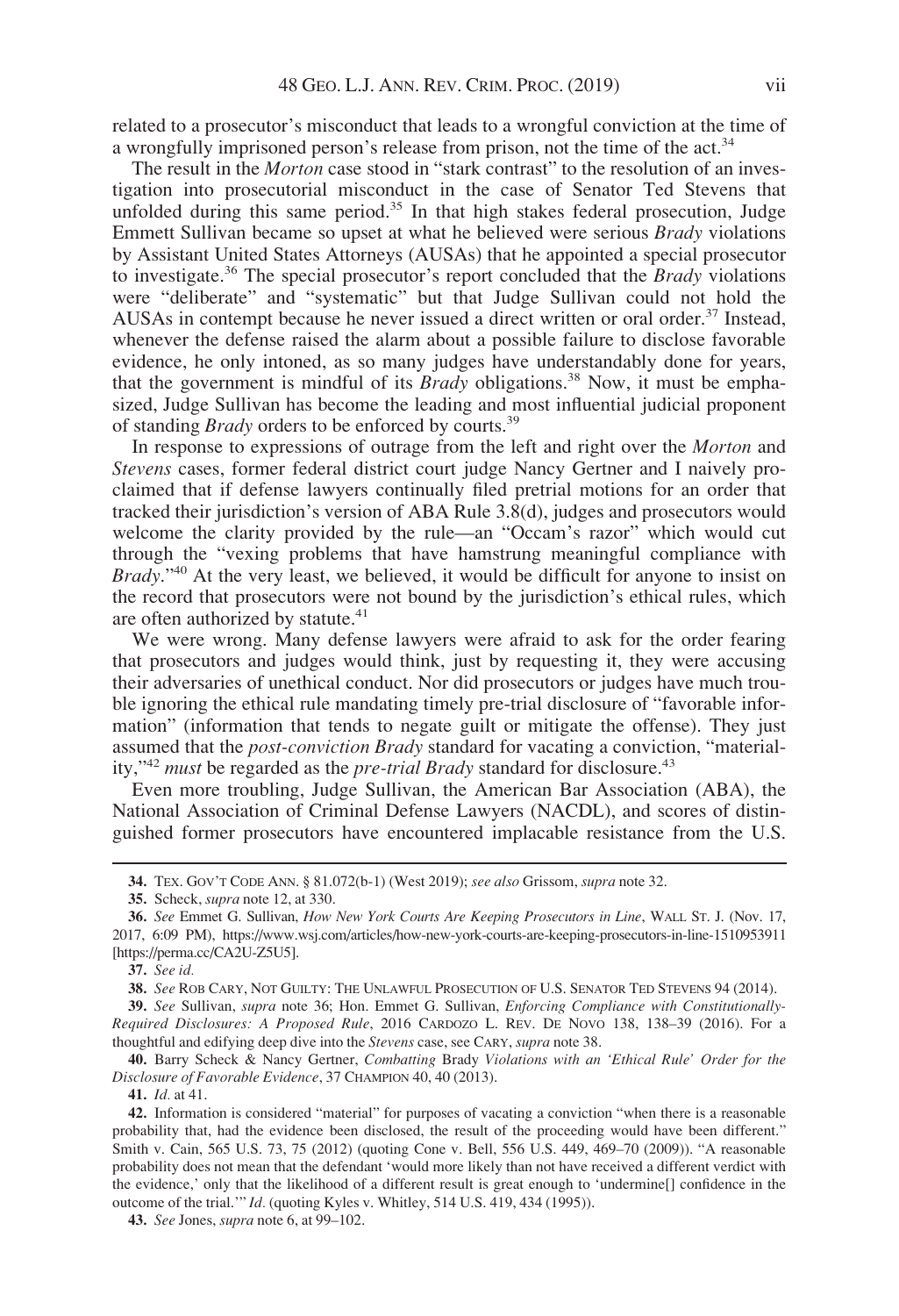Department of Justice (DOJ) over the last decade in their unsuccessful efforts to get agreement on a Brady order for the District of Columbia, an amendment to Federal Rule of Criminal Procedure 16, or even a revision of the DOJ's Justice Manual that tracks ABA Rule  $3.8(d)$ .<sup>44</sup> Outside of the Michael Morton Act in Texas, proponents of a Brady order have met with sporadic success from individual state and federal judges.45 But in 2017, there was a significant breakthrough in the State of New York that will hopefully be emulated by state judiciaries and legislatures across the  $countrv^{46}$ :

Based on a recommendation from the Justice Task Force (JTF)—a multi-stakeholder group selected by the Chief Judge of the New York Court of Appeals—New York adopted a model *Brady* order that is distributed to prosecutors and the defense at first appearance when the defense makes a discovery demand.<sup>47</sup> The order directs prosecutors to make "timely" disclosure of all "[f]avorable information," and lays out five specific, but non-exhaustive, categories of such information.<sup>48</sup> Two of these categories—"[i]nformation that tends to exculpate, reduce the degree of an offense, or support a potential defense to a charged offense," and "[i]nformation that tends to mitigate the degree of the defendant's culpability as to a charged offense, or to mitigate punishment"—track New York's version of ABA Rule  $3.8(d)$ .<sup>49</sup> A third category focuses on information that could be used to impeach the credibility of a government witness and offers five specific examples.<sup>50</sup> A fourth category addresses "[i]nformation that tends to undermine evidence of the defendant's identity as [the] perpetrator" of a crime and information that tends to show third-party guilt.<sup>51</sup> And a fifth category provides the useful reminder that "[i]nformation that could affect in the defendant's

45. See Green & Yaroshefsky, *supra* note 8, at 73–77.

46. See Sullivan, supra note 36.

47. See id.; N.Y. STATE JUSTICE TASK FORCE, REPORT ON ATTORNEY RESPONSIBILITY IN CRIMINAL CASES 1, 15–17 (2017),<http://www.nyjusticetaskforce.com/pdfs/2017JTF-AttorneyDisciplineReport.pdf> [[https://perma.](https://perma.cc/W7C2-ME26) [cc/W7C2-ME26](https://perma.cc/W7C2-ME26)].

48. N.Y. STATE JUSTICE TASK FORCE, *supra* note 47, at 15–16.

49. Id. at 15 (categories (b) and (c)); see also N.Y. RULES OF PROF'L CONDUCT r. 3.8(b) (N.Y. STATE BAR ASS'N, amended 2018).

50. N.Y. STATE JUSTICE TASK FORCE, *supra* note 47, at 15 (category (a)):

Information that impeaches the credibility of a testifying prosecution witness, including (i) benefits, promises, or inducements, express or tacit, made to a witness by a law enforcement official or law enforcement victim services agency in connection with giving testimony or cooperating in the case; (ii) a witness's prior inconsistent statements, written or oral; (iii) a witness's prior convictions and uncharged criminal conduct; (iv) information that tends to show that a witness has a motive to lie to inculpate the defendant, or a bias against the defendant or in favor of the complainant or the prosecution; and (v) information that tends to show impairment of a witness's ability to perceive, recall, or recount relevant events, including impairment resulting from mental or physical illness or substance abuse.

**51.** *Id.* at 16 (category (d)):

Information that tends to undermine evidence of the defendant's identity as a perpetrator of a charged crime, such as a non-identification of the defendant by a witness to a charged crime or an identification or other evidence implicating another person in a manner that tends to cast doubt on the defendant's guilt.

<sup>44.</sup> See Bruce A. Green, Federal Criminal Discovery Reform: A Legislative Approach, 64 MERCER L. REV. 639, 652–55, 660–61 (2013); Green, supra note 8, at 879–82; Jones, supra note 6, at 88–89, 124; Sullivan, supra note 39, at 141–47. Another example of DOJ's intransigence is illustrated by its vigorous opposition to the creation of additional state rules of professional conduct derived from ABA Model Rules 3.8(g) and (h) intended to "codify judicial pronouncements regarding prosecutors' post-conviction obligations"—which were adopted in 2008. Green, supra note 8, at 889–93. Ironically, these provisions had been adopted "without controversy [and] after extensive participation by prosecutors," some of whom had expressed strong support and praised them for providing a coherent standard for prosecutors to follow. Id. at 890.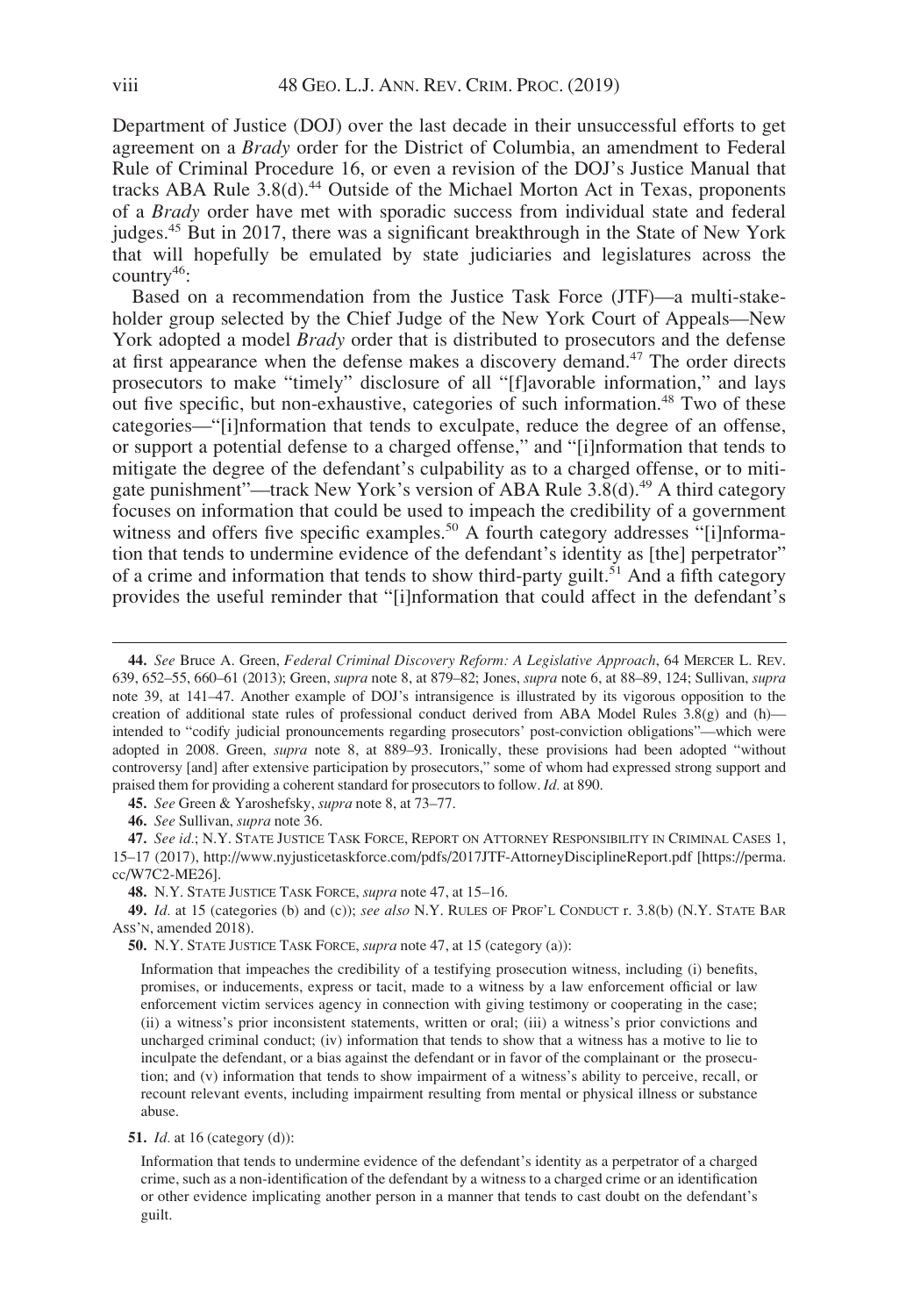favor the ultimate decision on a suppression motion" must be disclosed in a timely fashion before the hearing.<sup>52</sup>

Most importantly, each category of favorable information is directly based on cases from the New York Court of Appeals, the State's highest court,<sup>53</sup> and the order explicitly warns prosecutors that "[f]avorable information shall be disclosed whether or not it is recorded in tangible form, and *irrespective of whether the prosecutor credits the information*."<sup>54</sup>

The order was carefully designed to serve at least four different, but related, objectives simultaneously: compliance alone helps stakeholders do their jobs; it trains lawyers and judges; its "duty to learn" requirement gets stakeholders to search together for what they do not know individually; and it sets up a "just culture" approach to enforcement, encouraging remediation and reserving serious sanctions only for deliberate rule breakers.

First, the order serves as the sort of real-time checklist that cognitive scientists and safety experts recommend. By routinely reviewing all the categories of information required to be disclosed at each court appearance, the order induces the prosecutor, the court, and the defense to communicate and make sure critical information is not missed,<sup>55</sup> much in the way flight crews go through their checklists before an airplane takes off or an Intensive Care Unit team goes through a checklist in an emergency room.56 This construct is based on the belief that compliance alone helps stakeholders do their jobs.

Secondly, since the requirements laid out in New York's model *Brady* order embody black letter state and federal constitutional decisions, the order serves an important educational function not just for the prosecutor but for the judge and the defense.57 Take, for example, the reminder that objectively favorable information must be disclosed even if the prosecutor genuinely believes the information is false.<sup>58</sup> I distinctly remember during our JTF Brady Order discussions when a judge cited the cases supporting this rule. I had forgotten them, if I even knew them in the first place! But I was by no means alone in my ignorance in a room full of distinguished prosecutors, judges, and defense counsel. This was quite significant because such disclosure is, by its nature, counterintuitive and very hard for a prosecutor to make in close cases where he or she strongly believes in a defendant's guilt.<sup>59</sup> Similarly, the rule that favorable oral information must be disclosed whether or not it is recorded in tangible form is surprising and counterintuitive to some prosecutors who were taught during long witness interviews not to write anything down until the end to avoid documenting too many evolving and inconsistent statements.<sup>60</sup>

Notwithstanding the fact that the New York State District Attorneys Association's Ethics Handbook instructed prosecutors to use the State's version of ABA Model

<sup>52.</sup> Id. (category (e)).

<sup>53.</sup> See id. at 3, 7–8, 12–13, 15–16.

<sup>54.</sup> Id. at 16 (emphasis added).

<sup>55.</sup> See Jones, supra note 6, at 113–15; see also New Perspectives on Brady: Report of Working Groups, supra note 4, at 1972–77, 2005–06, 2011–13, 2018–22, 2033.

<sup>56.</sup> See ATUL GAWANDE, THE CHECKLIST MANIFESTO 32–37 (2009).

<sup>57.</sup> See Jones, supra note 6, at 128–29; New Perspectives on Brady: Report of Working Groups, supra note 4, at 1972–77, 2005–06, 2018–22; N.Y. STATE JUSTICE TASK FORCE, supra note 47, at 15–16.

<sup>58.</sup> See N.Y. STATE JUSTICE TASK FORCE, supra note 47, at 16; see also DiSimone v. Phillips, 461 F.3d 181, 195 (2d Cir. 2006) (noting that "[t]o allow otherwise would be to appoint the fox as henhouse guard"); People v. Baxley, 639 N.E.2d 746, 749 (N.Y. 1994) ("[N]ondisclosure cannot be excused merely because the trial prosecutor genuinely disbelieved [the Brady information].").

<sup>59.</sup> See Alafair S. Burke, Talking About Prosecutors, 31 CARDOZO L. REV. 2119, 2133–35 (2010).

<sup>60.</sup> See N.Y. STATE JUSTICE TASK FORCE, supra note 47, at 16; United States v. Rodriguez, 496 F.3d 221, 226 (2d Cir. 2007) ("The obligation to disclose information covered by the Brady and Giglio rules exists without regard to whether that information has been recorded in tangible form."); see, e.g., People v. Bond, 735 N.E.2d 1279, 1281 (N.Y. 2000).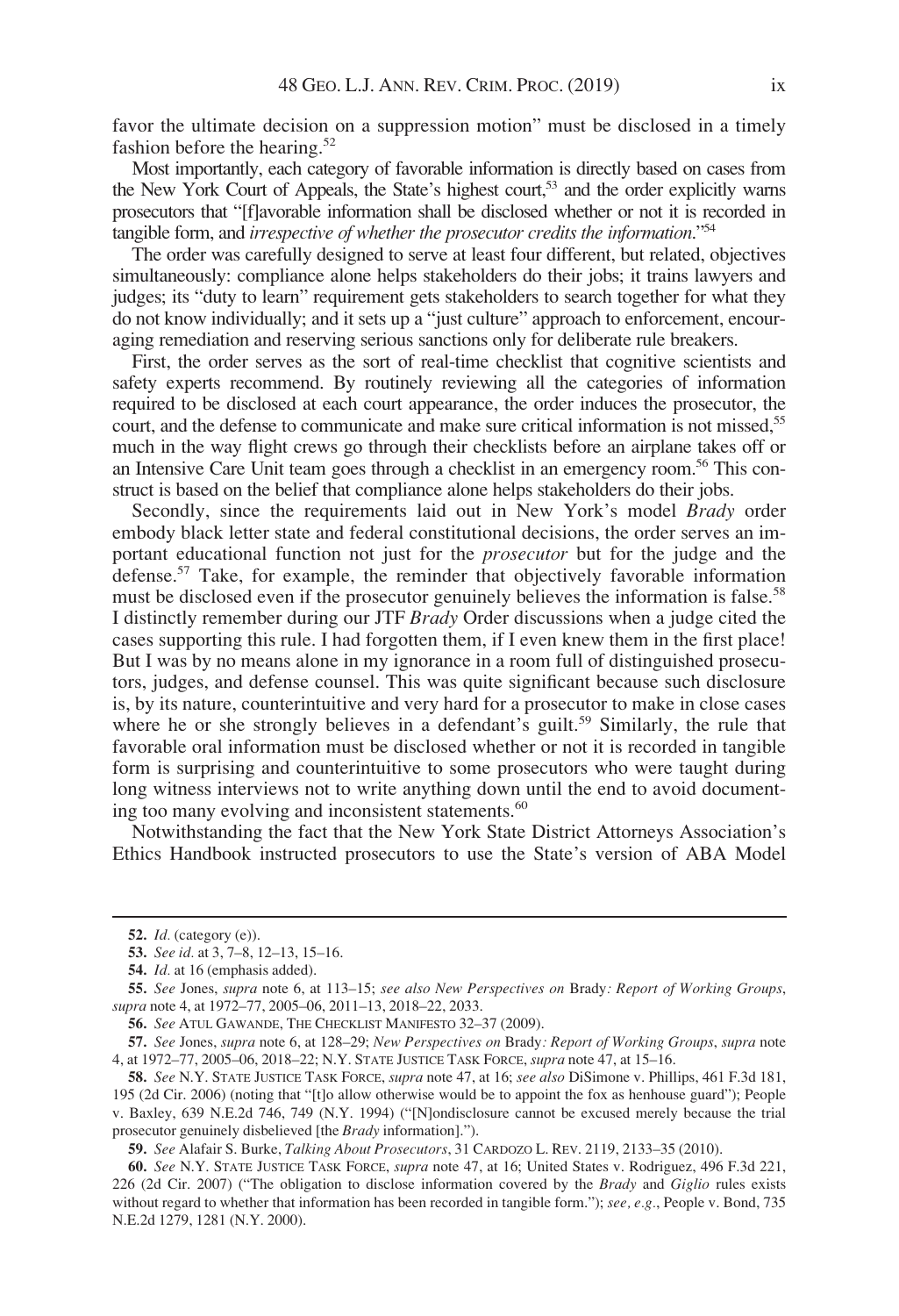Rule 3.8(d) as the disclosure rule,<sup>61</sup> and that Formal Opinion 2016-3 of the New York City Bar Association's Ethics Committee made plain in an extensive opinion that disclosure of favorable information was required "as soon as reasonably practicable" without regard to "materiality,"<sup>62</sup> there was still confusion as to whether an ethical rule should be incorporated into a "Brady" order. Probably the pivotal persuasive argument, the crucial framing of the issue, was the need to clarify for the bench and bar that "Brady" is evaluated differently in the pre-trial context than in the post-trial context: The *pre-trial Brady* disclosure rule is whether information is "*favorable*," whereas the *post-conviction Brady* rule is whether the undisclosed information was material to the outcome of the case.<sup>63</sup> It was important to say explicitly that the favorable information test is not just a longstanding ethical rule, but is the clear, easily understood intent of Brady, a prophylactic standard designed to ensure fair trials and prevent post-conviction Brady violations.<sup>64</sup> This point is perhaps best illustrated by the memorable oral argument in *Smith v. Cain* where the attorney for the Orleans Parish District Attorney kept arguing, to the evident distress of Justices Scalia, Kennedy, and Sotomayor, that *Brady* didn't require the disclosure of a prior inconsistent statement because it was not material to the outcome of the case:

Justice Scalia: . . . [S]top fighting as to whether it should be turned over[.] Of course, it should have been turned over. I think the case you're making [here] is that it wouldn't have made a difference. . . . [B]ut surely it should have been turned over.

Justice Kennedy: . . . [Y] ou were asked what is—what is the test for when  $Brady$  material must be turned over. And you said whether or not there's a reasonable probability . . . that the result would have been different. That's the test for when there has been a Brady violation. You don't determine your Brady obligation by the test for the *Brady* violation. You're transposing two very different things  $\dots$ .

Justice Sotomayor: I said there were two prongs to  $Brady$ . Do you have to turn it over, and, second, does it cause harm. And the first one you said not. That—it is somewhat disconcerting that your office is still answering equivocally on a basic obligation as one that requires you to have turned these materials over . . . whether it caused harm or not.<sup>65</sup>

Third, the *Brady* order notes the following:

The District Attorney and the Assistant responsible for the case have a duty to learn of such favorable information that is known to others acting on the government's behalf in the case, including the police, and should therefore confer with investigative and prosecutorial personnel who acted in this case and review their and their agencies' files directly related to the prosecution or investigation of th[e] case.<sup>66</sup>

Eventually, the "duty to learn" and "confer" requirement will become the most important provision of the *Brady* order. It is intentionally constructed to be, as much as possible, a cooperative, multi-stakeholder enterprise. Defense lawyers should be making specific requests all the time: Have you examined the homicide, drug, or

<sup>61.</sup> See DIST. ATTORNEYS ASS'N OF THE STATE OF N.Y., "THE RIGHT THING": ETHICAL GUIDELINES FOR PROSECUTORS 12 (2016),<http://www.daasny.com/wp-content/uploads/2016/02/2016-Ethics-Handbook.pdf> [<https://perma.cc/LA4J-8WLU>].

<sup>62.</sup> N.Y. City Bar Ass'n Comm. on Prof'l Ethics, Formal Op. 2016-3 (2016); accord ABA Comm. on Ethics & Prof'l Responsibility, Formal Op. 09-454 (2009).

<sup>63.</sup> See N.Y. STATE BAR ASS'N, REPORT OF THE TASK FORCE ON CRIMINAL DISCOVERY 58–59 (2015), [http://](http://www.nysba.org/WorkArea/DownloadAsset.aspx?id=54572) [www.nysba.org/WorkArea/DownloadAsset.aspx?id=54572](http://www.nysba.org/WorkArea/DownloadAsset.aspx?id=54572) [[https://perma.cc/9E4J-VBVQ\]](https://perma.cc/9E4J-VBVQ).

<sup>64.</sup> See, e.g., United States v. Sudikoff, 36 F. Supp. 2d 1196, 1198–99 (C.D. Cal. 1999); see also Jones, supra note 6, at 99–104.

<sup>65.</sup> Jones, supra note 6, at 103 (quoting Transcript of Oral Argument at 49, 51–53, Smith v. Cain, 565 U.S. 73 (2012) (No. 10-8145)).

<sup>66.</sup> N.Y. STATE JUSTICE TASK FORCE, supra note 47, at 15.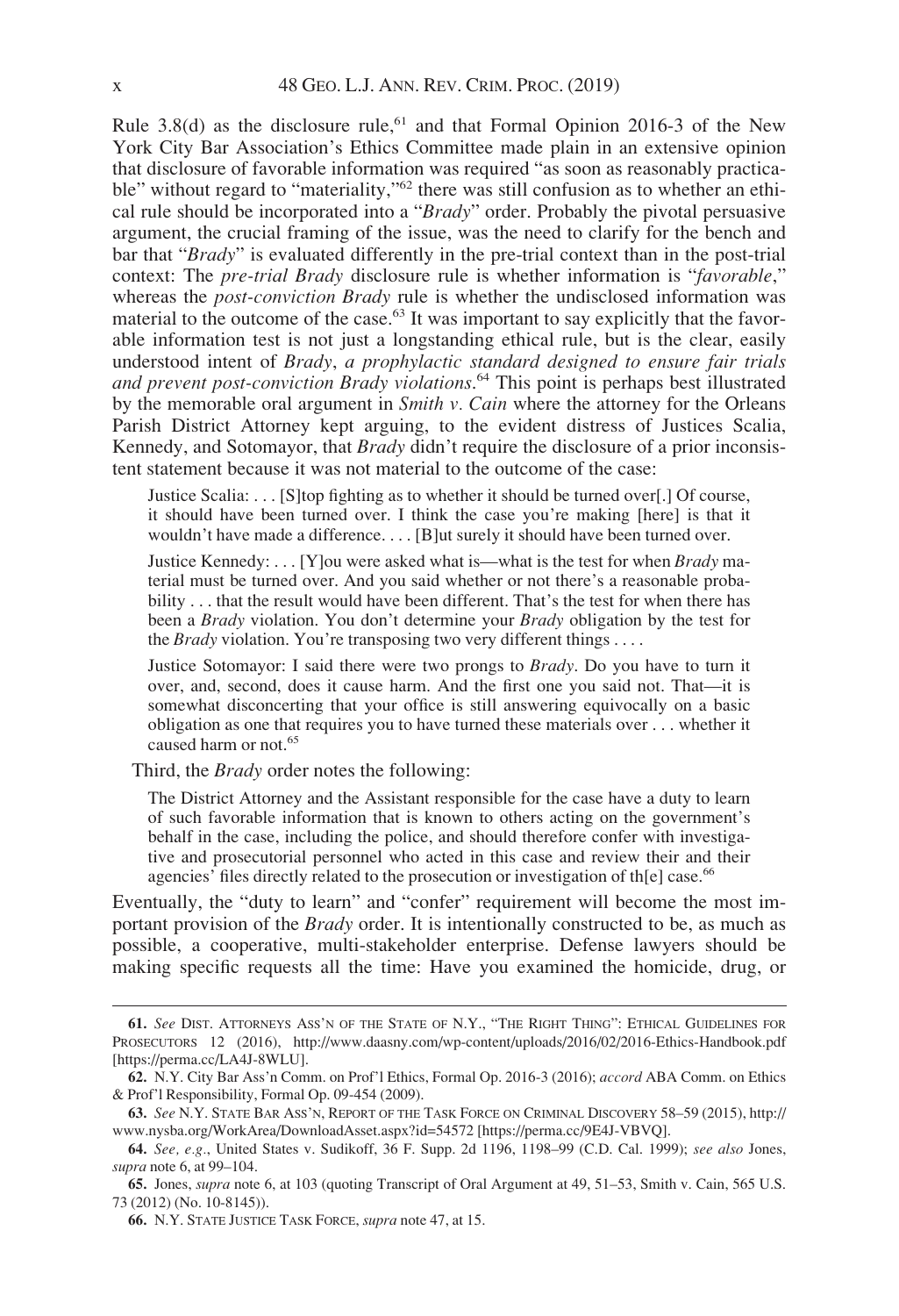other agency's file yet? Have you checked with Victim Services? Have you talked to Officer Jones yet about any favorable evidence? In far too many wrongful conviction cases, the undisclosed Brady material was in a police file the prosecutors didn't examine.<sup>67</sup>

Significantly, in an era where law enforcement is continually employing powerful investigative technologies and collecting huge amounts of data about people, their associations, their social media communications, their proximity to criminal incidents, their movements, their DNA, and their biometric characteristics,<sup>68</sup> the defense must be very aggressive: Does the prosecution know if the police conducted facial recognition database searches of videos of the incident, whether it be from surveillance cameras or body cameras, to assist in finding witnesses who could provide favorable information, or alternative suspects? Would the prosecution consent, or the judge order, facial recognition database searches of crucial videos,<sup>69</sup> or information from Automated License Plate Readers (ALPRs) in the area of the criminal offense for this purpose?<sup>70</sup> Would the prosecution or police consent, or the court order, running probative unidentified fingerprints through the latest version of the national fingerprint database, $71$  or running a DNA profile obtained from items law enforcement neglected to test through state or federal DNA databases?<sup>72</sup> All of these searches could yield decisive exculpatory evidence and they each involve databases and sophisticated technology exclusively in the possession of the state. Pursuant to a Brady order, courts should have the power to order such searches, subject to appropriate protective safeguards that avoid inappropriate disclosure of private information or information that could endanger law enforcement officers.<sup>73</sup>

Similarly, the neighborhood intelligence databases kept by prosecutors or police are likely repositories of favorable information: Does law enforcement have in its database information about "crime drivers" (people suspected of being involved in criminal activity) who could be alternate suspects? Are there people in the area where the offense was committed who arguably have a motive, or a history of committing similar crimes?<sup>74</sup> Such inquiries, Andrew Ferguson correctly warns, highlight the most difficult Brady problem posed by "big data prosecution systems"—they have not been engineered to "flag" *Brady* information for the defense. Consequently, as the use of these systems spreads, law enforcement is increasingly in constructive possession of an unstructured trove of favorable information with no robust way to search, find, and retrieve it.<sup>75</sup>

<sup>67.</sup> See Causes of Wrongful Convictions, MID-ATL. INNOCENCE PROJECT, [https://exonerate.org/causes](https://exonerate.org/causes-wrongful-convictions/#Government%20Misconduct)[wrongful-convictions/#Government%20Misconduct](https://exonerate.org/causes-wrongful-convictions/#Government%20Misconduct) [\[https://perma.cc/GM3L-TZN9](https://perma.cc/GM3L-TZN9)] (last visited May 17, 2019).

<sup>68.</sup> See Andrew Guthrie Ferguson, Big Data Prosecution & Brady, 67 UCLA L. REV. (forthcoming 2020) (manuscript at 3) (on file with the author).

<sup>69.</sup> See id. (manuscript at 29–32).

<sup>70.</sup> See Sarah Brayne, The Criminal Law and Law Enforcement Implications of Big Data, 14 ANN. REV. L. & SOC. SCI. 293, 299–301 (2018).

<sup>71.</sup> See generally Simon A. Cole & Barry C. Scheck, Fingerprints and Miscarriages of Justice: "Other" Types of Error and a Post-Conviction Right to Database Searching, 81 ALB. L. REV. 807 (2018) (noting the need for criminal defendants to have access to fingerprint testing both pre- and post-trial).

<sup>72.</sup> See generally Jason Kreag, Letting Innocence Suffer: The Need for Defense Access to the Law Enforcement DNA Database, 36 CARDOZO L. REV. 805, 810 (2015) (arguing "that there is a constitutional right to post-conviction defense-initiated DNA database searches [under] the Due Process Clause").

<sup>73.</sup> New York just recently passed a discovery reform bill that tracks the categories of favorable information outlined in the Brady order and specifically authorizes judges to issue discovery orders for favorable information. See 2019 N.Y. Sess. Laws Ch. 59 (McKinney); see also Clark, supra note 30.

<sup>74.</sup> See Ferguson, supra note 68 (manuscript at 9) (noting offices across the country that utilize these neighborhood intelligence databases).

<sup>75.</sup> See id. (manuscript at 56–69).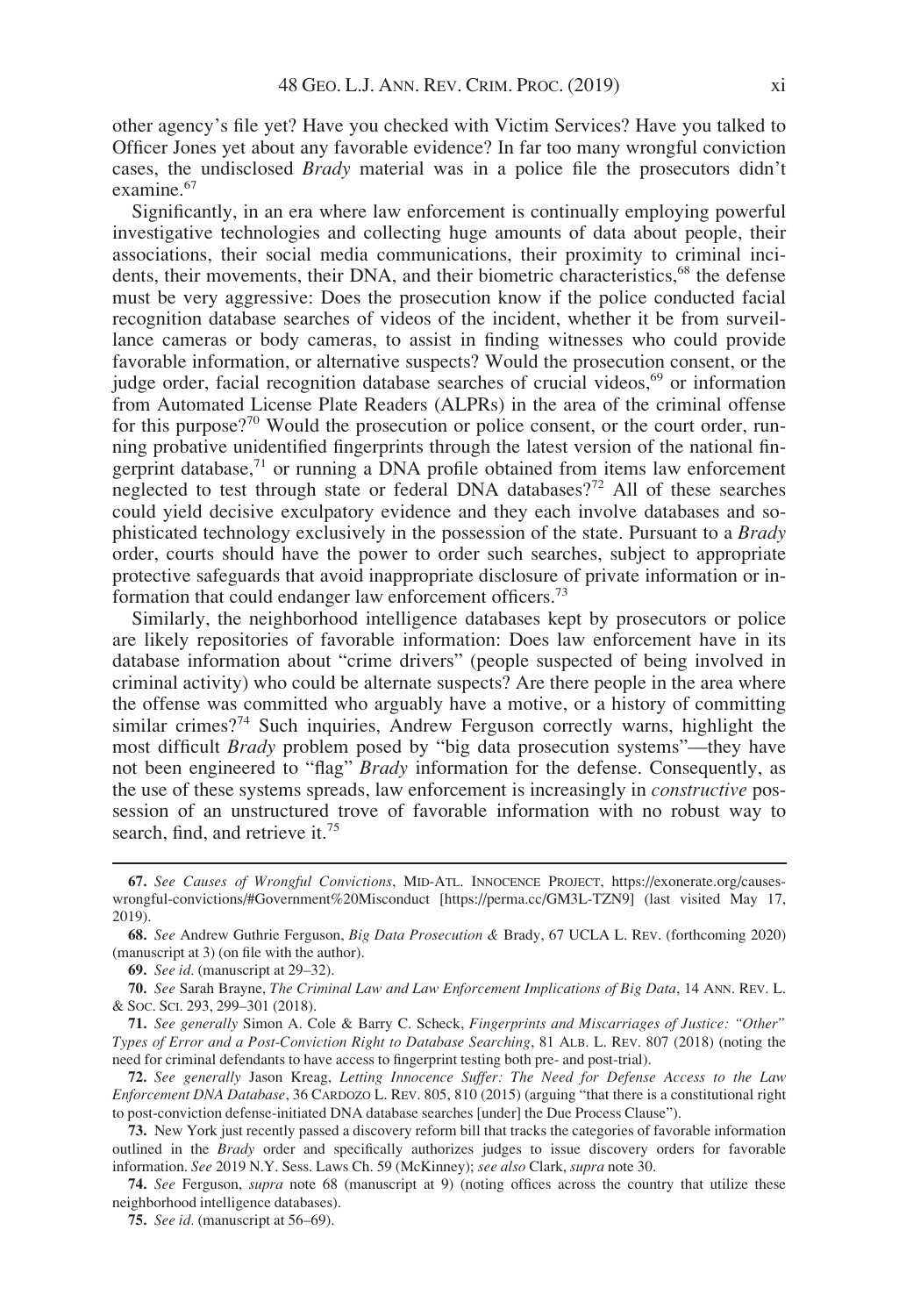Finally, the New York *Brady* order ends by warning that "[o]nly willful and deliberate conduct will constitute a violation of this order or be eligible to result in personal sanctions against a prosecutor."<sup>76</sup> In keeping with a "just culture" orientation, the objective of the order is to engage judges in finding out what went wrong with the Brady disclosure process, encourage judges to find practical ways to fix it involving multiple stakeholders, and punish only deliberate rule breakers.<sup>77</sup> One hopes and expects that judges would encourage prosecutors who make untimely disclosure of favorable information covered by the order to inquire into why the problem occurred. Was it a bureaucratic issue involving a law enforcement entity? The district attorney's office? Or simply human error? Even if the line prosecutor was blameless, the prosecutor's supervisor should be notified and a written record made of what occurred for the benefit of other judges, the district attorney's office, police officials, and judicial administrators, so as to avoid future problems.<sup>78</sup> The defense, of course, should get adjournments (or other requested relief) and should be informed of the court's views as to why the untimely disclosure occurred and what other action, if any, the judge took. But the most critical part of this process is that judges make inquiries and systematically record what they discover.<sup>79</sup> Without routine judicial recordkeeping of Brady order violations, systemic bottlenecks will not be identified and prosecutors who deliberately break the rules will not be identified or sanctioned.80 Defense counsel, of course, must zealously call out all failures to make timely disclosure of favorable information. But it's the judiciary, in the final analysis, that can get all the stakeholders working together and, when appropriate, sanction bad actors.<sup>81</sup>

New York just passed a comprehensive discovery reform statute that will go into effect in January  $2020$ <sup>82</sup>. The statute is not a substitute for the *Brady* order, but instead contemplates working within the *Brady* order framework.<sup>83</sup> Indeed, having the Brady order in place undoubtedly helped criminal justice stakeholders in New York finally work out this discovery bill, if only because the absence of an "open file" statute put enormous pressure on individual prosecutors to produce favorable information in a timely fashion without a full-fledged commitment from the entire law enforcement bureaucracy to assist. Importantly, the Brady order, working in conjunction with an open file discovery statute, will focus the attention of judges, prosecutors, and defense counsel where it belongs in an era of big data: on all the favorable information in the constructive possession of law enforcement that no one has been able to identify, locate, or retrieve. Statutes that require discovery and Brady disclosure are not self-executing. The best way to ensure that all stakeholders work together to make sure favorable information is disclosed, and to avoid the intentional suppression of exculpatory evidence that caused so much damage to so many people in the Michael Morton and Ted Stevens cases, is to have a court system where a Brady order is fairly and systematically enforced by judges.<sup>84</sup>

<sup>76.</sup> N.Y. STATE JUSTICE TASK FORCE, supra note 47, at 16.

<sup>77.</sup> Id. at 7–8.

<sup>78.</sup> See Jones, *supra* note 6, at 129–38.

<sup>79.</sup> See id.

<sup>80.</sup> See id.

<sup>81.</sup> See id. at 87–89. The defense bar in New York is collecting data about the impact of the Brady order and one expects an assessment by the Office of Court Administration will also be forthcoming.

<sup>82.</sup> See 2019 N.Y. Sess. Laws Ch. 59 (McKinney); Clark, supra note 30.

<sup>83.</sup> See 2019 N.Y. Sess. Laws Ch. 59 (McKinney).

<sup>84.</sup> See Jones, supra note 6, at 110–38.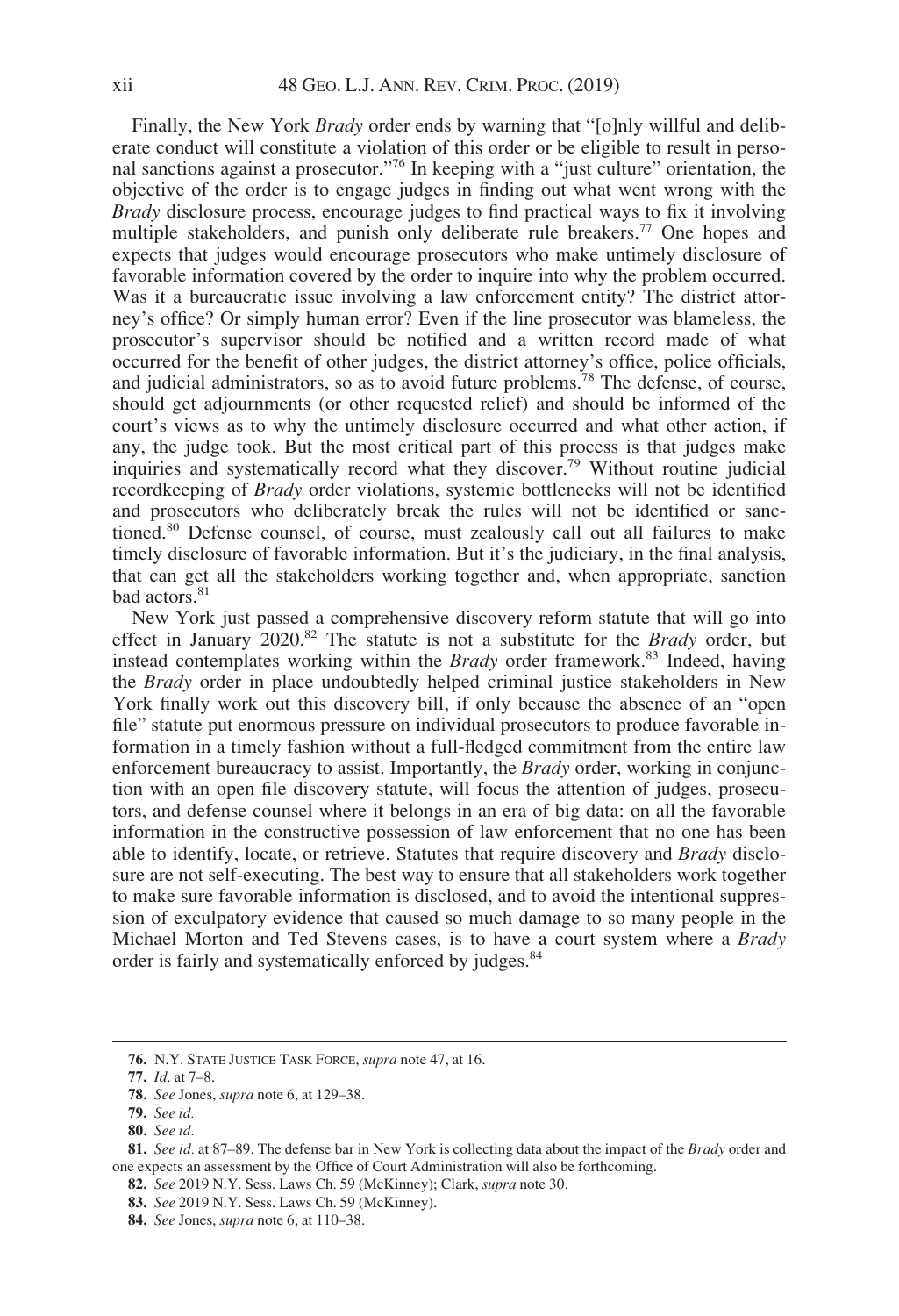## II. POLICE MISCONDUCT DATABASES FOR THE PUBLIC, DEFENDERS, AND THE **PROSECUTION**

The inability of litigants to see adjudicated findings of misconduct against police officers handed down internally by police departments based on complaints by police personnel or a citizen has long been, in Jonathan Abel's memorable phrase, "Brady's blind spot."<sup>85</sup> In twenty-two states and the District of Columbia, internal findings of misconduct are treated as "confidential" employment information beyond the reach of freedom of information law requests and generally only made available to prosecutors or defense lawyers when a case is about to go to trial.<sup>86</sup> In fifteen states, police disciplinary records are available on a limited basis, usually arising from suspension, termination, or designated categories of conduct. $87$  Only thirteen states generally make police disciplinary records public, like other public employees, subject only to protections against unnecessary privacy violations that are standard provisions of freedom of information act statutes.<sup>88</sup>

Because ninety-seven percent of cases don't go to trial,<sup>89</sup> the full extent of adjudicated findings of police misconduct, as well as the history of civilian complaints against an officer, remains an invisible and dangerous iceberg created by strong police unions.<sup>90</sup> Tragically, there have been recent shipwrecks, a series of notorious cases where officers with serious hidden histories of misconduct engaged in problematic behavior that resulted in the death of civilians—frequently members of minority communities—or were personally engaged in corruption that led to wrongful convictions.91 The secrecy that initially enveloped the police misconduct information in

87. See Lewis et al., supra note 86 (collecting relevant authority from Arkansas, Hawaii, Indiana, Kentucky, Louisiana, Massachusetts, Michigan, New Mexico, Oklahoma, South Carolina, Tennessee, Texas, Vermont, and West Virginia). Given the passage of California Senate Bill 1421, discussed infra notes 130–40, California now falls into this "limited basis" category.

88. See Lewis et al., *supra* note 86 (collecting relevant authority from Alabama, Arizona, Connecticut, Florida, Georgia, Maine, Minnesota, North Dakota, Ohio, Utah, Washington, and Wisconsin); Massive Expansion of Police Misconduct Data Tool in Chicago, INVISIBLE INST., [http://invisible.institute/press-release/](http://invisible.institute/press-release/massive-expansion-of-police-misconduct-data-tool-in-chicago) [massive-expansion-of-police-misconduct-data-tool-in-chicago](http://invisible.institute/press-release/massive-expansion-of-police-misconduct-data-tool-in-chicago) [[https://perma.cc/7TT8-VM7H\]](https://perma.cc/7TT8-VM7H) (last visited June 14, 2019) (noting that police disciplinary records in Illinois are public records).

89. NAT'L ASS'N OF CRIMINAL DEF. LAWYERS, THE TRIAL PENALTY: THE SIXTH AMENDMENT RIGHT TO TRIAL ON THE VERGE OF EXTINCTION AND HOW TO SAVE IT 14 (2018), [https://www.nacdl.org/](https://www.nacdl.org/trialpenalty) [trialpenaltyr](https://www.nacdl.org/trialpenalty)eport [\[https://perma.cc/6R3C-Z6EZ\]](https://perma.cc/6R3C-Z6EZ).

90. See Catherine L. Fisk & L. Song Richardson, Police Unions, 85 GEO. WASH. L. REV. 712, 747-59 (2017).

<sup>85.</sup> Jonathan Abel, Brady's Blind Spot: Impeachment Evidence in Police Personnel Files and the Battle Splitting the Prosecution Team, 67 STAN. L. REV. 743, 779 (2015).

<sup>86.</sup> See Robert Lewis et al., Is Police Misconduct a Secret in Your State?, WNYC News (Oct. 15, 2015), <https://www.wnyc.org/story/police-misconduct-records> [\[https://perma.cc/4Q6S-EDDD\]](https://perma.cc/4Q6S-EDDD) (collecting relevant authority from Alaska, Colorado, Delaware, the District of Columbia, Idaho, Iowa, Kansas, Maryland, Mississippi, Missouri, Montana, Nebraska, Nevada, New Hampshire, New Jersey, New York, North Carolina, Oregon, Pennsylvania, Rhode Island, South Dakota, Virginia, and Wyoming). See generally People v. Gissendanner, 399 N.E.2d 924 (N.Y. 1979) and Pitchess v. Superior Court, 522 P.2d 305 (Cal. 1974), for the typical balancing tests judges use in deciding whether to disclose confidential misconduct information when a case is about to go to trial.

<sup>91.</sup> Take just three cases, the deaths of Laquan McDonald, Eric Garner, and Tamir Rice. Officer Jason Van Dyke of the Chicago Police Department, who was convicted of second-degree murder in 2018 for shooting McDonald sixteen times without justification, had a long history of misconduct that included both excessive force allegations and racially insensitive conduct. See Rachel Moran, Police Privacy, 10 U.C. IRVINE L. REV. (forthcoming 2019) (manuscript at 10). NYPD officer Daniel Pantaleo, who used an improper chokehold that was part of the police activity in 2014 that led to the suffocation and death of Eric Garner in Staten Island, New York, had a history of fourteen prior complaints involving excessive force and abusive behavior, including an adjudicated finding of an improper stop. See Carimah Townes & Jack Jenkins, EXCLUSIVE DOCUMENTS: The Disturbing Secret History of the NYPD Officer Who Killed Eric Garner, THINK PROGRESS (Mar. 21, 2017,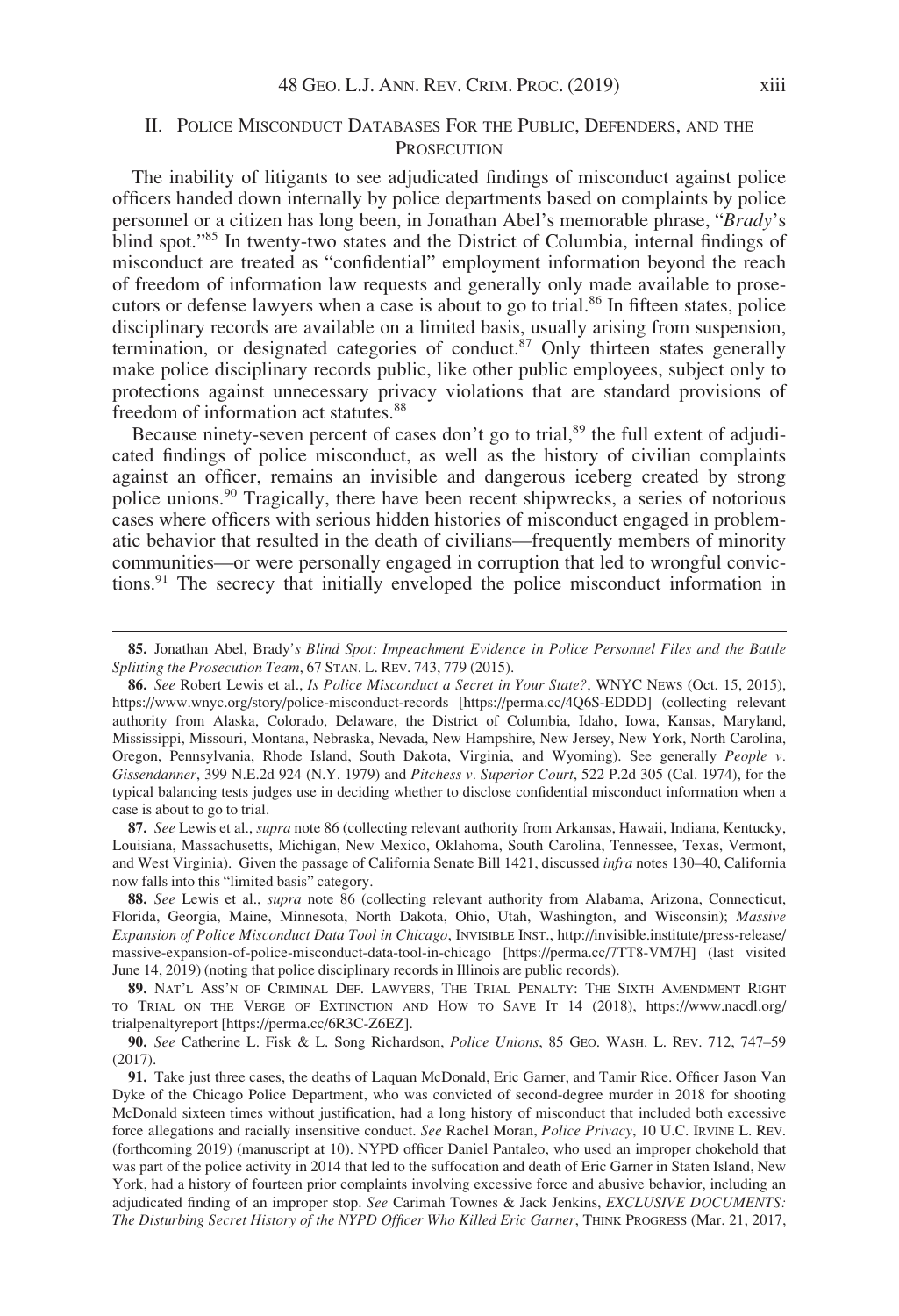these cases—the "deflections, delays, and denials"—exacerbated volatile situations.<sup>92</sup> It intensified the trauma experienced by families of victims, the public, and other members of law enforcement who felt stereotyped and unfairly under suspicion; it distracted from reasoned public discourse about what are invariably hard cases; and it undermined belief in the legitimacy of the courts.<sup>93</sup>

But the case for developing police misconduct databases for the primary stakeholders at the beginning of a case, not at the end, does not rest on minimizing the prejudicial impact secrecy can have in volatile cases. On the contrary, the case for developing these databases is that controlled and coordinated disclosure of police misconduct information at the commencement of a prosecution will greatly improve the assessment, investigation, and fair adjudication of cases that pass through the justice system every day. Indeed, the very creation of these databases has generated a "virtuous cycle" of change and cooperation in the jurisdictions where they have developed. Ultimately, the impact of developing public, defense, and prosecution police misconduct databases in tandem will be a major step forward in improving the professionalism of policing in America.

The "Virtuous Cycle" in New York. The "virtuous cycle" is best illustrated by the history of Legal Aid's "Cop Accountability" database in New York.<sup>94</sup> The project began in 2015, led brilliantly by Cynthia Conti-Cook (a lawyer with a background in civil rights litigation) and Julie Ciccolini (a data analyst).<sup>95</sup> By 2016, they had created a database that Legal Aid attorneys could interrogate on their smart phones at first appearance upon learning of the officer who had arrested their clients.<sup>96</sup> Every day, the following "public" data is collected: any state or federal judicial decision that finds the officer did not tell the truth or engaged in an act of misconduct; all federal

2:09 PM),<https://thinkprogress.org/daniel-pantaleo-records-75833e6168f3> [[https://perma.cc/W7CK-SGKN\]](https://perma.cc/W7CK-SGKN); see also Cynthia H. Conti-Cook, A New Balance: Weighing Harms of Hiding Police Misconduct Information from the Public, 22 CUNY L. REV. 148, 171–75 (2019) (arguing that disclosure of the prior misconduct would have focused public attention on systemic issues rather than personalizing blame). And the two police officers involved in the fatal shooting of Tamir Rice, a 12-year-old who was playing with a toy gun at a playground, both had significant histories of misconduct—the shooter, Timothy Loehman, had concealed in his application for employment to the Cleveland Police Department that he had been deemed emotionally unstable and unfit for duty by a department in the Cleveland suburb of Independence, and his more experienced partner, Frank Garmback, was the defendant in a civil rights lawsuit (settled for \$100,000) that was not in his personnel file. See John Caniglia, Cleveland Paid Out \$100,000 to Woman Involving Excessive Force Lawsuit Against Officer in Tamir Rice Shooting, CLEV. PLAIN DEALER (Dec. 4, 2014),<http://s.cleveland.com/qZ0pEGF> [[https://perma.](https://perma.cc/76TP-8B8F) [cc/76TP-8B8F](https://perma.cc/76TP-8B8F)]; Christine Mai-Duc, Cleveland Officer Who Killed Tamir Rice Had Been Deemed Unfit for Duty, L.A. TIMES (Dec. 3, 2014, 5:38 PM), [https://www.latimes.com/nation/nationnow/la-na-nn-cleveland](https://www.latimes.com/nation/nationnow/la-na-nn-cleveland-tamir-rice-timothy-loehmann-20141203-story.html)[tamir-rice-timothy-loehmann-20141203-story.html](https://www.latimes.com/nation/nationnow/la-na-nn-cleveland-tamir-rice-timothy-loehmann-20141203-story.html) [[https://perma.cc/629D-S29P\]](https://perma.cc/629D-S29P); James F. McCarty, Justice Department Wants Sweeping Changes in Cleveland Police Department; Report Finds "Systemic Deficiencies", CLEV. PLAIN DEALER (Dec. 4, 2014),<http://s.cleveland.com/m55mGBR> [[https://perma.cc/GYP8-X8N9\]](https://perma.cc/GYP8-X8N9). These infamous cases are by no means isolated events. For a more expansive list of recent incidents across the country where the officers involved in fatal shootings or police scandals had prior hidden histories of misconduct, see Moran, *supra* (manuscript at 9-13).

92. See Conti-Cook, supra note 91, at 158; see also id. at 153–75.

93. See generally id.

94. See Robert Lewis, More Defenders Get Access to 'Bad Cops' Database, WNYC NEWS (Nov. 9, 2017), <https://www.wnyc.org/story/more-defenders-get-access-bad-cops-database> [<https://perma.cc/BE57-ZBNS>]; Ali Winston, Looking for Details on Rogue N.Y. Police Officers? This Database Might Help, N.Y. TIMES (Mar. 6, 2019),<https://www.nytimes.com/2019/03/06/nyregion/nypd-capstat-legal-aid-society.html> [\[https://nyti.ms/](https://nyti.ms/2HhR5XV) [2HhR5XV](https://nyti.ms/2HhR5XV)].

95. See Lewis, supra note 94; Winston, supra note 94.

<sup>96.</sup> See Jason Tashea, Databases Create Access to Police Misconduct Cases and Offer a Handy Tool for Defense Lawyers, AM. BAR ASS'N J. (Feb. 1, 2016, 3:00 AM), [http://www.abajournal.com/magazine/article/databases\\_](http://www.abajournal.com/magazine/article/databases_create_access_to_police_misconduct_cases_and_offer_a_handy_tool_f) [create\\_access\\_to\\_police\\_misconduct\\_cases\\_and\\_offer\\_a\\_handy\\_tool\\_f](http://www.abajournal.com/magazine/article/databases_create_access_to_police_misconduct_cases_and_offer_a_handy_tool_f) [\[https://perma.cc/VJ2H-6R9J](https://perma.cc/VJ2H-6R9J)]; see also Lewis, supra note 94; Winston, supra note 94.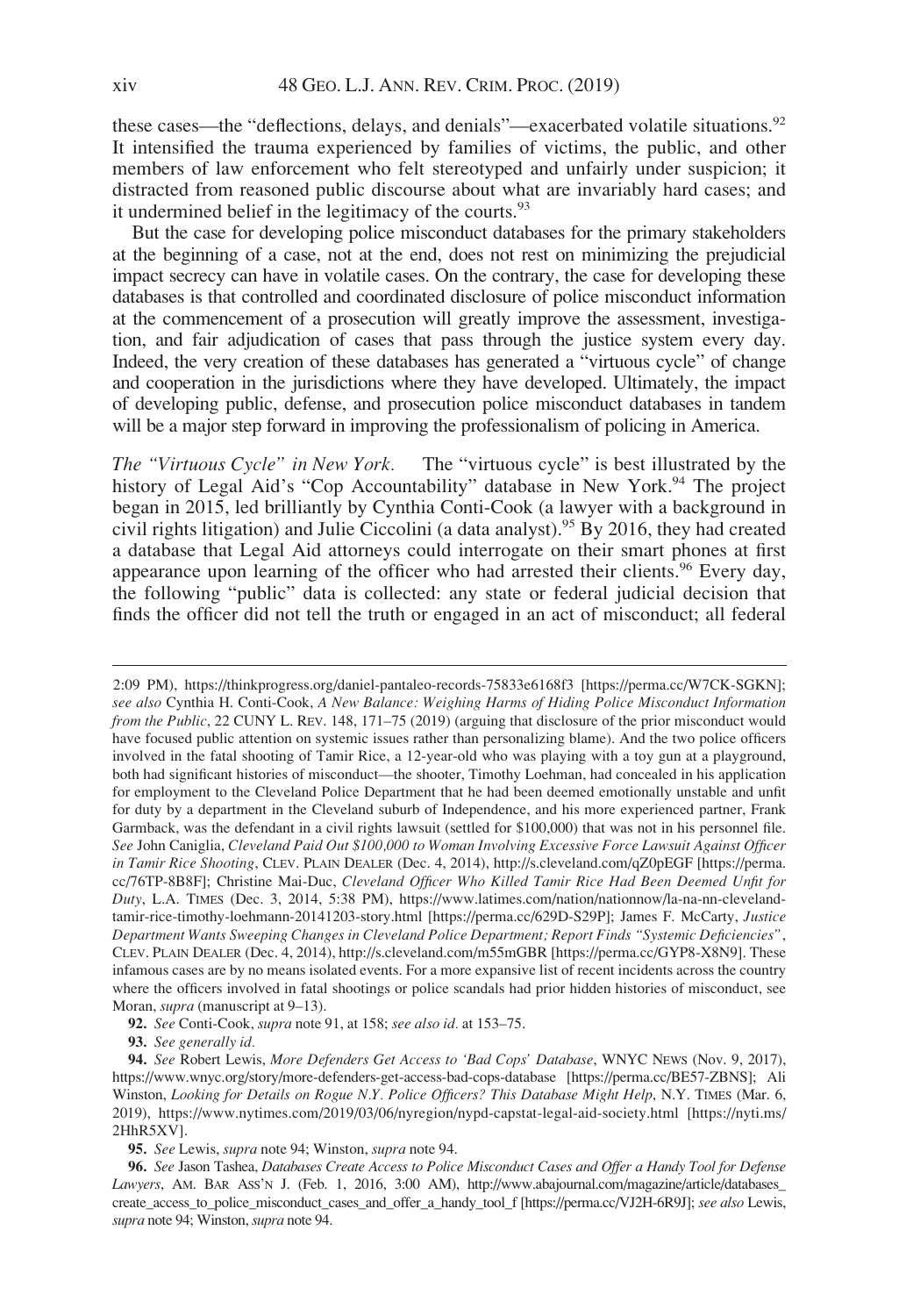civil rights settlements or judgments as posted on PACER; and all newspaper articles mentioning the officer.<sup>97</sup> Even public information on officer overtime can serve as a valuable source of monitoring information.<sup>98</sup> In addition to this impressive trove of "public" data, Legal Aid lawyers can access "work product" information about the officers obtained from clients, lawyers, and investigations of the social media sites of the officers.<sup>99</sup> By 2019, Legal Aid launched a "public" misconduct website using some of the public data from its database.<sup>100</sup>

Prosecutors across New York City were stunned by the impact of the Legal Aid database. Legal Aid lawyers, and other defender offices given access to the database, knew much more about the police who arrested their clients than the prosecutors. Accordingly, counsel to New York County District Attorney Cyrus Vance wrote an angry letter to the NYPD, citing the "frustrations" of all four district attorney offices and demanding that all police misconduct data be shared online with prosecutors at the beginning of the case when charges are being determined and bail is being set.<sup>101</sup> The letter makes clear that "[t]his is especially important in an age when media outlets and defense providers are creating their own databases of information about police officer discipline: data that, ironically, is often denied to our office by the NYPD itself."102

Even more promising, the campaign to repeal Civil Rights Law 50-a (CRL 50-a), and have police rely, like other public servants, on the privacy protections afforded by New York's freedom of information law, is gaining momentum.<sup>103</sup> NYPD

98. See Esha Ray & Graham Rayman, NYPD Cop Lied About Working Overtime, Got Promotion While Under Investigation: 'The Disciplinary System is Dysfunctional', N.Y. DAILY NEWS (Mar. 16, 2018, 4:00 AM), <https://www.nydailynews.com/new-york/bilks-nypd-unearned-overtime-promoted-article-1.3877314> [\[https://](https://perma.cc/4A2P-E55W) [perma.cc/4A2P-E55W](https://perma.cc/4A2P-E55W)] (profiling Sgt. Ruben Duque, whose movement log contradicted his cell phone records that showed calls from his home in Staten Island; all told, Sgt. Duque stole over 130 hours of straight time and approximately \$15,000 of overtime); see also Sarah Ryley & Dareh Gregorian, EXCLUSIVE: NYPD's Most-Sued Cop Also Among Top Overtime Earners for Past Two Years, N.Y. DAILY NEWS (Feb. 17, 2014, 2:30 AM), <https://www.nydailynews.com/new-york/exclusive-nypd-most-sued-top-overtime-earners-article-1.1616649> [<https://perma.cc/74AZ-SDEW>] (profiling Detective Peter Valentin, and noting that nine other officers, who had each been sued seventeen or more times during the past ten years, were in the top fifteen percent of overtime earners in a force of over 33,000).

99. See Tashea, supra note 96. As long as defense organizations and prosecutors make sure to protect and keep confidential the database information they collect and curate themselves, it should be protected against disclosure by public record requests or subpoenas from police unions or others. See Abel, *supra* note 85, at 783–87 (discussing techniques police officers have employed to access misconduct databases); see also Coronado Police Officers Ass'n v. Carroll, 131 Cal. Rptr. 2d 553, 555–56 (Cal. Ct. App. 2003) (concluding that a public defender's police officer misconduct file was not subject to disclosure under California's Public Records Act because the information did not qualify as a public record).

100. See NYC Federal Civil Rights Lawsuit Data, 2015 to June 2018, CAPSTAT,<https://capstat.nyc> [\[https://](https://perma.cc/GX36-SMNM) [perma.cc/GX36-SMNM\]](https://perma.cc/GX36-SMNM) (last visited Apr. 23, 2019); Winston, supra note 94.

101. See Mike Hayes & Kendall Taggart, The District Attorney Says The NYPD Isn't Telling Prosecutors Which Cops Have a History of Lying, BUZZFEED NEWS (June 2, 2018, 5:18 PM), [https://www.buzzfeednews.com/](https://www.buzzfeednews.com/article/mikehayes/nypd-cops-lying-discipline-disrict-attorneys-prosecutors) [article/mikehayes/nypd-cops-lying-discipline-disrict-attorneys-prosecutors](https://www.buzzfeednews.com/article/mikehayes/nypd-cops-lying-discipline-disrict-attorneys-prosecutors) [<https://perma.cc/3SPY-3STF>]; see also James C. McKinley Jr., Manhattan District Attorney Demands Access to Police Records, N.Y. TIMES (July 8, 2018),<https://www.nytimes.com/2018/07/08/nyregion/manhattan-district-attorney-police-records.html> [[https://](https://nyti.ms/2J91F0G) [nyti.ms/2J91F0G\]](https://nyti.ms/2J91F0G).

102. See Letter from Carey R. Dunne, Gen. Counsel, Manhattan Dist. Attorney's Office, to Lawrence Byrne, Deputy Comm'r for Legal Matters (May 18, 2018), as reprinted in Hayes & Taggart, supra note 101.

103. See Yasmeen Khan, NYPD Agrees to Reforms on Disciplinary Practices, Including Pushing for Transparency, WNYC NEWS (Feb. 1, 2019), [https://www.wnyc.org/story/panel-concludes-nypd-must-be-far](https://www.wnyc.org/story/panel-concludes-nypd-must-be-far-more-transparent-how-it-disciplines-officers)[more-transparent-how-it-disciplines-officers](https://www.wnyc.org/story/panel-concludes-nypd-must-be-far-more-transparent-how-it-disciplines-officers) [\[https://perma.cc/XM5C-QPYK\]](https://perma.cc/XM5C-QPYK); City Bar Urges Repeal of Civil Rights Law 50-a to Allow Public Disclosure of Police Records Relating to Police Misconduct – Thirty Two Other Organizations Also Support, N.Y.C. BAR (Apr. 30, 2018), [https://www.nycbar.org/media-listing/media/](https://www.nycbar.org/media-listing/media/detail/city-bar-urges-repeal-of-civil-rights-law-50-a-to-allow-public-disclosure-of-police-records-relating-to-police-misconduct)

<sup>97.</sup> See Leon Neyfakh, The Bad Cop Database, SLATE (Feb. 13, 2015, 11:43 AM), [https://slate.com/news](https://slate.com/news-and-politics/2015/02/bad-cops-a-new-database-collects-information-about-cop-misconduct-and-provides-it-to-defense-lawyers.html#correction)[and-politics/2015/02/bad-cops-a-new-database-collects-information-about-cop-misconduct-and-provides-it-to](https://slate.com/news-and-politics/2015/02/bad-cops-a-new-database-collects-information-about-cop-misconduct-and-provides-it-to-defense-lawyers.html#correction)[defense-lawyers.html#correction](https://slate.com/news-and-politics/2015/02/bad-cops-a-new-database-collects-information-about-cop-misconduct-and-provides-it-to-defense-lawyers.html#correction) [<https://perma.cc/6E3T-82LH>]; Tashea, supra note 96.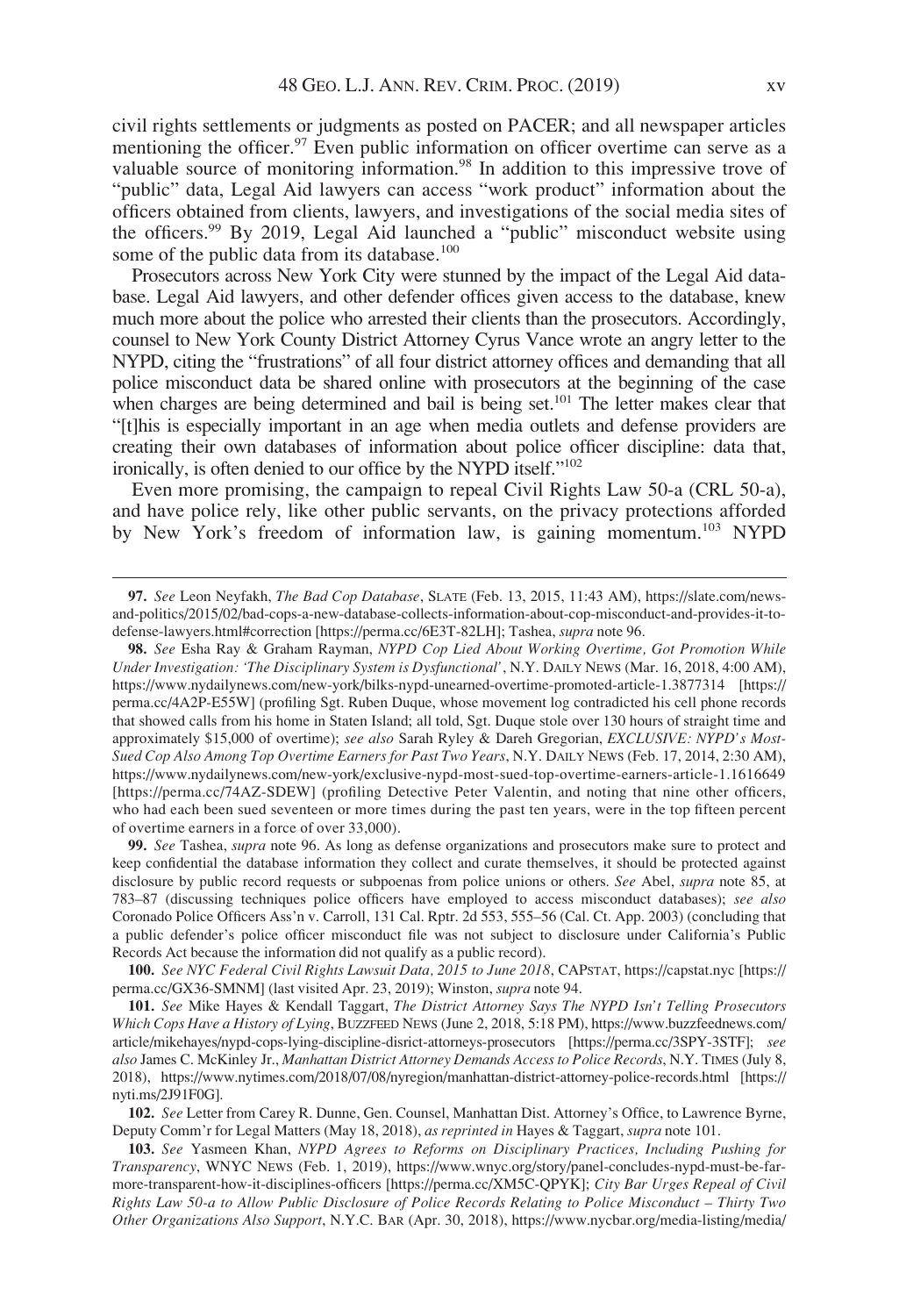Commissioner O'Neill requested an admittedly quick report from an "independent panel" of distinguished experts to address NYPD disciplinary policies and the repeal of CRL 50-a.<sup>104</sup> The Report found "a fundamental and pervasive lack of transparency into the disciplinary process and about disciplinary outcomes."<sup>105</sup> It recommended that CRL 50-a be repealed with respect to adjudicated findings of misconduct, and the Police Commissioner wrote an editorial advocating that position.<sup>106</sup> The Report expressed concern that "false statement" cases were not being adequately investigated or prosecuted and recommended renewed efforts to monitor evidentiary rulings in suppression hearings that question an officer's credibility, applicable findings from civil suits, and referrals from prosecutors.<sup>107</sup>

The Report stopped short of recommending that "unsubstantiated" complaints should be treated as public information, as opposed to "unfounded" complaints, which are complaints shown to have no merit. This is a troubling issue. There is a legitimate concern that the public and stakeholders ought to know about officers who generate numerous serious but "unsubstantiated" complaints because that could be a strong indicator of a problem officer. After all, so many "unsubstantiated" complaints come down to an officer's word versus a civilian's, and it's hard for a civilian without professional assistance to meet the preponderance of the evidence standard under those circumstances, or to retrieve prior complaints to establish a pattern of abuse. On the other hand, making "unsubstantiated" complaints public could invite civilians with a bias against an officer, but not proof, to engage in harassment. Yet, the Report did observe that in Chicago the Invisible Institute posted 240,000 police disciplinary records online within a searchable database, and there was "no increase in threats against officers or their families," an assessment confirmed by the President of the Chicago Fraternal Order of Police.108 All things considered, given the public distrust of the internal disciplinary system of police departments, it seems best to track and publicly disclose "unsubstantiated" complaints.

In short, even before CRL 50-a is repealed, New York City already has three robustly functioning police misconduct databases in each borough: Legal Aid's public database; Legal Aid's work-product database supplemented by additions from local defender offices;<sup>109</sup> and prosecutor work product databases consisting of their own judgments as to officer credibility that is based on information from assistant district attorneys, witnesses, and the comparatively greater access to adjudicated acts of misconduct within police entities than is available to the defense.<sup>110</sup> Mechanisms

detail/city-bar-urges-repeal-of-civil-rights-law-50-a-to-allow-public-disclosure-of-police-records-relating-topolice-misconduct [\[https://perma.cc/UBQ8-UVTS\]](https://perma.cc/UBQ8-UVTS).

<sup>104.</sup> See MARY JO WHITE ET AL., THE REPORT OF THE INDEPENDENT PANEL ON THE DISCIPLINARY SYSTEM OF THE NEW YORK CITY POLICE DEPARTMENT 1–3 (2019), [https://www.independentpanelreportnypd.net/assets/](https://www.independentpanelreportnypd.net/assets/report.pdf) [report.pdf.](https://www.independentpanelreportnypd.net/assets/report.pdf)

<sup>105.</sup> See id. at 17.

<sup>106.</sup> See id. at 44-46; James O'Neill, Opinion, Let NYC See Police Records, Now: We Must Reform State Law Keeping Disciplinary Actions Secret, N.Y. DAILY NEWS (Feb. 7, 2019, 7:10 PM), [https://www.](https://www.ny) [nydailynews.com/opinion/ny-oped-let-nyc-see-police-records-now-20190207-story.html](https://www.ny) [\[https://perma.cc/](https://perma.cc/AV4X-UHYD) [AV4X-UHYD\]](https://perma.cc/AV4X-UHYD).

<sup>107.</sup> See WHITE ET AL., supra note 104, at 53–54.

<sup>108.</sup> See id. at 46; see also id. at 45.

<sup>109.</sup> Except for information released to a defender office pursuant to protective orders that forbid distribution outside the defender office, each defender in New York (Bronx Defender, New York Defender, Brooklyn Defender, and the Queens Defender) has access to the Legal Aid work product website and contributes work product data of its own so that officers can be tracked as they change boroughs. See Lewis, supra note 94.

<sup>110.</sup> See George Joseph, New York City's DAs Keep Secret Lists of Cops with Questionable Credibility, GOTHAMIST (Apr. 22, 2019, 9:43 AM), [http://gothamist.com/2019/04/22/district\\_attorney\\_cop\\_lists.php](http://gothamist.com/2019/04/22/district_attorney_cop_lists.php) [[https://perma.cc/6JMK-EHZT\]](https://perma.cc/6JMK-EHZT).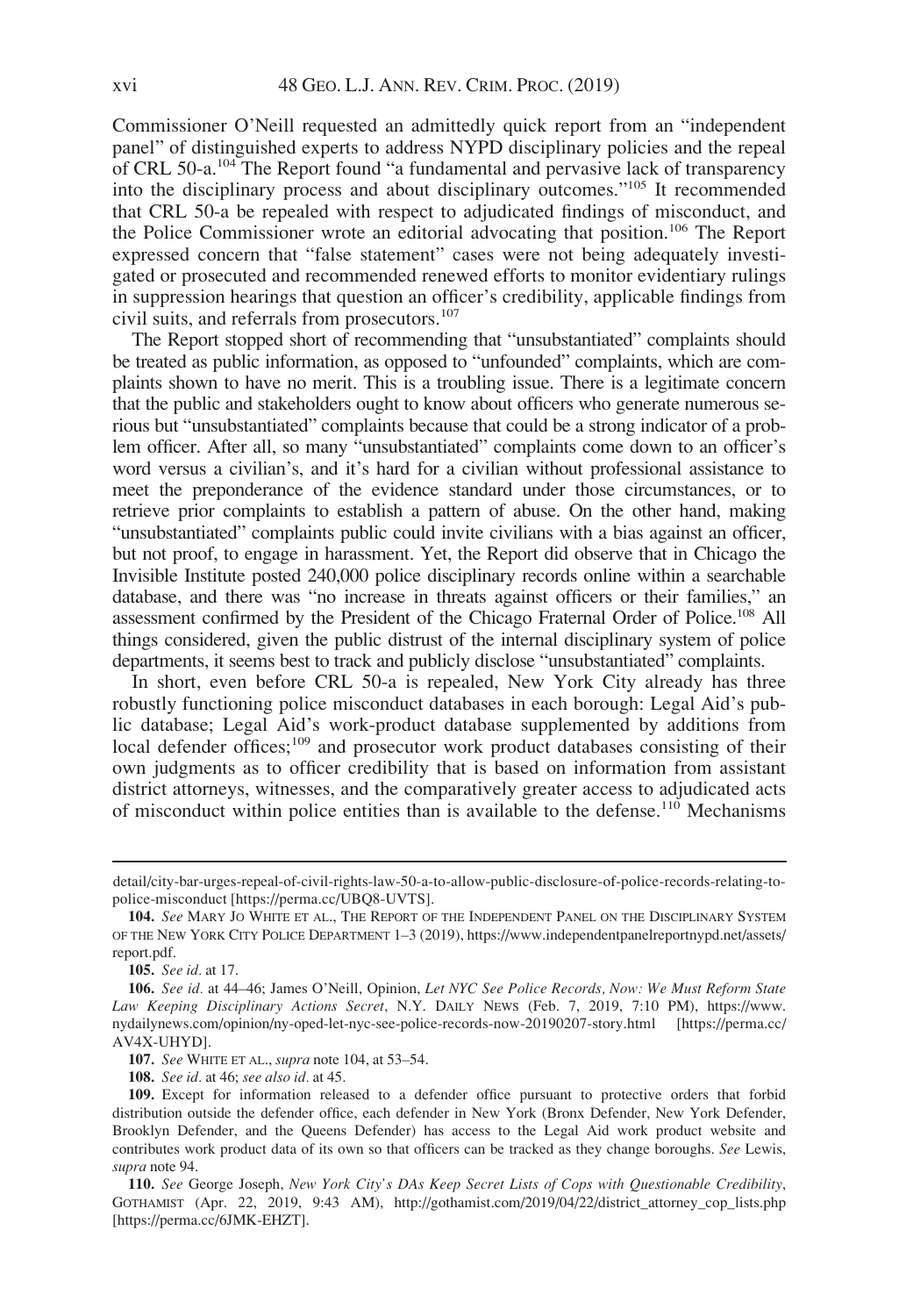for the defense and prosecution to pool resources, share investigative information confidentially, and efficiently identify officers engaged in patterns of misconduct are easy to devise and will become increasingly important when CRL 50-a is repealed.

The "Virtuous Cycle" in Chicago. In Chicago, Jamie Kalven, a journalist for the Invisible Institute, and his colleague Craig Futterman, a University of Chicago Law School professor at the Mandel Legal Aid Clinic, worked together on a number of lawsuits seeking access to police misconduct information that culminated in Kalven v. City of Chicago.<sup>111</sup> The resulting decision provided public access to adjudicated findings going back decades.<sup>112</sup> Based on the  $\overline{k}$  alven decision, the Invisible Institute systematically collected publicly available misconduct data on Chicago police officers and used it to create the Citizens Police Data Project.<sup>113</sup> The positive impact of the Invisible Institute database and the informed journalism it engendered cannot be overstated. Jason Van Dyke, the detective who shot Laquan McDonald, had a history of misconduct that should have been made transparent and resulted in discipline or discharge before the shooting.<sup>114</sup> Kalven's articles in *The Intercept*, citing community sources, also helped expose the "massive criminal enterprise" Sergeant Ronald Watts and his team ran from inside the Chicago Police Department.<sup>115</sup> For "a tax," Watts and his team protected drug dealers from police and deliberately focused police efforts on competitors; they ran their own drug trade, and planted evidence and fabricated charges against anyone who got in their way.<sup>116</sup> To date, sixty-three people framed by Watts and his cohorts have had a combined eighty-two convictions overturned.<sup>117</sup>

Most importantly, the model of having an independent journalism entity and an academic institution work together to curate a public police misconduct database has distinct advantage in being able to identify patterns that will generate good scholarship and deepen the understanding of stakeholders and the public about the social context of the disciplinary system. For example, the Invisible Institute team was able to show soon after the database was launched that the rate of discipline for 56,459 complaints in the database was about three percent. More than half of the discipline concerned comparatively less serious behavior (wearing uniforms incorrectly,

<sup>111.</sup> 7 N.E.3d 741, 742–43 (Ill. App. Ct. 2014); see also Lydialyle Gibson, Law Prof and Journalist Team Up to Hold Police Accountable for their Actions, AM. BAR ASS'N J. (Sept. 1, 2016, 4:30 AM), [http://www.abajournal.com/](http://www.abajournal.com/magazine/article/craig_futterman_jamie_kalven_chicago_police_accountability) [magazine/article/craig\\_futterman\\_jamie\\_kalven\\_chicago\\_police\\_accountability](http://www.abajournal.com/magazine/article/craig_futterman_jamie_kalven_chicago_police_accountability) [\[https://perma.cc/NL3G-LZE6\]](https://perma.cc/NL3G-LZE6); Jamie Kalven, Invisible Institute Relaunches the Citizens Police Data Project, INTERCEPT (Aug. 16, 2018, 9:00 AM),<https://theintercept.com/2018/08/16/invisible-institute-chicago-police-data> [[https://perma.cc/634B-XTRQ\]](https://perma.cc/634B-XTRQ); Nissa Rhee, The Transparency Crusaders, CHI. MAG. (Feb. 13, 2017), [https://www.chicagomag.com/Chicago-](https://www.chicagomag.com/Chicago-Magazine/March-2017/Why-We-Love-Chicago/The-Transparency-Crusaders)[Magazine/March-2017/Why-We-Love-Chicago/The-Transparency-Crusaders](https://www.chicagomag.com/Chicago-Magazine/March-2017/Why-We-Love-Chicago/The-Transparency-Crusaders) [\[https://perma.cc/B42S-AY3V](https://perma.cc/B42S-AY3V)].

<sup>112.</sup> See Gibson, supra note 111; Kalven, supra note 111.

<sup>113.</sup> See Gibson, supra note 111; Kalven, supra note 111; see also CITIZENS POLICE DATA PROJECT, [https://](https://cpdp.co) [cpdp.co](https://cpdp.co) [\[https://perma.cc/UBG9-XAP4\]](https://perma.cc/UBG9-XAP4) (last visited Apr. 24, 2019).

<sup>114.</sup> See Moran, supra note 91 (manuscript at 10).

<sup>115.</sup> See Jamie Kalven, Code of Silence: Two Chicago Police Officers Uncovered A Massive Criminal Enterprise Within the Department. Then They Were Hung Out to Dry, INTERCEPT (Oct. 6, 2016, 9:00 AM), <https://theintercept.com/series/code-of-silence> [\[https://perma.cc/HES9-V8XD](https://perma.cc/HES9-V8XD)]; see also Jennifer Gonnerman, How One Woman's Fight to Save Her Family Helped Lead to a Mass Exoneration, NEW YORKER (May 21, 2018), [https://www.newyorker.com/magazine/2018/05/28/how-one-womans-fight-to-save-her-family-helped](https://www.newyorker.com/magazine/2018/05/28/how-one-womans-fight-to-save-her-family-helped-lead-to-a-mass-exoneration)[lead-to-a-mass-exoneration](https://www.newyorker.com/magazine/2018/05/28/how-one-womans-fight-to-save-her-family-helped-lead-to-a-mass-exoneration) [\[https://perma.cc/Q237-E2NR](https://perma.cc/Q237-E2NR)].

<sup>116.</sup> See Kalven, supra note 115; Gonnerman, supra note 115.

<sup>117.</sup> See Christine Hauser, 'A Stain on the City': 63 People's Convictions Tossed in Chicago Police Scandal, N.Y. TIMES (Feb. 13, 2019), [https://www.nytimes.com/2019/02/13/us/chicago-exonerations-drug](https://www.nytimes.com/2019/02/13/us/chicago-exonerations-drug-sentences.html)[sentences.html](https://www.nytimes.com/2019/02/13/us/chicago-exonerations-drug-sentences.html) [[https://nyti.ms/2Eag7GB\]](https://nyti.ms/2Eag7GB); Matt Masterson, 4 More Cleared in Latest Exonerations Tied to Former Chicago Police Sergeant, WTTW (Feb. 13, 2019, 2:13 PM), [https://news.wttw.com/2019/02/13/4](https://news.wttw.com/2019/02/13/4-more-cleared-latest-exonerations-tied-former-chicago-police-sergeant) [more-cleared-latest-exonerations-tied-former-chicago-police-sergeant](https://news.wttw.com/2019/02/13/4-more-cleared-latest-exonerations-tied-former-chicago-police-sergeant) [\[https://perma.cc/J8BQ-VVBG](https://perma.cc/J8BQ-VVBG)].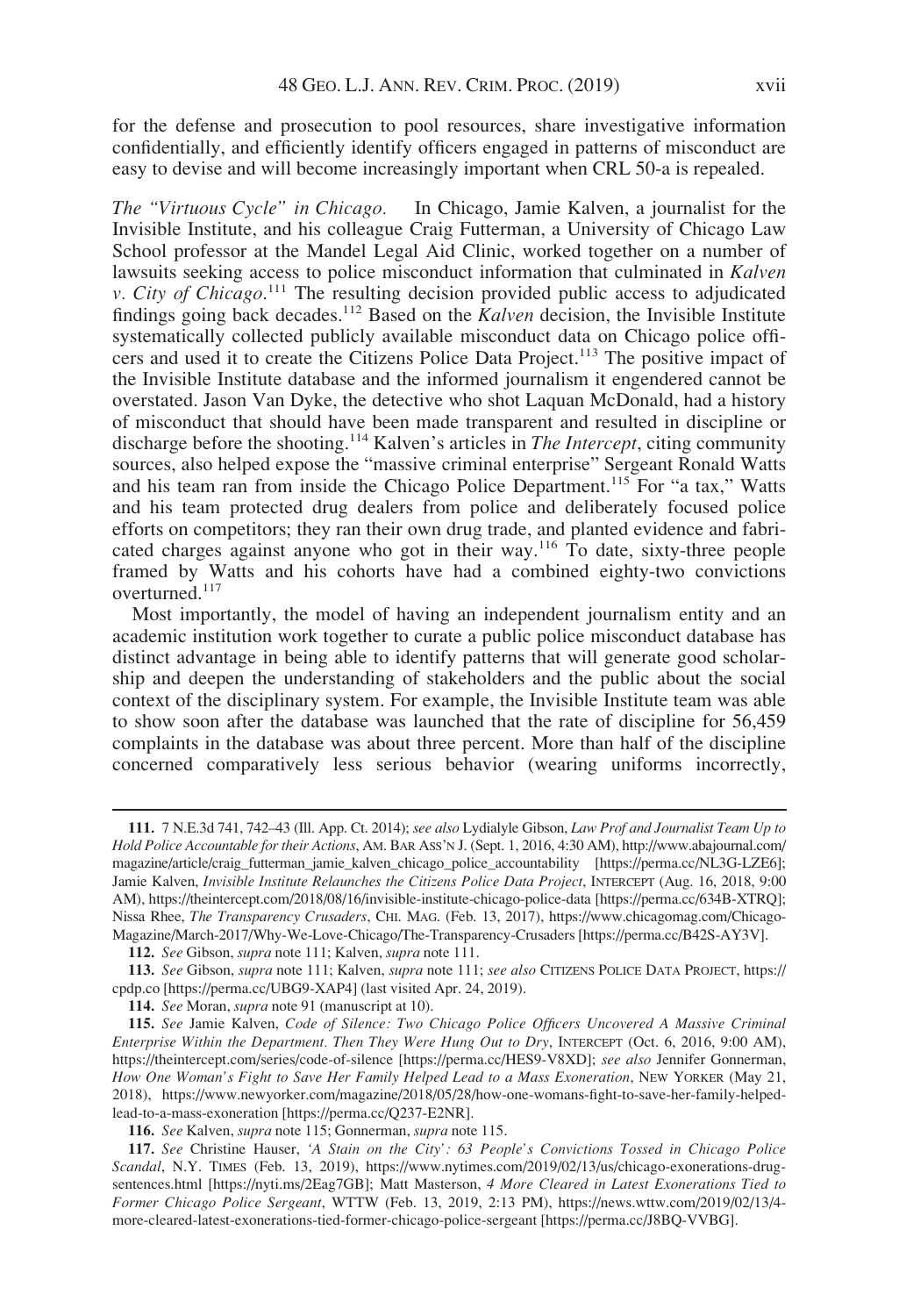tardiness, not showing up for work, or insubordination) than for illegal searches, improper seizures, or false statements. Black officers were more likely to be disciplined than white officers and more severely. Complaints by white citizens were more likely to result in discipline. And abusive officers were a small fraction of the force—"[m]any police officers go their whole careers without a single complaint" (the average is one and a half per career). With over 12,000 officers, only ten percent of officers have ten or more complaints.<sup>118</sup> Similarly, the Invisible Institute also assisted with, and served as a model for, an ambitious nationwide database just launched by USA Today to track the movements of officers who have been sanctioned for misconduct and fired in one jurisdiction but move on to be hired in another.<sup>119</sup>

In turn, prosecutors in Seattle, Philadelphia, Brooklyn, Houston, Manhattan, St. Louis, and other jurisdictions have begun creating their own police misconduct databases that rely, in part, on public records and "work product" information—social media sites of police, early access (if permitted in the jurisdiction) to ongoing investigations of officers, and a "Brady list" of complaints from prosecutors within an office about officers who lied or engaged in some other misconduct.<sup>120</sup>

California Senate Bill 1421 and its Potential to Generate Databases. California, without question, had the worst laws governing the disclosure of adjudicated findings of police misconduct until this year. In California, disclosure was long governed by the Pitchess v. Superior Court case and related statutes.<sup>121</sup> Both the prosecution and the defense were precluded from seeing a police officer's personnel file and any adjudicated findings of misconduct until it was disclosed to a judge for in camera inspection, ordinarily just before a case went to trial, to see if there was "good cause" for disclosure.<sup>122</sup> The information sought about acts of misconduct could not be more than five years old.<sup>123</sup> If granted, disclosures under a Pitchess motion were done under a protective order.<sup>124</sup> Upon completion of the case, both the prosecution and defense had to keep the misconduct information secret and were prohibited from releasing it to other lawyers in their respective offices.<sup>125</sup> Therefore, if the officer in question was involved in another case, yet another Pitchess motion had to be made by the defense or prosecution, and the entire *in camera* proceeding had to be repeated; any witnesses who were the sources of the misconduct allegations against the officer had to be contacted again if either side wanted to call them.<sup>126</sup>

The tide turned against the absurdities of the Pitchess process, unpopular with the defense bar and prosecutors, after a ground-breaking article in the Los Angeles Times

<sup>118.</sup> See Gibson, supra note 111.

<sup>119.</sup> See James Pilcher et al., Fired for a Felony, Again for Perjury. Meet the New Police Chief, USA TODAY (Apr. 24, 2019, 9:15 PM), [https://www.usatoday.com/in-depth/news/investigations/2019/04/24/police](https://www.usatoday.com/in-depth/news/investigations/2019/04/24/police-officers-police-chiefs-sheriffs-misconduct-criminal-records-database/2214279002)[officers-police-chiefs-sheriffs-misconduct-criminal-records-database/2214279002](https://www.usatoday.com/in-depth/news/investigations/2019/04/24/police-officers-police-chiefs-sheriffs-misconduct-criminal-records-database/2214279002) [\[https://perma.cc/4F3R-5RVN\]](https://perma.cc/4F3R-5RVN); see also John Kelly & Mark Nichols, Search the List of More than 30,000 Police Officers Banned by 44 States, USA TODAY (Apr. 26, 2019, 2:24 PM), [https://www.usatoday.com/in-depth/news/investigations/2019/04/24/biggest](https://www.usatoday.com/in-depth/news/investigations/2019/04/24/biggest-collection-police-accountability-records-ever-assembled/2299127002)[collection-police-accountability-records-ever-assembled/2299127002](https://www.usatoday.com/in-depth/news/investigations/2019/04/24/biggest-collection-police-accountability-records-ever-assembled/2299127002) [<https://perma.cc/R6U7-JMF5>].

<sup>120.</sup> See Joseph, supra note 110; Justin George & Eli Hager, One Way to Deal With Cops Who Lie? Blacklist Them, Some DAs Say, MARSHALL PROJECT (Jan. 17, 2019, 6:00 AM), [https://www.themarshallproject.](https://www.themarshallproject.org/2019/01/17/one-way-to-deal-with-cops-who-lie-blacklist-them-some-das-say) [org/2019/01/17/one-way-to-deal-with-cops-who-lie-blacklist-them-some-das-say](https://www.themarshallproject.org/2019/01/17/one-way-to-deal-with-cops-who-lie-blacklist-them-some-das-say) [\[https://perma.cc/5KCY-UKS5](https://perma.cc/5KCY-UKS5)].

<sup>121.</sup> 522 P.2d 305, 308–09 (Cal. 1974); CAL. EVID. CODE §§ 1043, 1045–1047 (West 2019); CAL. PENAL CODE § 832.7 (West 2017); see also Abel, supra note 85, at 762–67; Miguel A. Neri, Pitchess v. Brady: The Need for Legislative Reform of California's Confidentiality Protection for Peace-Officer Personnel Information, 43 MCGEORGE L. REV. 301, 305–15 (2012).

<sup>122.</sup> See Abel, supra note 85, at 762–67; Neri, supra note 121, at 305–15.

<sup>123.</sup> See Neri, supra note 121, at 314.

<sup>124.</sup> See Abel, supra note 85, at 802–04.

<sup>125.</sup> See id.

<sup>126.</sup> See id.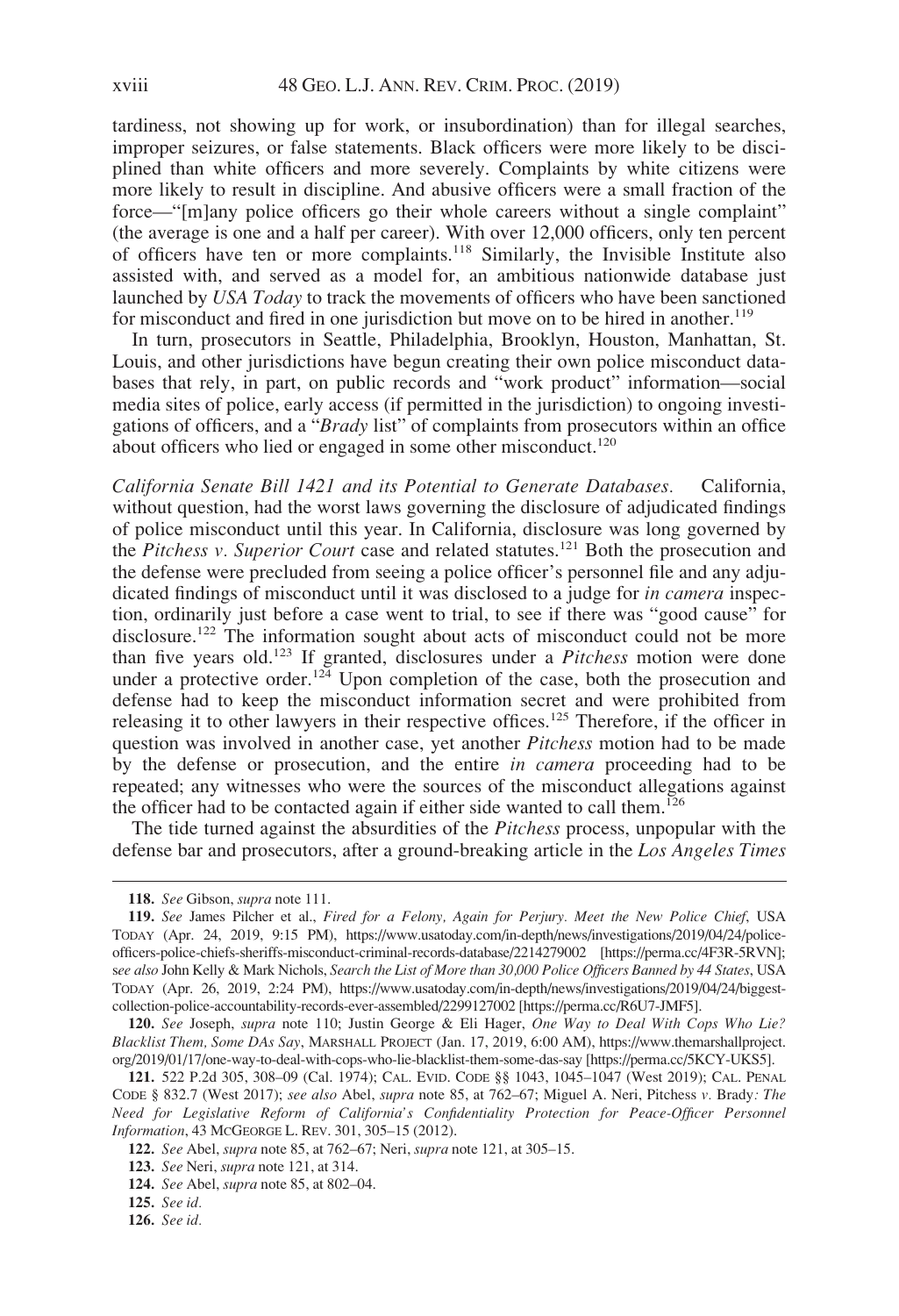about a secret "Brady list" kept by the Los Angeles County Sheriff's Department of three hundred deputies who should not be called as witnesses because of findings of misconduct against them.<sup>127</sup> The malfeasance documented on the list ranged from a deputy who had put taco sauce on a shirt and falsely claimed it was blood to deputies accused of sexual misconduct.<sup>128</sup> When the Sheriff's Department tried to give this Brady list to the Los Angeles County District Attorney's office, the deputies union successfully moved to enjoin the disclosure on the grounds that a *Pitchess* motion was the only way such adjudicated findings of misconduct could be disclosed—even to the prosecution.<sup>129</sup>

In reaction, State Senator Nancy Skinner<sup>130</sup> successfully sponsored Senate Bill 1421 (SB 1421)<sup>131</sup> that went into effect January 1, 2019.<sup>132</sup> SB 1421 redefines as "public records" three buckets of previously confidential police records so that this information can now be accessed through California's robust Public Records Act.<sup>133</sup>

The first bucket covers records "relating to an incident in which a sustained finding was made . . . of dishonesty . . . relating to the reporting, investigation, or prosecution of a crime, or directly relating to [similar misconduct by another officer,] including, but not limited to, any sustained finding of perjury, false statements, filing false reports, destruction, falsifying, or concealing of evidence."<sup>134</sup> The second bucket concerns sustained findings that an officer engaged in a "sexual assault involving a member of the public,"<sup>135</sup> with "sexual assault" being defined as "the commission or attempted initiation of a sexual act with a member of the public by means of force, threat, coercion, extortion, offer of leniency or other official favor."<sup>136</sup> Under this definition, "the propositioning for or commission of any sexual act while on duty is considered a sexual assault."<sup>137</sup> And the third bucket of information concerns records from incidents where the officer discharged his or her weapon at a person and use-offorce incidents that resulted in death or great bodily injury.<sup>138</sup> Records from this last bucket are subject to delay during an active criminal investigation by a district attorney or a police agency that can show "the interest in delaying disclosure clearly outweighs the public interest in disclosure."<sup>139</sup> This third bucket is directed at

<sup>127.</sup> See Maya Lau et al., Inside a Secret 2014 List of Hundreds of L.A. Deputies with Histories of Misconduct, L.A. TIMES (Dec. 8, 2017, 5:00 AM), [https://www.latimes.com/local/la-me-sheriff-brady-list-](https://www.latimes.com/local/la-me-sheriff-brady-list-20171208-htmlstory.html)[20171208-htmlstory.html](https://www.latimes.com/local/la-me-sheriff-brady-list-20171208-htmlstory.html) [[https://perma.cc/X3MB-8Z8A\]](https://perma.cc/X3MB-8Z8A); see also Liam Dillon, California Legislature Passes Major Police Transparency Measures on Internal Investigations and Body Cameras, L.A. TIMES (Sept. 1, 2018, 3:25 PM), [https://www.latimes.com/politics/la-pol-ca-police-transparency-bill-passes-20180831](https://www.latimes.com/politics/la-pol-ca-police-transparency-bill-passes-20180831-story.html) [story.html](https://www.latimes.com/politics/la-pol-ca-police-transparency-bill-passes-20180831-story.html) [[https://perma.cc/2PA3-HFR7\]](https://perma.cc/2PA3-HFR7).

<sup>128.</sup> See Lau et al., supra note 127.

<sup>129.</sup> See id.; Ass'n for L.A. Deputy Sheriffs v. Superior Court, 221 Cal. Rptr. 3d 51, 448 (Cal. Ct. App. 2017).

<sup>130.</sup> Senator Skinner was supported by a strong coalition led by the ACLU of Southern California and the California News Publishers Association. See John Diaz, When California Cops Act Against the Law, S.F. CHRON. (Feb. 11, 2019, 1:19 PM), [https://www.sfchronicle.com/opinion/diaz/article/When-California-cops](https://www.sfchronicle.com/opinion/diaz/article/When-California-cops-act-against-the-law-13602923.php)[act-against-the-law-13602923.php](https://www.sfchronicle.com/opinion/diaz/article/When-California-cops-act-against-the-law-13602923.php) [<https://perma.cc/M37R-CXKX>].

<sup>131.</sup> See id.; California Passes Landmark Police Transparency and Accountability Legislation, ACLU S. CAL. (Aug. 31, 2018), [https://www.aclusocal.org/en/press-releases/california-passes-landmark-police-transparency-and](https://www.aclusocal.org/en/press-releases/california-passes-landmark-police-transparency-and-accountability-legislation)[accountability-legislation](https://www.aclusocal.org/en/press-releases/california-passes-landmark-police-transparency-and-accountability-legislation) [\[https://perma.cc/H5CA-LHW3](https://perma.cc/H5CA-LHW3)].

<sup>132.</sup> See Alexander Brand & Christine N. Wood, Opening Secrets, L.A. LAW. (Feb. 2019), [https://www.lacba.](https://www.lacba.org/docs/default-source/lal-magazine/2019-test-articles/february2019testarticle.pdf) [org/docs/default-source/lal-magazine/2019-test-articles/february2019testarticle.pdf](https://www.lacba.org/docs/default-source/lal-magazine/2019-test-articles/february2019testarticle.pdf) [[https://perma.cc/M9XV-4298\]](https://perma.cc/M9XV-4298). 133. See id.; ACLU S. CAL., supra note 131.

<sup>134.</sup> CAL. PENAL CODE § 832.7(b)(1)(C) (West 2019).

<sup>135.</sup> CAL. PENAL CODE § 832.7(b)(1)(B)(i) (West 2019).

<sup>136.</sup> CAL. PENAL CODE § 832.7(b)(1)(B)(ii) (West 2019).

<sup>137.</sup> Id.

<sup>138.</sup> CAL. PENAL CODE § 832.7(b)(1)(A)(i), (ii) (West 2019).

<sup>139.</sup> CAL. PENAL CODE § 832.7(b)(7)(A)(i) (West 2019).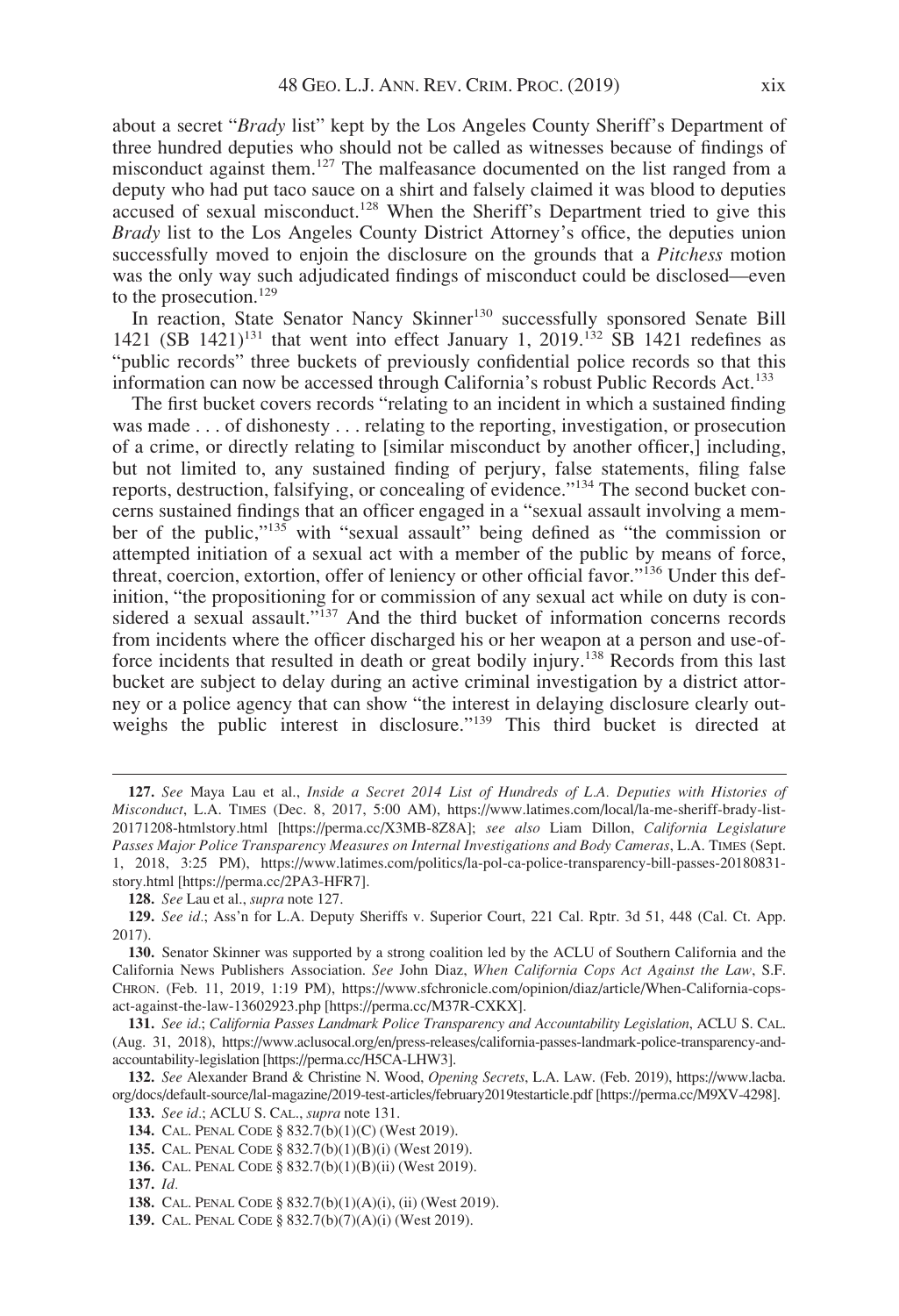controversial cases where officers are involved in a shooting or the use of great bodily force but do not face any charges as a result.

Most importantly, it should be noted these three buckets of records are pretty big. They include "all investigative reports; photographic, audio and video evidence; transcripts or recordings of interviews; [and] all materials compiled and presented for review to the district attorney or to any person or [adjudicative] body charged with determining whether [an officer should be charged criminally or for violating internal disciplinary rules]."<sup>140</sup>

As soon as SB 1421 was passed, the ACLU, in coordination with other entities, filed public record act requests with more than four hundred police agencies for all three buckets of SB 1421 information going back decades.<sup>141</sup> News organizations participating in a coalition have filed eleven hundred requests and have covered all fifty-eight counties as of March 28, 2019.<sup>142</sup> The reaction of police unions to SB 1421 has been predictably swift, with unions moving to enjoin disclosure of all past records prior to January 1, 2019.<sup>143</sup> At least one jurisdiction, Inglewood, California, which had a well-known history of police misconduct, began destroying past records before the law went into effect.<sup>144</sup> So far, the unions have been losing the cases but disclosure has been stayed, with one notable exception, while they appeal.<sup>145</sup> It is clear that the issue will ultimately have to be decided by the California Supreme Court, hopefully before the end of the year.

The key question in the SB 1421 cases is not whether the police officers in the unions had any "vested" privacy right in the misconduct records that would have prevented the legislature from legislating to disclose them if they had not been previously protected by statute, nor whether there were any arguments supporting a "freestanding claim of privacy" preventing disclosure beyond the fact that the records had been previously protected by statute. Counsel for the unions conceded those issues.<sup>146</sup> Nor have the courts been required to balance "the competing public policies of protection of officer privacy interests, on one hand, versus disclosure to the public of potential police misconduct, on the other," which is plainly a matter for the legislature.<sup>147</sup> Rather, the key question is whether SB 1421 should be classified as a statute

144. See Liam Dillon & Maya Lau, California Police Unions Are Preparing to Battle New Transparency Law in the Courtroom, L.A. TIMES (Jan. 9, 2019, 12:05 AM), [https://www.latimes.com/politics/la-pol-ca](https://www.latimes.com/politics/la-pol-ca-police-records-law-challenges-20190109-story.html)[police-records-law-challenges-20190109-story.html](https://www.latimes.com/politics/la-pol-ca-police-records-law-challenges-20190109-story.html) [[https://perma.cc/4BYS-8T74\]](https://perma.cc/4BYS-8T74).

145. See Thomas Peele & Alex Emslie, Records Police Unions Tried to Keep Secret Show East Bay Cop Suspended for Filing False Reports, MERCURY NEWS (Mar. 28, 2019, 11:09 AM), [https://www.mercurynews.](https://www.mercurynews.com/2019/03/19/records-police-unions-tried-to-keep-secret-show-east-bay-cop-suspended-for-filing-false-reports) [com/2019/03/19/records-police-unions-tried-to-keep-secret-show-east-bay-cop-suspended-for-filing-false-reports](https://www.mercurynews.com/2019/03/19/records-police-unions-tried-to-keep-secret-show-east-bay-cop-suspended-for-filing-false-reports) [[https://perma.cc/3LL9-L3GE\]](https://perma.cc/3LL9-L3GE); see also Ben Poston & Maya Lau, Secret Records of Police Misconduct and Shootings Must Be Released Under New Law, L.A. Judge Rules, L.A. TIMES (Feb. 20, 2019, 5:30 PM), <https://www.latimes.com/local/lanow/la-me-police-records-los-angeles-20190219-story.html> [[https://perma.](https://perma.cc/YC9B-HTRB) [cc/YC9B-HTRB](https://perma.cc/YC9B-HTRB)].

<sup>140.</sup> CAL. PENAL CODE § 832.7(b)(2) (West 2019); see also Brand & Wood, supra note 132.

<sup>141.</sup> See Access to CA Police Records, ACLU S. CAL., [https://www.aclusocal.org/en/know-your-rights/](https://www.aclusocal.org/en/know-your-rights/access-ca-police-records) [access-ca-police-records](https://www.aclusocal.org/en/know-your-rights/access-ca-police-records) [[https://perma.cc/V9DQ-CD7P\]](https://perma.cc/V9DQ-CD7P) (last visited Apr. 24, 2019).

<sup>142.</sup> See Thomas Peele et al., Police Accountability: Statewide Media Coalition Pushing Hard to Acquire Police Records, MERCURY NEWS (Mar. 28, 2019, 11:09 AM), [https://www.mercurynews.com/2019/03/19/police](https://www.mercurynews.com/2019/03/19/police-accountability-statewide-media-coalition-pushing-hard-to-acquire-police-records)[accountability-statewide-media-coalition-pushing-hard-to-acquire-police-records](https://www.mercurynews.com/2019/03/19/police-accountability-statewide-media-coalition-pushing-hard-to-acquire-police-records) [<https://perma.cc/98TX-KV5R>].

<sup>143.</sup> See Annie Ma, Cops Are Battling Journalists Over California's New Police Transparency Law, MOTHER JONES (Feb. 5, 2019), [https://www.motherjones.com/crime-justice/2019/02/california-police](https://www.motherjones.com/crime-justice/2019/02/california-police-recrords-transparency-lw)[recrords-transparency-lw](https://www.motherjones.com/crime-justice/2019/02/california-police-recrords-transparency-lw) [[https://perma.cc/BC4J-3WSV\]](https://perma.cc/BC4J-3WSV).

<sup>146.</sup> See Decision Den. Prelim. Injs. at 9–10, Walnut Creek Police Officers' Ass'n v. City of Walnut Creek, No. N19-0109 (Cal. Super. Ct. Feb. 8, 2019), [https://porac.org/wp-content/uploads/9-Decision-Denying-](https://porac.org/wp-content/uploads/9-Decision-Denying-Preliminay-Injuctions.pdf)[Preliminay-Injuctions.pdf](https://porac.org/wp-content/uploads/9-Decision-Denying-Preliminay-Injuctions.pdf) [[https://perma.cc/HD69-XLKH\]](https://perma.cc/HD69-XLKH).

<sup>147.</sup> *Id.* at 10.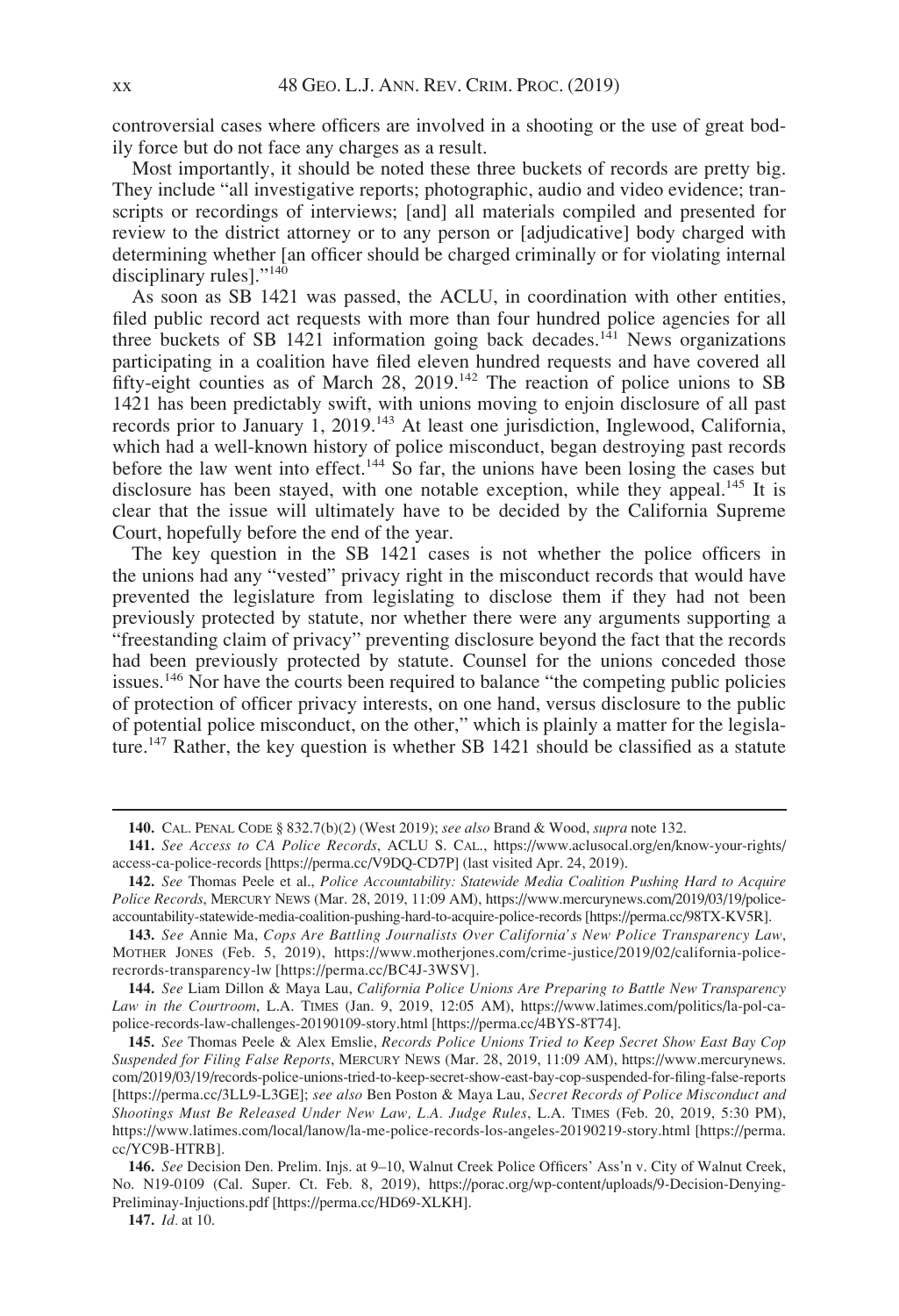that has "retroactive" rather than "prospective" application.<sup>148</sup> So far, the courts have ruled the application is prospective: The statute says certain records *now* being "maintained" by police agencies are "public" and subject to disclosure, it doesn't say records being "maintained now and created only after 2018" are subject to disclosure.<sup>149</sup> Nor are there unfair retroactive consequences to any vested right or reliance interest.<sup>150</sup>

Finally, one very promising development with respect to the impact of SB 1421 is the formation of a coalition of competing news organizations seeking to obtain the police misconduct data across the state, and the continually updated tracking of the disclosure of SB 1421 information.<sup>151</sup> Hopefully, if the California Supreme Court ultimately rules that public record act requests can move forward under the statute, the coalition of media organizations can work together, or in conjunction with, academic institutions, to curate public police misconduct databases across the state while defenders and prosecutors create their own work-product protected databases.

Benefits and Costs. Much has been written lately in law journals about the potential benefits and costs of disclosing more information about allegations and adjudications of police misconduct, and the great weight of the commentary favors more disclosure.<sup>152</sup> This trend in the legal literature seems to have foreshadowed dramatic developments in California (the passage of SB 1421) and indications that New York may soon take the same path.<sup>153</sup>

Abstractly, it is difficult to make an argument that police officers have any greater right to privacy with respect to acts of misconduct in their personnel files than other professional public employees. The cautionary objections are practical and political: Transparency alone is not a panacea, and "without thinking through the instrumental goals" of individualized transparency of police disciplinary records, "there is no reason to believe that visibility alone will solve complex, institutional, and organizational problems that have plagued police departments for decades."<sup>154</sup>

<sup>148.</sup> See id. at 17.

<sup>149.</sup> Id. at 22–23.

<sup>150.</sup> *Id.* at 23–31 ("Here, there is nothing whatsoever in SB 1421 that changes the legal consequences for police officers (or police agencies) of their pre-2019 conduct. SB 1421 criminalizes no conduct that was not criminal in 2018. It creates no legal claim or cause of action that did not exist in 2018. . . . It does not even change the procedures by which alleged police misconduct is to be investigated, administratively adjudicated, sued on in court, or criminally prosecuted. . . . So what has changed? Only who can find out the facts and obtain the evidence of incidents of police conduct (whether it is misconduct, as in sexual assaults, or conduct that may be lawful or unlawful, as in officer-involved shootings). Providing information to people who could not previously get it is not changing the substantive legal effect of prior acts.").

<sup>151.</sup> See Lisa Fernandez, Interactive Map: Who is Releasing Police Personnel Files Under New Law, and Who Is Not, KTVU, [http://www.ktvu.com/news/ktvu-local-news/interactive-map-who-is-releasing-police](http://www.ktvu.com/news/ktvu-local-news/interactive-map-who-is-releasing-police-personnel-files-under-new-law-and-who-is-not)[personnel-files-under-new-law-and-who-is-not](http://www.ktvu.com/news/ktvu-local-news/interactive-map-who-is-releasing-police-personnel-files-under-new-law-and-who-is-not) [\[https://perma.cc/S2DV-KNQD\]](https://perma.cc/S2DV-KNQD) (last updated Apr. 23, 2019); Peele & Emslie, supra note 145.

<sup>152.</sup> Compare the commentary supporting much greater transparency, Abel, *supra* note 85, at 807-08, Conti-Cook, supra note 91, at 190–92, Fisk & Richardson, supra note 90, at 797–99, Kevin M. Keenan & Samuel Walker, An Impediment to Police Accountability? An Analysis of Statutory Law Enforcement Officers' Bills of Rights, 14 B.U. PUB. INT. L.J. 185, 242 (2005), Moran, supra note 91 (manuscript at 47–48), Rachel Moran, Ending the Internal Affairs Farce, 64 BUFF. L. REV. 837, 843–44 (2016), and Katherine J. Bies, Note, Let the Sunshine In: Illuminating the Powerful Role Police Unions Play in Shielding Officer Misconduct, 28 STAN. L. & POL'Y REV. 109, 112 (2017), with the literature supporting just a little more transparency, Kate Levine, Discipline and Policing, 68 DUKE L.J. 839, 900–05 (2019).

<sup>153.</sup> See supra notes 103–08, 130–40, and accompanying text.

<sup>154.</sup> Levine, supra note 152, at 845.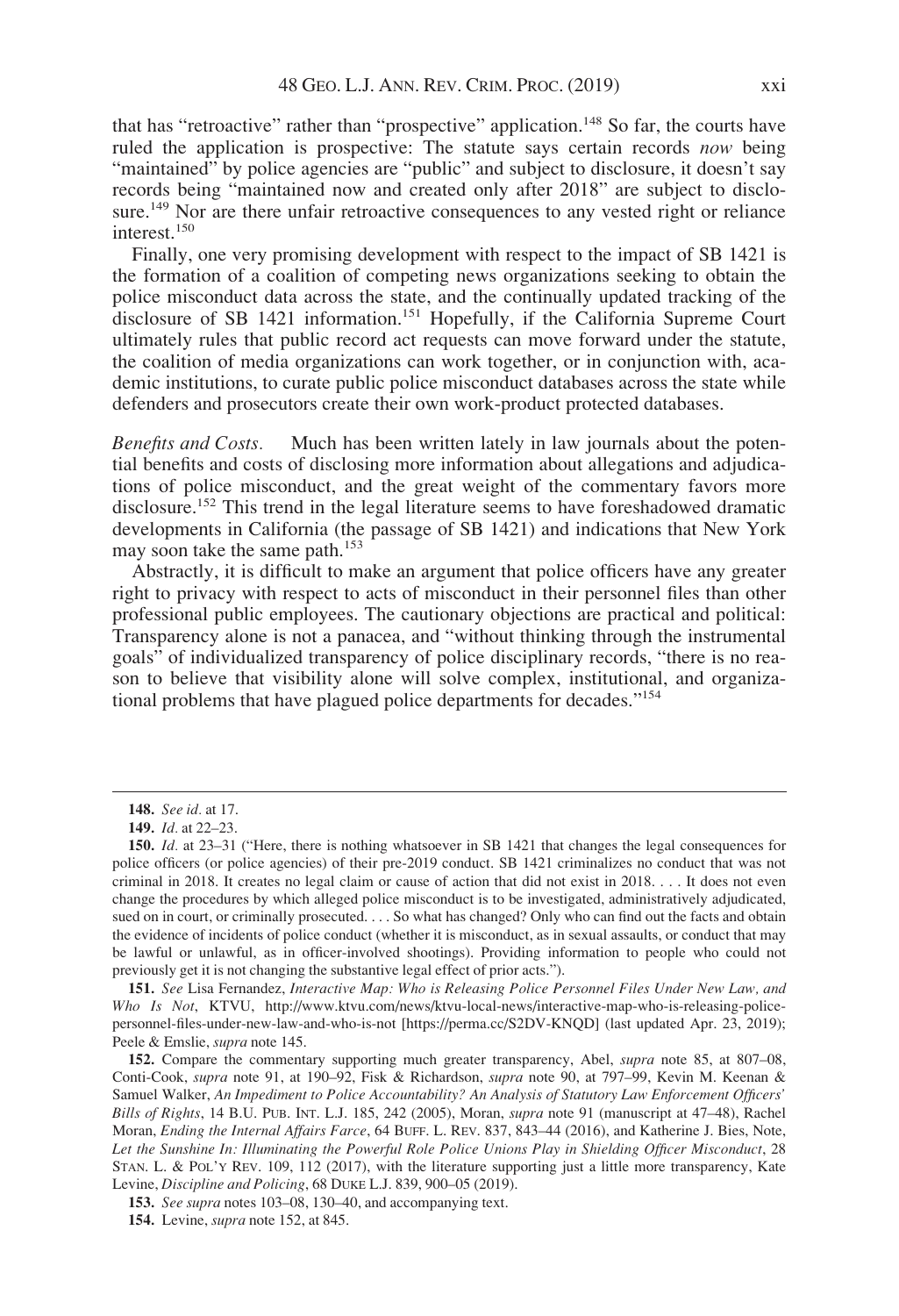This is a useful admonition and brings to mind at least five instrumental goals that the development of public, defense, and prosecutor databases of police misconduct information can serve.

First, these databases will go a long way towards ending what is sometimes referred to as "testilying."<sup>155</sup> By "testilying" I mean the false, talismanic incantation of events that either fit the requirements of Fourth Amendment law (such as suspects dropping contraband, having bulges of certain shapes, or making furtive movements), justify the use of physical force (such as threatening gestures, or sudden movements to pull weapons or use physical force), or even take credit for actions of a fellow officer who doesn't want to testify.156 Testilying will diminish not just because the defense or prosecution internal databases will flag suspicious patterns seen by clients, defense lawyers, or district attorneys, but because, with robust police misconduct databases, the officer only has to be caught once.<sup>157</sup> If one defense lawyer, one prosecutor, or one judge catches an officer in an unexplainable, intentional lie, the databases will ensure the officer is impeached with it consistently. Indeed, the most powerful proof of this kind is not merely a clear transcript or court opinion but videotape from a surveillance camera or a body-cam.158

Secondly, these databases will help the defense bar gather the kind of proof Chief Justice Roberts believes best fits the purposes of the exclusionary rule: "As laid out in our cases, the exclusionary rule serves to deter deliberate, reckless, or grossly negligent conduct, or in some circumstances recurring or systemic negligence."<sup>159</sup> As Andrew Ferguson points out, the trick is to redesign "the same big data policing technologies built to track movements, actions, and patterns of criminal activity . . . to foster data-driven police accountability."<sup>160</sup> The model for how this can be done lies with the successful stop and frisk litigation in New York<sup>161</sup> and Philadelphia,<sup>162</sup> as well as Section 14141 reports produced by the Civil Rights Division of DOJ during the Obama administration.<sup>163</sup> The key to the successful litigation in this area has

159. Herring v. United States, 555 U.S. 135, 144 (2009); see also Utah v. Strieff, 136 S. Ct. 2056, 2063 (2016) (declining to invoke the exclusionary rule given the lack of evidence or data "indicat[ing] that the stop [at issue] was part of any systemic or recurrent police misconduct").

160. Andrew Guthrie Ferguson, The Exclusionary Rule in the Age of Blue Data, 72 VAND. L. REV. 561, 561 (2019).

161. See Floyd v. City of New York, 959 F. Supp. 2d 540, 557–63 (S.D.N.Y. 2013) (relying on statistical data to conclude that NYPD search and seizure policies violated the Fourth and Fourteenth Amendments); see also Andrew Gelman et al., An Analysis of the New York City Police Department's "Stop-and-Frisk" Policy in the Context of Claims of Racial Bias, 102 J. AM. STAT. ASS'N 813, 821–22 (2007) (relying on statistical data to conclude that the NYPD seizure policies were racially biased).

162. See Bailey v. City of Philadelphia, No. 10-cv-05952-SD (E.D. Pa. June 21, 2011), ECF No. 14 (order approving settlement and consent decree).

163. See CIVIL RIGHTS DIV., U.S. DEP'T OF JUSTICE, INVESTIGATION OF THE FERGUSON POLICE DEPARTMENT 2–3 (2015), [https://www.justice.gov/sites/default/files/opa/press-releases/attachments/2015/03/](https://www.justice.gov/sites/default/files/opa/press-releases/attachments/2015/03/04/ferguson_police_department_report.pdf) [04/ferguson\\_police\\_department\\_report.pdf](https://www.justice.gov/sites/default/files/opa/press-releases/attachments/2015/03/04/ferguson_police_department_report.pdf) [<https://perma.cc/W7NS-9CSB>] (finding the Ferguson Police Department's policies to have been "geared toward aggressive enforcement," with officers "demand[ing] compliance even when they lack[ed] legal authority"); CIVIL RIGHTS DIV., U.S. DEP'T OF JUSTICE, INVESTIGATION OF THE BALTIMORE CITY POLICE DEPARTMENT 24 (2016), [https://www.justice.gov/crt/file/](https://www.justice.gov/crt/file/883296/download)

<sup>155.</sup> See, e.g., I. Bennett Capers, Crime, Legitimacy, and Testilying, 83 IND. L.J. 835, 835 (2008); Christopher Slobogin, Testilying: Police Perjury and What to Do About It, 67 U. COLO. L. REV. 1037, 1040 (1996); Joseph Goldstein, 'Testilying' by Police: A Stubborn Problem, N.Y. TIMES (Mar. 18, 2018), [https://](https://www.nytimes.com/2018/03/18/nyregion/testilying-police-perjury-new-york.html) [www.nytimes.com/2018/03/18/nyregion/testilying-police-perjury-new-york.html](https://www.nytimes.com/2018/03/18/nyregion/testilying-police-perjury-new-york.html) [\[https://nyti.ms/2GE3piY](https://nyti.ms/2GE3piY)].

<sup>156.</sup> See Capers, supra note 155, at 835–36; Slobogin, supra note 155, at 1041–48; Goldstein, supra note 155.

<sup>157.</sup> See Moran, supra note 91 (manuscript at 43–44); Joseph Goldstein, Police 'Testilying' Remains a Problem. Here Is How the Criminal Justice System Could Reduce It., N.Y. TIMES (Mar. 22, 2018), [https://www.](https://www.nytimes.com/2018/03/22/nyregion/police-lying-new-york.html) [nytimes.com/2018/03/22/nyregion/police-lying-new-york.html](https://www.nytimes.com/2018/03/22/nyregion/police-lying-new-york.html) [\[https://nyti.ms/2uhILCQ](https://nyti.ms/2uhILCQ)].

<sup>158.</sup> See Goldstein, supra note 157.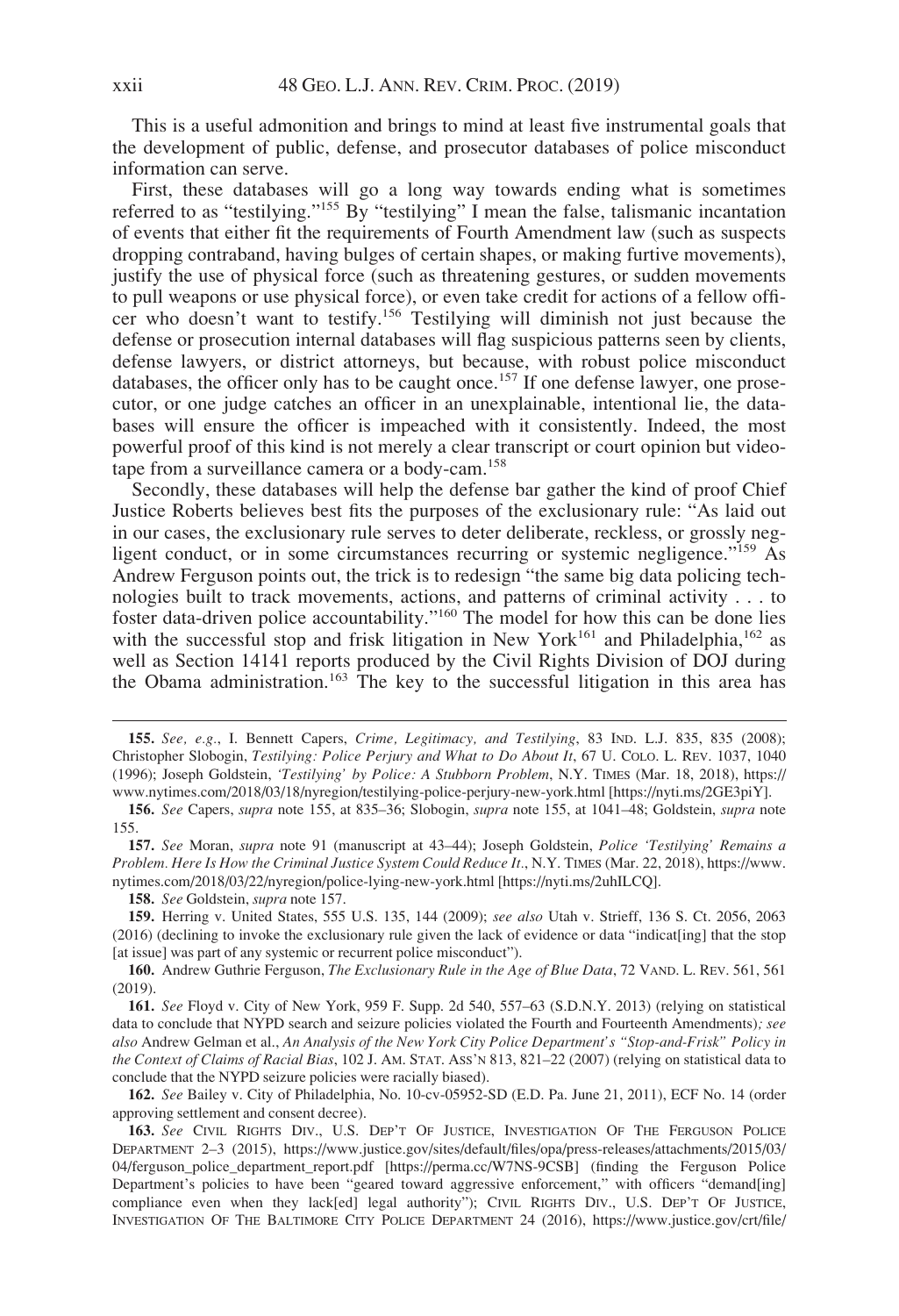always been getting access to data, or forcing the government to collect it. Put simply, what gathering stop-data did for studies of police action on the New Jersey turnpike164 and the streets of New York, Philadelphia, and Baltimore, the police misconduct databases could do for studies of wrongful arrests and searches. The data mining expertise exists at many academic institutions. They have the capabilities to do it reliably, efficiently, and for comparatively small costs.<sup>165</sup> The only entry barriers are modest investments in developing primarily defender and public databases. The benefit derived from statistically powerful and reliable challenges to bad arrests and searches is not only protection of the constitutional rights of citizens, but improved supervision and professionalization of police forces.

Third, the police misconduct databases will help identify more wrongful convictions. Just as the Brooklyn Conviction Review Unit reviewed and vacated eight convictions involving Detective Scarcella after discovering his deceptive conduct in the David Ranta case,166 and just as the Conviction Integrity Unit in Chicago reviewed and vacated eighty-two convictions involving Sergeant Watts after he was convicted by federal authorities of theft of government funds,<sup>167</sup> discovering previously unknown adjudications of dishonesty or misconduct will lead to the discovery of more wrongful convictions in a jurisdiction. The principle is simple. If the officer in question was adjudicated to have engaged in acts of dishonesty on, let's say, September 1, 2000, then all cases where that officer offered material evidence of guilt after that date have to be reviewed, asking whether the newly discovered acts of dishonesty would create a reasonable probability of a new outcome. If so, the conviction should be vacated and, if appropriate, the defendant should be retried or the indictment should be dismissed. It is fair to characterize all such cases that are vacated and dismissed as "wrongful convictions" even though it might not be possible to prove that the defendants are actually innocent.

Fourth, knowing that the police officer who made an arrest has a significant history of misconduct when charges are being brought, bail is being set, and investigative activities are launched, will inevitably, as a matter of common sense, improve the assessment of every day cases. Yet, in most jurisdictions, the misconduct data has been hidden for decades and not readily accessible at the beginning of a case.

Fifth, the databases, as the analyses of the Invisible Institute's data demonstrates, have the potential to expose racial disparities in the way citizen complaints against police are adjudicated and the way officers themselves are disciplined. Is it only in Chicago that the complaints of white citizens are more likely to be upheld and that black officers are more likely to be disciplined? We need to know the answers to those questions based on reliable data.

In conclusion, when jurisdictions get three police misconduct databases functioning (public, defense, and prosecution) the opportunities for the defense and prosecution to

<sup>883296/</sup>download [[https://perma.cc/U4CT-49ZN\]](https://perma.cc/U4CT-49ZN) (finding that the Baltimore Police Department "engages in a pattern or practice of making stops, searches, and arrests in violation of the Fourth and Fourteenth Amendments and Section 14141").

<sup>164.</sup> See David Kocieniewski & Robert Hanley, An Inside Story Of Racial Bias And Denial; New Jersey Files Reveal Drama Behind Profiling, N.Y. TIMES (Dec. 3, 2000), [https://www.nytimes.com/2000/12/03/nyregion/inside](https://www.nytimes.com/2000/12/03/nyregion/inside-story-racial-bias-denial-new-jersey-files-reveal-drama-behind-profiling.html)[story-racial-bias-denial-new-jersey-files-reveal-drama-behind-profiling.html](https://www.nytimes.com/2000/12/03/nyregion/inside-story-racial-bias-denial-new-jersey-files-reveal-drama-behind-profiling.html) [\[https://nyti.ms/2sRzjno\]](https://nyti.ms/2sRzjno).

<sup>165.</sup> See Sharad Goel et al., Combatting Police Discrimination in the Age of Big Data, 20 NEW CRIM. L. REV. 181, 182–89 (2017) (showing how a statistically sophisticated Stop-level Hit Rate (SHR) calculation can be performed on a stop and frisk data set as a way that "big data" methods can strengthen police accountability and improve police practices).

<sup>166.</sup> See Elizabeth Rosner & Lia Eustachewich, Disgraced Cop Now Says He Can't Recall Facts in 1998 Murder Case, N.Y. POST (Mar. 29, 2019, 8:57 PM), [https://nypost.com/2019/03/29/disgraced-cop-now-says](https://nypost.com/2019/03/29/disgraced-cop-now-says-he-cant-recall-facts-in-1998-murder-case)[he-cant-recall-facts-in-1998-murder-case](https://nypost.com/2019/03/29/disgraced-cop-now-says-he-cant-recall-facts-in-1998-murder-case) [<https://perma.cc/K4KK-WACG>].

<sup>167.</sup> See Hauser, supra note 117; Masterson, supra note 117.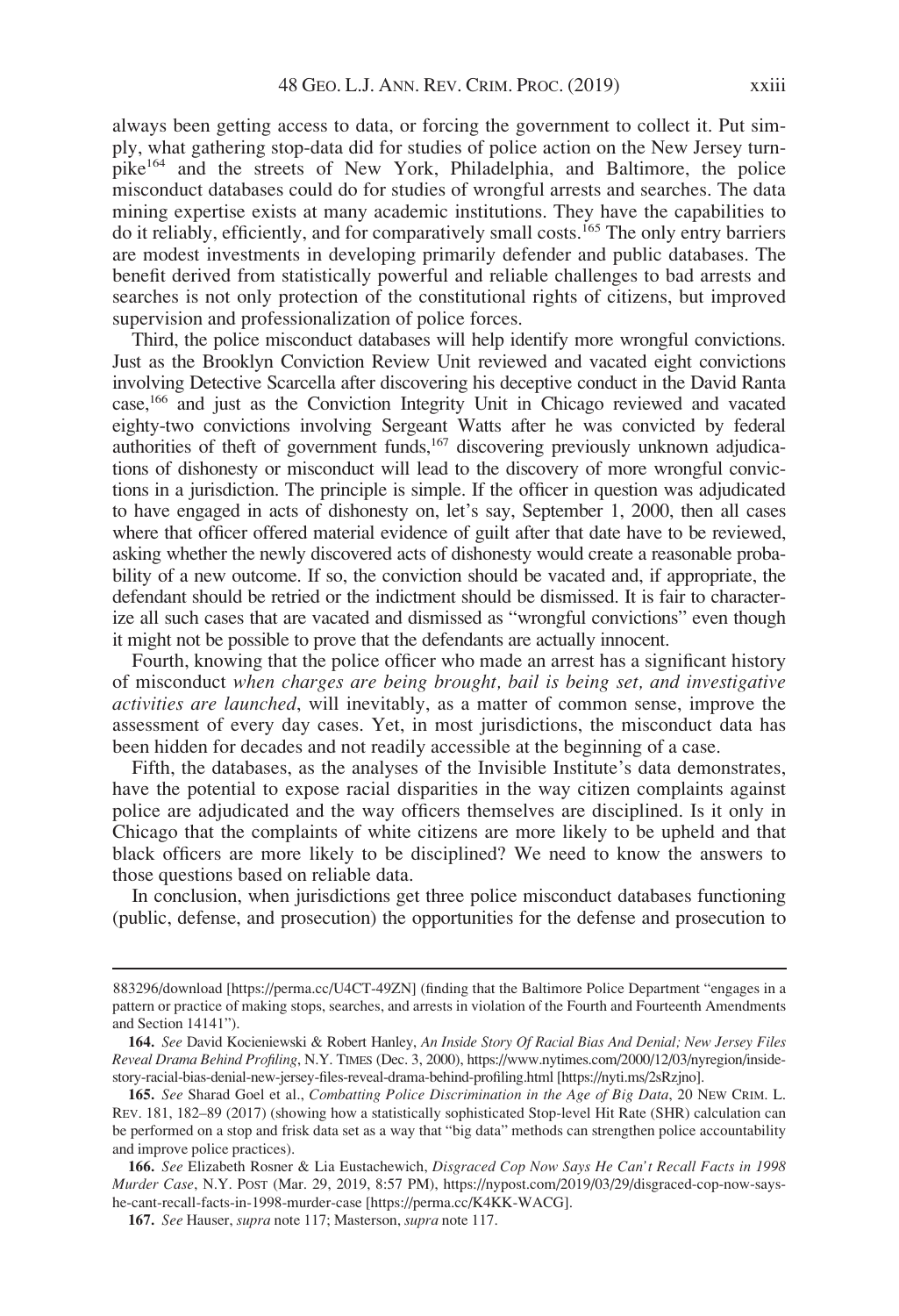share "work product" misconduct information or witnesses with each other, informally or formally, increases. This has the potential to increase trust and break down a climate of suspicion between prosecutors, defenders, community groups, and police leadership. The blue wall of silence, the fear good cops have of bad ones, the fear victims have of coming forward, especially when crimes are committed by police, creates profound barriers to successful investigations, prosecutions, and even the presentation of meritorious criminal defense cases. Once the public sees that all three databases are truly functioning—that misconduct by named officers has actually been made public—it becomes easier to believe that the stakeholders will perform their jobs with integrity.

### III. POST DECERTIFICATION STATUTES

The development of police misconduct databases, and the passage of legislation providing greater disclosure of misconduct generally, should renew interest in an important and venerable initiative: Police Standards and Training (POST) decertification statutes. Currently, forty-six states have passed POST decertification statutes.<sup>168</sup> The unimpeachable rationale behind such statutes is that just like doctors, lawyers, architects, and other professionals whose work bears so heavily on matters of life and liberty, police officers should have their licenses or certificates revoked for acts of serious misconduct.<sup>169</sup> Currently forty-three of the forty-six POST decertification states report their decertifications of police and correction officers to the National Decertification Index (NDI), which is kept by the International Association of Directors of Law Enforcement Standards and Training (IADLEST).<sup>170</sup> NDI, in turn, is funded by the Bureau of Justice Administration  $(BJA)$ .<sup>171</sup>

President Obama's Task Force on 21st Century Policing strongly endorsed the NDI and urged its expansion to cover all agencies within the United States and its territories but stopped well short of recommendations that Professor Roger Goldman, the leading scholar in this field, has laid out for making the decertification system truly effective.<sup>172</sup> Goldman recommends: (1) The standard for decertification should not be conviction for a felony. Many states make that the standard.<sup>173</sup> Rather, a model statute for decertification should allow decertification for "gross misconduct," such as the Missouri statute that allows decertification for "any act while on active duty or under color of law that involves moral turpitude or a reckless disregard for the safety of the public or any person."<sup>174</sup> (2) Referral for decertification to the state POST entity can be made by someone other than the police chief in the jurisdiction.<sup>175</sup>

<sup>168.</sup> Roger L. Goldman, NDI: Tracking Interstate Movement of Decertified Police Officers, POLICE CHIEF ONLINE (Sept. 12, 2018), [http://www.policechiefmagazine.org/ndi-tracking-decertified-police-officers/?ref=](http://www.policechiefmagazine.org/ndi-tracking-decertified-police-officers/?ref=5ba4f7e2c3d68dfa72dee2195ad59dcb) [5ba4f7e2c3d68dfa72dee2195ad59dcb](http://www.policechiefmagazine.org/ndi-tracking-decertified-police-officers/?ref=5ba4f7e2c3d68dfa72dee2195ad59dcb) [\[https://perma.cc/X89H-CBTP](https://perma.cc/X89H-CBTP)].

<sup>169.</sup> See id.; Candice Norwood, Can States Tackle Police Misconduct With Certification Systems?, ATL. MONTHLY (Apr. 9, 2017), [https://www.theatlantic.com/politics/archive/2017/04/police-misconduct-decertification/](https://www.theatlantic.com/politics/archive/2017/04/police-misconduct-decertification/522246) [522246](https://www.theatlantic.com/politics/archive/2017/04/police-misconduct-decertification/522246) [\[https://perma.cc/TP3T-BLSJ\]](https://perma.cc/TP3T-BLSJ).

<sup>170.</sup> Goldman, supra note 168.

<sup>171.</sup> Id.

<sup>172.</sup> See PRESIDENT'S TASK FORCE ON 21ST CENTURY POLICING, FINAL REPORT OF THE PRESIDENT'S TASK FORCE ON 21ST CENTURY POLICING 29–30 (2015),<https://ric-zai-inc.com/Publications/cops-p311-pub.pdf> [<https://perma.cc/3CPQ-2HAD>]; see also Roger Goldman, Importance of State Law in Police Reform, 60 ST. LOUIS L.J. 363, 369-86 (2016) [hereinafter Goldman, *Importance of State Law*]; Roger L. Goldman, *A Model* Decertification Law, 32 ST. LOUIS U. PUB. L. REV. 147, 150–55 (2012) [hereinafter Goldman, Model Decertification Law].

<sup>173.</sup> Goldman, Model Decertification Law, supra note 172, at 150-51.

<sup>174.</sup> Mo. REV. STAT. §§ 590.080.1(3), .070.2(3) (2018); see also Goldman, Model Decertification Law, supra note 172, at 150–53.

<sup>175.</sup> Telephone Interview with Roger Goldman, Callis Family Professor of Law Emeritus, Saint Louis University School of Law (Apr. 19, 2019); see MO. REV. STAT. §§ 590.070.2, .070.3, .080.2, .118.2 (2018).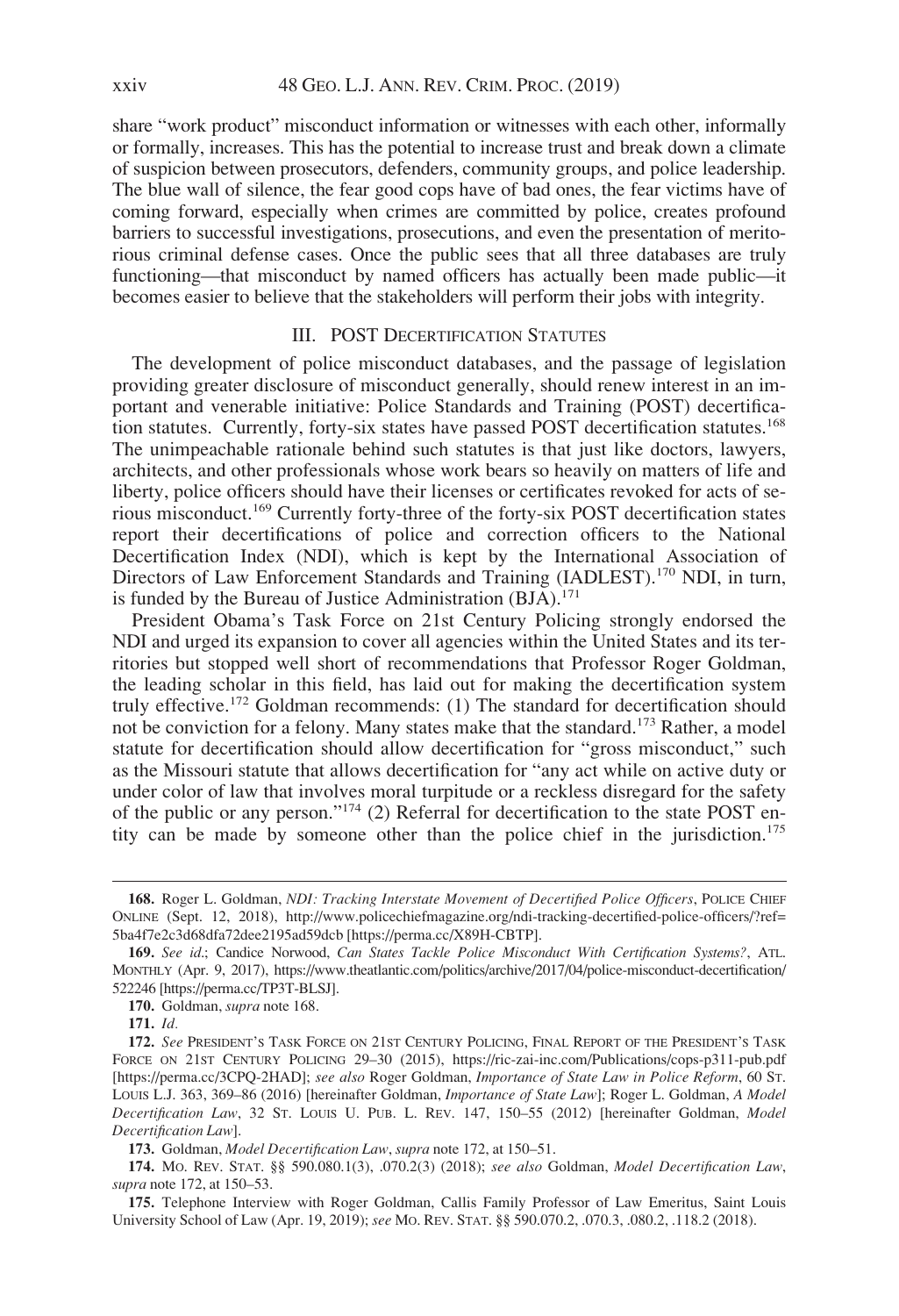(3) Whether to decertify an officer should not be precluded by the decision of an arbitrator to keep an officer employed over a police chief's decision to terminate, but should instead be made by an independent fact-finding entity based on the merits of a case.<sup>176</sup>

Without Goldman's recommendations being adopted and strictly enforced, the decertification system will not be effective.<sup>177</sup> As of 2015, the last published full accounting of national decertifications, two states, Florida and Georgia, accounted for fifty-two percent of all decertifications.<sup>178</sup> This is deeply troubling because the conduct at issue for decertification is, at the least, some form of gross misconduct or a felony conviction.<sup>179</sup> The advent of police misconduct databases for the public, defenders, and prosecutors can finally heighten pressure on local and state police entities to decertify and fire officers who are egregious rule breakers as well as fortify the determination of law enforcement leadership nationally to create an NDI that really works. The recent efforts of USA Today to create a national public database that tracks disgraced officers who should already be in the NDI demonstrates the extraordinary potential of this approach. The first big story they covered featured David Cimperman, an officer who was fired for lying in a drug case, convicted of a felony after tampering with police radios in order to make untraceable calls, and disciplined for repeatedly crashing his cruiser but, amazingly, got a job as the Chief of Police in Amsterdam, Ohio, without city leaders in this small town discovering his prior misconduct. Through their investigation, USA Today identified thirty-two other similar situations.<sup>180</sup> Hopefully, this is just the beginning and the development of public, prosecution, and defender databases across the country will have a multiplier effect.

## IV. NEW YORK'S PROSECUTION COMMISSION

Over the past decade, there has been a debate about whether prosecutorial misconduct is, as one federal appeals court judge declared, "epidemic,"<sup>181</sup> or, as the National District Attorneys Association has often responded, "episodic."<sup>182</sup> Framing the question that way has never been useful because prosecutorial misconduct is certainly more than "episodic" and there has never been any systematic data collection that would permit a definitive answer as to its prevalence, much less as to whether it is an "epidemic."<sup>183</sup> Cutting to the heart of the issue, New York has now attempted to

<sup>176.</sup> Telephone Interview with Roger Goldman, Callis Family Professor of Law Emeritus, Saint Louis University School of Law (Apr. 19, 2019). Generally, states have adopted three different positions regarding this issue: (1) POST cannot decertify if an arbitrator reverses the termination decision. See, e.g., WASH. REV. CODE §§ 43.101.105, .155, .380(3) (2019). (2) POST is not bound by an arbitrator's decision and is able to decertify. See ARIZ. REV. STAT. ANN. § 41-1822 (2019); KAN. STAT. ANN. § 74-5616 (2019); MO. REV. STAT. §§ 590.070, .080, .090 (2018); VT. STAT. ANN. tit. 20, § 2355 (2019). (3) POST is unable to decertify the officer if the arbitrator finds the misconduct in question did not occur, but is free to decertify the officer if the arbitrator finds the misconduct did occur but that termination is not an appropriate penalty. See FLA. STAT. § 943.1395 (2019).

<sup>177.</sup> See sources cited supra notes 172–73, 175–76; see also Roger L. Goldman, Opinion, Rogue Cops Should Not Be Recycled from One Police Department to the Next, GUARDIAN (May 20, 2015, 7:15 AM), [https://www.](https://www.theguardian.com/commentisfree/2015/may/20/rogue-cops-should-not-be-recycled-from-one-police-department-to-the-next) [theguardian.com/commentisfree/2015/may/20/rogue-cops-should-not-be-recycled-from-one-police-department](https://www.theguardian.com/commentisfree/2015/may/20/rogue-cops-should-not-be-recycled-from-one-police-department-to-the-next)[to-the-next](https://www.theguardian.com/commentisfree/2015/may/20/rogue-cops-should-not-be-recycled-from-one-police-department-to-the-next) [\[https://perma.cc/H3RN-MM8R](https://perma.cc/H3RN-MM8R)].

<sup>178.</sup> See Matthew J. Hickman, POST Agency Certification Practices, 2015, 3 (Apr. 5, 2016) (unpublished working paper) (on file with the author).

<sup>179.</sup> See supra notes 173–74 and accompanying text.

<sup>180.</sup> See sources cited supra, note 119.

<sup>181.</sup> United States v. Olsen, 737 F.3d 625, 626 (9th Cir. 2013) (Kozinski, C.J., dissenting from denial of rehearing en banc) ("There is an epidemic of Brady violations abroad in the land."); see Alex Kozinski, Criminal Law 2.0, 44 GEO. L.J. ANN. REV. CRIM. PROC. viii (2015).

<sup>182.</sup> See Green & Yaroshefsky, supra note 8, at 59-60.

<sup>183.</sup> See id. at 59-70, 86-87 & n.201.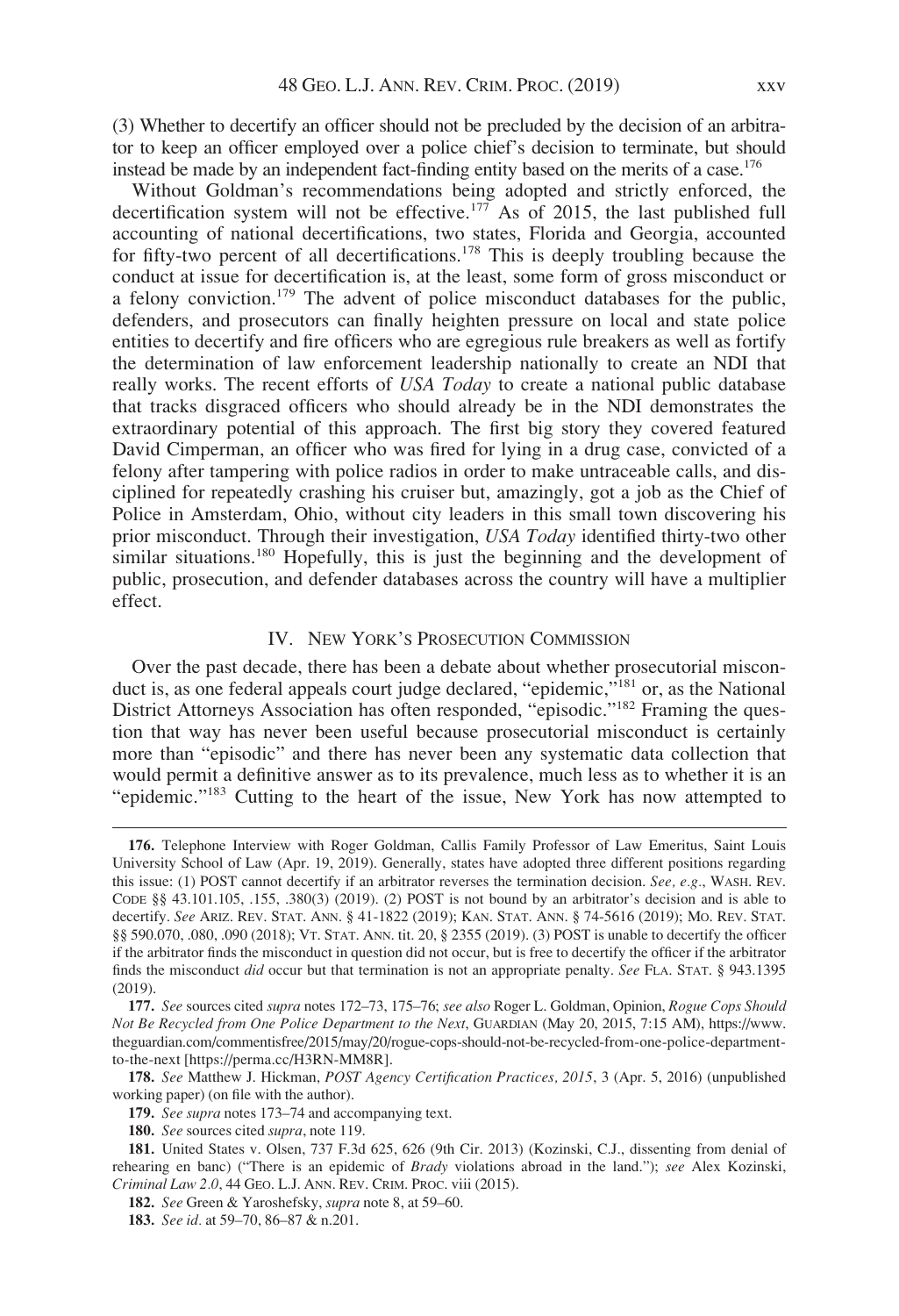create a multi-stakeholder institution that comprehensively assesses prosecutorial misconduct as a system issue and makes its findings public in a responsible fashion.184

In August 2018, following close on the heels of New York's implementation of its Brady order rule, Governor Andrew Cuomo signed a bill creating the nation's first state-wide commission aimed at addressing prosecutorial misconduct.<sup>185</sup> The bill setting up the commission arose organically from distress on both sides of the political aisle about unchecked prosecutorial misconduct. It was sponsored in the Senate by John A. DeFrancisco, a Republican, and in the Assembly by N. Nick Perry, a Brooklyn Democrat.<sup>186</sup> The strong bipartisan support and sponsorship the bill garnered from lawmakers across New York made it a rarity in the predictably partisan atmosphere of Albany, and its success is a testament to the current bipartisan consensus that it is time to systematically and transparently address misconduct by prosecutors.187

The commission's structure is based on New York's admirable and successful effort to establish a standalone commission to regulate the conduct of judges, and its purpose is aimed not merely at punishing law breaking by prosecutors, but also fundamentally changing the "win-at-all-costs mentality" that sometimes plagues their offices.<sup>188</sup> It will be comprised of eleven experienced criminal law practitioners, endowed with broad powers to hold hearings, compel witnesses to testify, issue subpoenas, and request any records it deems relevant in order to investigate complaints and "determine whether prosecutors have engaged in unprofessional, unethical, or unlawful conduct."189

A few specific features of the commission warrant emphasis. Even if no individual prosecutor is ever sanctioned by the commission, these features will nonetheless ensure that the commission plays a pivotal role in promoting transparency, cooperative action by multiple stakeholders, and public confidence in the integrity of our system. To start with, the law requires the eleven commission members to be comprised in nearly equal parts of experienced criminal defense practitioners, current, former, or retired prosecutors, and retired judges with public defense or prosecutorial backgrounds (as well as one academic "with significant criminal law experience").<sup>190</sup> In order for the commission to exercise many of its powers, the concurrence of at least six of its members is necessary, meaning that the very workings of the commission require and embody a cooperative, all stakeholder approach to criminal justice reform.<sup>191</sup>

187. See id.; Strickler, *supra* note 184 (noting the "rare degree of bipartisan support" behind the bill).

188. Editorial, Prosecutors Need a Watchdog, N.Y. TIMES (Aug. 14, 2018), [https://www.nytimes.com/2018/](https://www.nytimes.com/2018/08/14/opinion/new-york-prosecutors-cuomo-district-attorneys-watchdog.html) [08/14/opinion/new-york-prosecutors-cuomo-district-attorneys-watchdog.html](https://www.nytimes.com/2018/08/14/opinion/new-york-prosecutors-cuomo-district-attorneys-watchdog.html) [[https://nyti.ms/2MLjshg\]](https://nyti.ms/2MLjshg).

189. See Rastetter, supra note 184 (manuscript at 30); N.Y. JUD. LAW §§ 499-a, -c, -d (McKinney 2019).

190. N.Y. JUD. LAW § 499-c(1) (McKinney 2019).

191. Id. § 499-c(6); see also Ellen Yaroshefsky, Wrongful Convictions: It Is Time to Take Prosecution Discipline Seriously,8UNIV. D.C. L. REV. 275, 297 (2004) ("However configured, a system of highly regarded

<sup>184.</sup> See Clyde Rastetter, Note, The New York Prosecutorial Conduct Commission and the Dawn of a New Era of Reform for Prosecutors, 41 CARDOZO L. REV. DE NOVO (forthcoming 2019) (manuscript at 29–34); Andrew Strickler, Amid Pushback, NY Bolsters New Tool to Police Prosecutors, LAW360 (Apr. 7, 2019, 8:02 PM),<https://www.law360.com/articles/1146986> [<https://perma.cc/8D6S-HUDM>].

<sup>185.</sup> Governor Cuomo Signs Legislation to Establish Nation's First Commission on Prosecutorial Conduct, GOVERNOR ANDREW M. CUOMO (Aug. 20, 2018), [https://www.governor.ny.gov/news/governor-cuomo-signs](https://www.governor.ny.gov/news/governor-cuomo-signs-legislation-establish-nations-first-commission-prosecutorial-conduct)[legislation-establish-nations-first-commission-prosecutorial-conduct](https://www.governor.ny.gov/news/governor-cuomo-signs-legislation-establish-nations-first-commission-prosecutorial-conduct) [\[https://perma.cc/FV9D-EFJC](https://perma.cc/FV9D-EFJC)]. The legislation was subsequently amended to address concerns about its constitutionality and reauthorized by Governor Cuomo in March of 2019. See Jan Ransom & Ashley Southall, Prosecutors Sometimes Behave Badly. Now They May Be Held to Account., N.Y. TIMES (Apr. 5, 2019),<https://www.nytimes.com/2019/04/05/nyregion/ny-prosecutors-cuomo.html> [[https://nyti.ms/2D1hFBG\]](https://nyti.ms/2D1hFBG).

<sup>186.</sup> See Jesse McKinley, A New Panel Can Investigate Prosecutors. They Plan to Sue to Block It., N.Y. TIMES (Aug. 23, 2018),<https://www.nytimes.com/2018/08/23/nyregion/cuomo-prosecutors-oversight-commission.html> [[https://nyti.ms/2o3hQVl\]](https://nyti.ms/2o3hQVl).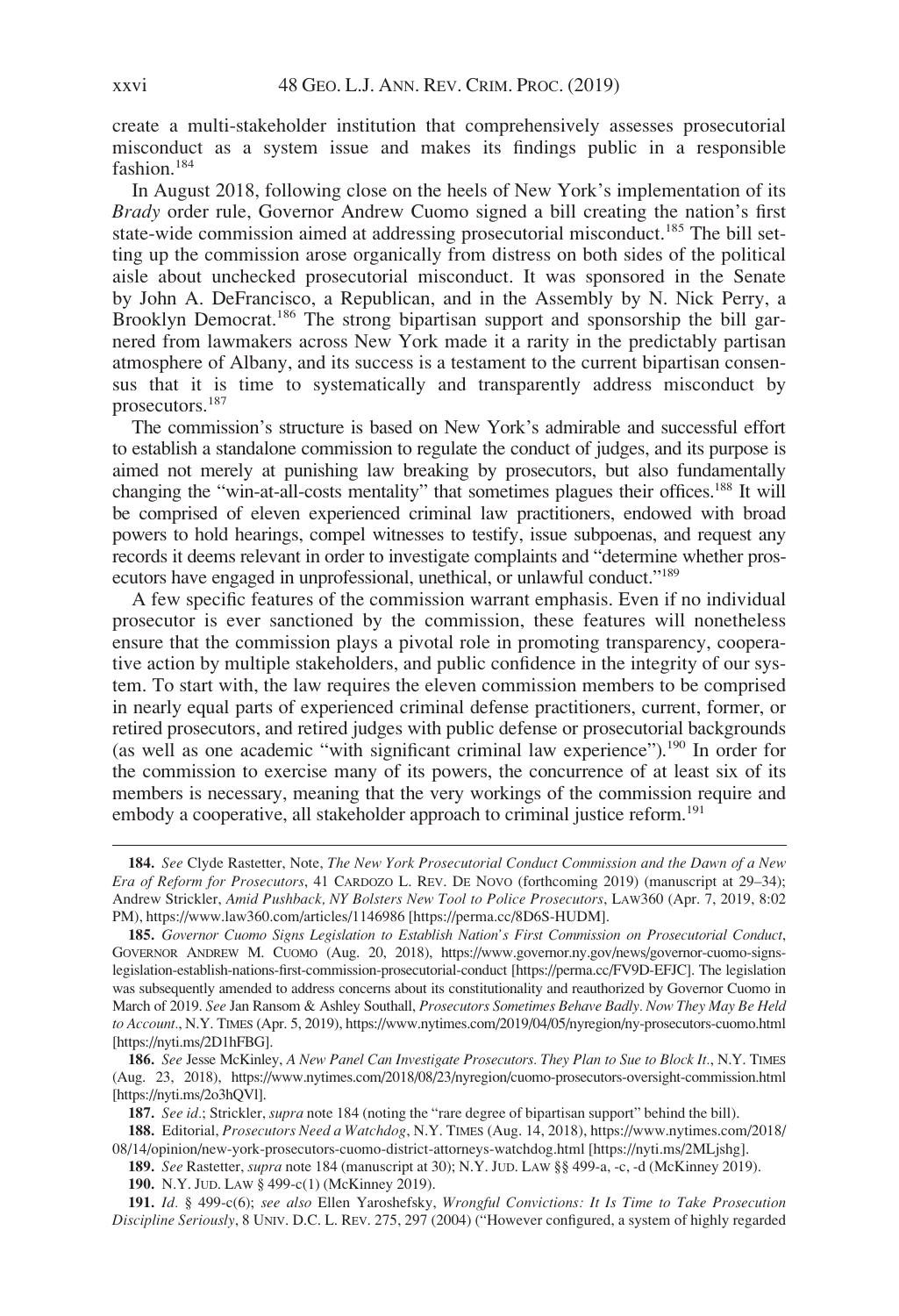Secondly, unlike most state disciplinary proceedings where "secrecy is the hallmark," and whose deterrent effect is therefore inhibited,<sup>192</sup> records of the commission's proceedings and its findings are required to be made publicly available upon completion of an investigation where it determines that a prosecutor should be admonished, censured, or removed from office for cause.<sup>193</sup> This will help ensure that any discipline meted out by the commission will actually serve as a real deterrent to other prosecutors from engaging in misconduct, and that its process is transparent to all stakeholders involved.194

Finally, and perhaps most importantly, the commission's duties include reporting annually "to the governor, the legislature and the chief judge of the court of appeals, with respect to proceedings which have been finally determined by the commission."<sup>195</sup> These reports may also include recommendations to the legislature and the executive based on what it has uncovered during the course of its investigations, regardless of whether or not any sanction was issued.<sup>196</sup> In many ways, this feature is the commission's saving grace in terms of a systems-wide, all stakeholders approach to transparent criminal justice reform, as it allows for the commission's proceedings to continually spur system reform even if no individual prosecutors are ultimately sanctioned.

The District Attorneys Association of the State of New York (DAASNY) has moved to enjoin implementation of the commission on state constitutional grounds, primarily putting forth separation of powers arguments.<sup>197</sup> Without making a judgment about the merits of their arguments, one hopes whether or not DAASNY is successful, it would ultimately support a statewide all stakeholder "system" approach that is the objective of many who support the commission. The next project should be a similar all stakeholder "system" approach to the assessment of the criminal defense function.

## V. ETHICAL RULES FOR PROSECUTORS, DEFENSE LAWYERS, AND JUDGES TO HELP FORENSIC SCIENCE SERVICE PROVIDERS PROTECT THE INTEGRITY OF FORENSIC **SCIENCE**

The 2009 National Academy of Sciences Report, Strengthening Forensic Science in the United States: A Path Forward ("NAS Report") recommended the creation of a national code of ethics for all of the forensic science disciplines and encouraged professional forensic science associations to align their respective codes with the national code.198 In 2016, in an effort to respond to the NAS Report and build on the work of the ASCLD/LAB Guiding Principles of Professional Responsibility, the National Commission on Forensic Science developed a "National Code of Professional

professionals independent of prosecutors' offices is essential to a workable system of accountability. Only such a commission can assume the mantle of authority and engender the respect necessary to undertake such a task. To be a serious effort, it should be one of peer review by experienced criminal justice professionals with the power to sanction prosecutors who engage in misconduct.").

<sup>192.</sup> Yaroshefsky, supra note 191, at 297.

<sup>193.</sup> N.Y. JUD. LAW § 499-f(7) (McKinney 2019).

<sup>194.</sup> See Yaroshefsky, *supra* note 191, at 297 (emphasizing that "[i]f discipline is to serve as a deterrent to prosecutorial misconduct, the process and its results cannot be secret").

<sup>195.</sup> N.Y. JUD. LAW § 499-d(4) (McKinney 2019).

<sup>196.</sup> See id.

<sup>197.</sup> See Verified Am. Compl. for Declaratory and Injunctive Relief, Soares v. New York, No. 906409-18 (N.Y. Sup. Ct. Apr. 1, 2019), NYSCEF Doc. No. 33; Pls.' Mem. of Law in Supp. of their Mot. for Prelim. Inj., Soares v. New York, No. 906409-18 (N.Y. Sup. Ct. Apr. 1, 2019), NYSCEF Doc. No. 53.

<sup>198.</sup> COMM. ON IDENTIFYING THE NEEDS OF THE FORENSIC SCI. CMTY., NAT'L RESEARCH COUNCIL, STRENGTHENING FORENSIC SCIENCE IN THE UNITED STATES: A PATH FORWARD 26, 214 (2009).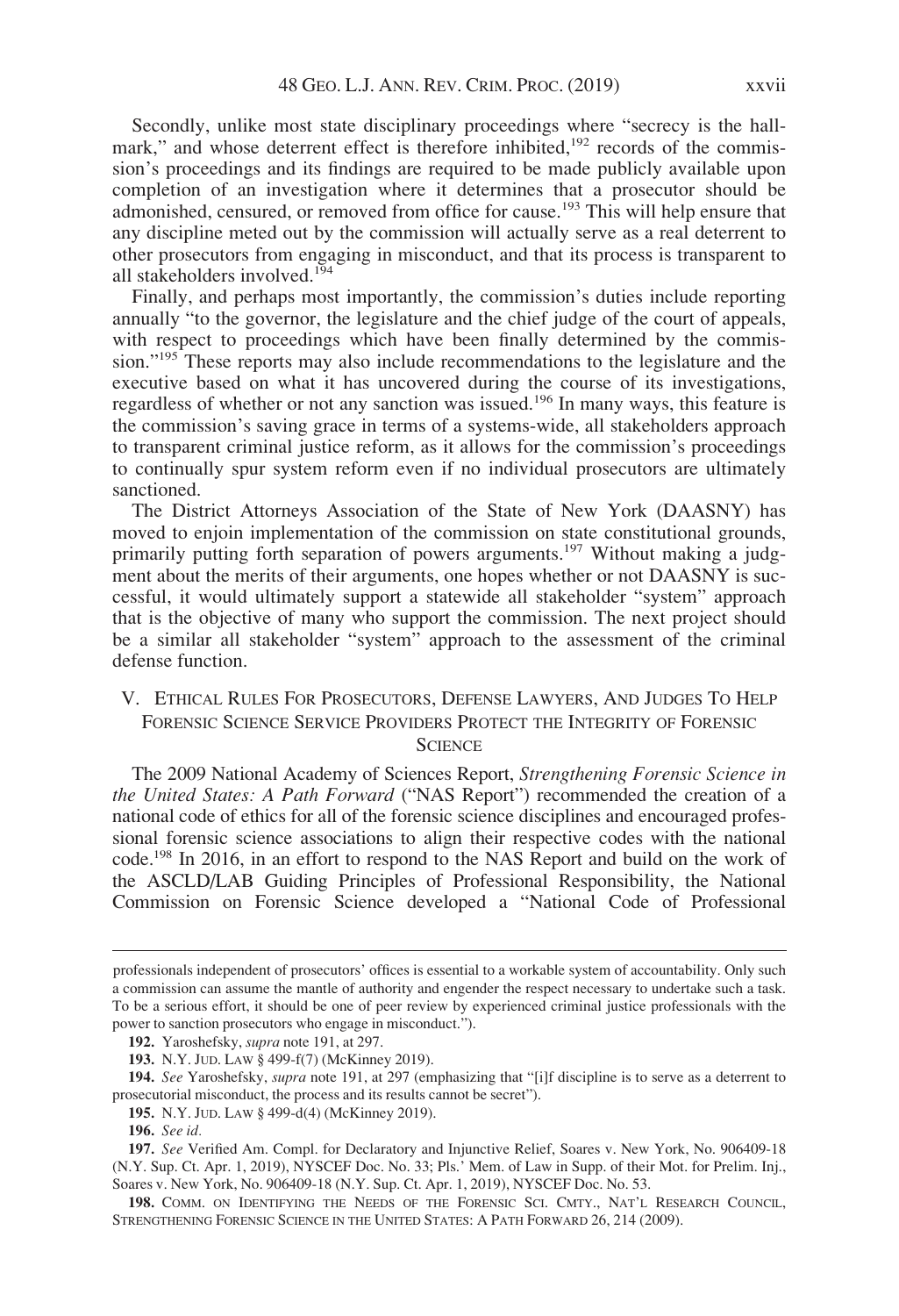Responsibility for Forensic Science and Forensic Medicine Service Providers."199 Most notably and thoughtfully, the Texas Forensic Science Commission adopted its own code, modeled on the approach of the National Commission, that governs crime laboratories in Texas.200 However, all of these admirable efforts have encountered a stumbling block when it comes to enforcement: developing a mechanism that *requires* lawyers (prosecutors, criminal defense lawyers, civil practitioners, and judges) to work in tandem and play by the same rules.

This problem is best illustrated by what's known as the "duty to correct and notify."<sup>201</sup> Rule 16 in the National Commission Code, which is specifically delegated to laboratory management, requires the following:

Appropriately inform affected recipients (either directly or through proper management channels) of all nonconformities or breaches of law or professional standards that adversely affect a previously issued report or testimony and make reasonable efforts to inform all relevant stakeholders, including affected professional and legal parties, victim(s) and defendant(s). $202$ 

The nonconformities and breaches of law or professional standards can include everything from laboratory personnel not running controls, "dry labbing" (not running the tests at all), and failing to disclose conflicting results, to "change of science" situations where all tests were performed as required but the underlying science is no longer considered valid or the analyst's testimony is now considered to have exceeded the scientific limitations of the discipline.<sup>203</sup>

What should happen in these situations is easy enough to outline. The affected parties are notified and ultimately a hearing is held to see if the non-conformity or breach of ethical or professional standards is material to the outcome of the case. The great difficulty, however, as forensic science service providers properly complain, is the absence of any direct and specific ethical requirement for prosecutors, defense counsel, judges, and civil counsel to provide substantial assistance in this onerous, labor-intensive process. The cases where errors arise can be very old; the clients, the transcripts, the original lawyers, and the files of each stakeholder can be hard to find. Under ordinary circumstances, no one stakeholder in the system can effectively enforce and administer the duty to correct and notify in such cases. Each stakeholder must take on the responsibility of finding the relevant records, appointing, if necessary, new lawyers to review the matter and consult with the affected party. This

<sup>199.</sup> See NAT'L COMM'N ON FORENSIC SCI., RECOMMENDATION TO THE ATTORNEY GENERAL NATIONAL CODE OF PROFESSIONAL RESPONSIBILITY FOR FORENSIC SCIENCE AND FORENSIC MEDICINE SERVICE PROVIDERS 1–4 (2016); COMM. ON IDENTIFYING THE NEEDS OF THE FORENSIC SCI. CMTY., NAT'L RESEARCH COUNCIL, supra note 198, at 214. The Attorney General adopted several of the National Commission on Forensic Science's recommendations on September 6, 2016. See Mem. from Loretta E. Lynch, Attorney Gen. of the U.S., to Heads of Dep't Components, Dep't of Justice (Sept. 6, 2016),<https://www.justice.gov/opa/file/891366/download> [\[https://](https://perma.cc/8MWD-CPEW) [perma.cc/8MWD-CPEW\]](https://perma.cc/8MWD-CPEW).

<sup>200.</sup> See 37 TEX. ADMIN. CODE § 651.219 (2019); see also NAT'L COMM'N ON FORENSIC SCI., supra note 199.

<sup>201.</sup> See Misapplication of Forensic Science, INNOCENCE PROJECT, [https://www.innocenceproject.org/](https://www.innocenceproject.org/causes/misapplication-forensic-science/) [causes/misapplication-forensic-science/](https://www.innocenceproject.org/causes/misapplication-forensic-science/) [\[https://perma.cc/8NMX-SLSE](https://perma.cc/8NMX-SLSE)] (last visited May 14, 2019).

<sup>202.</sup> NAT'L COMM'N ON FORENSIC SCI., *supra* note 199, at 4. The Code defines "nonconformities" as "any aspect of laboratory work that does not conform to its established procedures." Id.

Rule 8 of the Texas Code, which is also directed at laboratory management, is similar, requiring a laboratory policy that "explicitly address[es] how to inform potentially affected recipients of any non-conformances or breaches of law or ethical standards that may adversely affect either a current case or a previously issued report or testimony." 37 TEX. ADMIN. CODE § 651.219(c)(8) (2019).

<sup>203.</sup> See, e.g., Jordan Michael Smith, FORGET CSI: A Disaster Is Happening in America's Crime Labs, BUS. INSIDER (Apr. 30, 2014, 1:00 PM), [https://www.businessinsider.com/forensic-csi-crime-labs-disaster-](https://www.businessinsider.com/forensic-csi-crime-labs-disaster-2014-4)[2014-4](https://www.businessinsider.com/forensic-csi-crime-labs-disaster-2014-4) [\[https://perma.cc/S2DE-EKMQ](https://perma.cc/S2DE-EKMQ)] (collecting instances of misconduct in forensic laboratories across the country).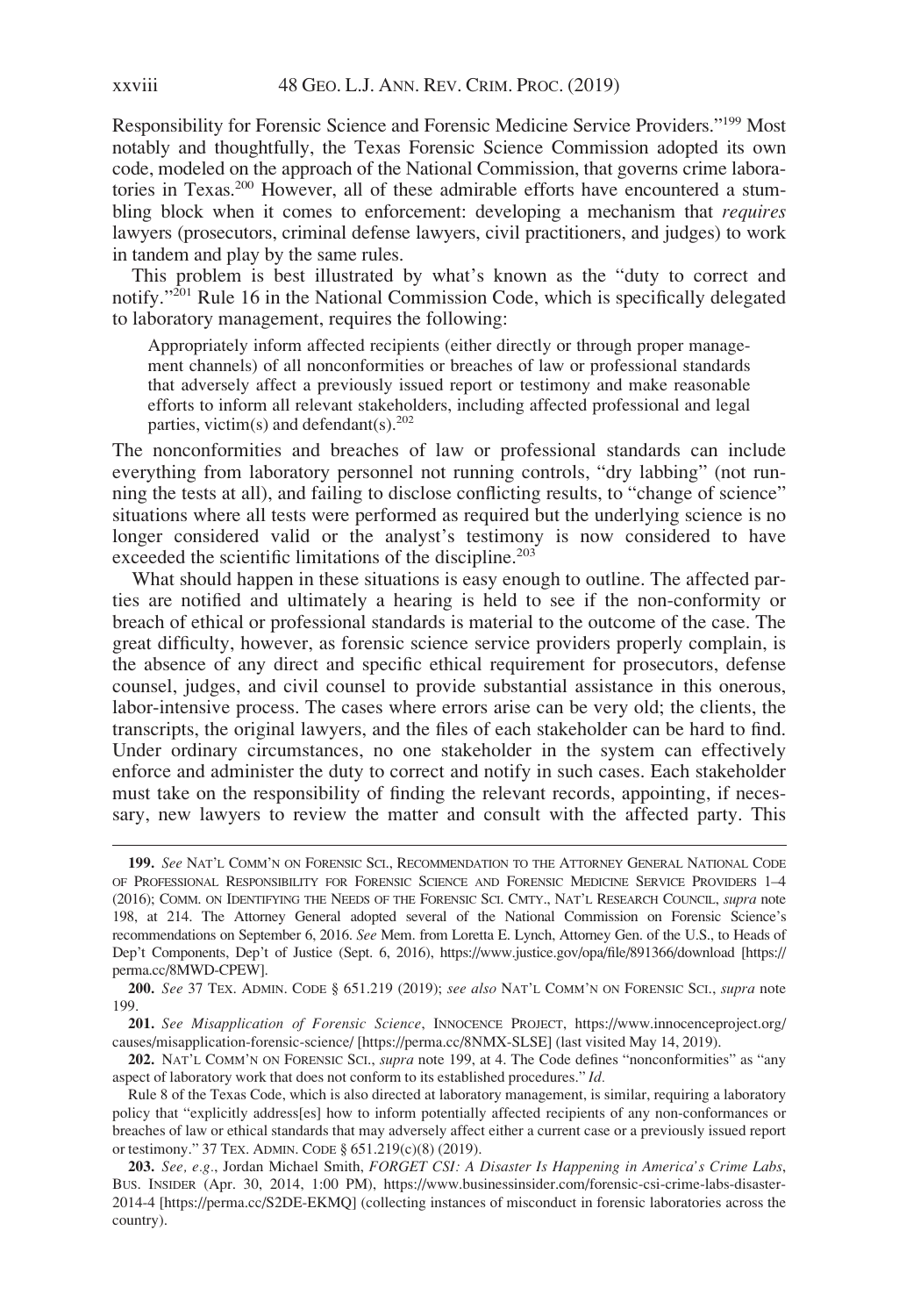should apply whether the affected party is a criminal defendant, a victim of a crime, or a civil litigant. The best mechanisms for making this happen are bound to differ to some degree in local, state, and federal cases, but developing a clear set of ethical rules for each stakeholder—lawyers, judges, and forensic science service providers that requires them to work together to enforce the duty to correct and notify is the best way the integrity of forensic science evidence can be preserved over time.

Two examples of how this process can work involved reviews of "composite bullet lead analysis" and microscopic hair analysis conducted by FBI examiners. In both instances, the FBI acknowledged their analysts had testified beyond the limits of science in many cases and entered into a formal agreement with the Department of Justice (DOJ), the Innocence Project, and the National Association of Criminal Defense Lawyers (NACDL).<sup>204</sup> Processes were set up to find the relevant files, purchase transcripts, notify local prosecutors and judges, find the original lawyers or appoint new counsel, and review testimony to see, based on pre-ordained standards, whether agreement could be reached that the FBI's examiners had testified beyond the limits of science.<sup>205</sup> In the hair cases, the FBI agreed to perform mitochondrial DNA testing on the original hairs in question if they could be found.<sup>206</sup> The DOJ also agreed to waive all objections based on procedural bars.<sup>207</sup> Similar "hair reviews" are being attempted in different states.<sup>208</sup> An efficient and well run "hair review" is being done in Texas by its outstanding Forensic Science Commission which has, as previously noted, a code of ethics, and has even conducted "duty to correct and notify" reviews of errors in DNA mixture interpretation.<sup>209</sup>

There are other areas covered by codes of ethics for forensic science service providers that are designed to protect the integrity of forensic science analysis and impartial, science based testimony. Developing explicit corresponding rules for lawyers and judges to prevent them from inducing forensic service providers to violate their code of ethics would be very helpful. A multi-disciplinary working group and advisory committee convened by the Criminal Justice Section of the American Bar Association is currently working on these matters.<sup>210</sup> I am hopeful this entity will make progress on this complex, but important, issue in the months ahead.

<sup>204.</sup> See Three Freed, and FBI Continues to Review Ballistic Cases, INNOCENCE PROJECT, [https://www.](https://www.innocenceproject.org/three-freed-and-fbi-continues-to-review-ballistic-cases/) [innocenceproject.org/three-freed-and-fbi-continues-to-review-ballistic-cases/](https://www.innocenceproject.org/three-freed-and-fbi-continues-to-review-ballistic-cases/) [\[https://perma.cc/J4YW-3R3N\]](https://perma.cc/J4YW-3R3N) (last visited May 14, 2019) [hereinafter INNOCENCE PROJECT, Ballistic Cases Review]; Innocence Project and NACDL Announce Historic Partnership with the FBI and Department of Justice on Microscopic Hair Analysis Cases, INNOCENCE PROJECT, [https://www.innocenceproject.org/innocence-project-and-nacdl-announce-historic-partnership](https://www.innocenceproject.org/innocence-project-and-nacdl-announce-historic-partnership-with-the-fbi-and-department-of-justice-on-microscopic-hair-analysis-cases/)[with-the-fbi-and-department-of-justice-on-microscopic-hair-analysis-cases/](https://www.innocenceproject.org/innocence-project-and-nacdl-announce-historic-partnership-with-the-fbi-and-department-of-justice-on-microscopic-hair-analysis-cases/) [<https://perma.cc/8KKA-NAF6>] (last visited May 14, 2019) [hereinafter INNOCENCE PROJECT, Microscopic Hair Cases Review].

<sup>205.</sup> See Paul C. Giannelli, Comparative Bullet Lead Analysis: An Update, 23 CRIM. JUST. 24, 27 (2008); Microscopic Hair Comparison Review Project, NAT'L ASS'N OF CRIMINAL DEF. LAWYERS, [https://www.nacdl.](https://www.nacdl.org/haircomparison/) [org/haircomparison/](https://www.nacdl.org/haircomparison/) [<https://perma.cc/T5UY-XCWG>] (last visited May 14, 2019).

<sup>206.</sup> See INNOCENCE PROJECT, Microscopic Hair Cases Review, supra note 204.

<sup>207.</sup> See id.

<sup>208.</sup> See Microscopic Hair Comparison Review Project, supra note 205.

<sup>209.</sup> See Statement Regarding Texas Hair Microscopy Review, TEX. FORENSIC SCI. COMM'N, [http://www.](http://www.txcourts.gov/media/1440418/statement-re-texas-hair-microscopy-review.pdf) [txcourts.gov/media/1440418/statement-re-texas-hair-microscopy-review.pdf](http://www.txcourts.gov/media/1440418/statement-re-texas-hair-microscopy-review.pdf) [<https://perma.cc/C8EV-9ERN>] (last visited May 14, 2019); Letter from Vincent J.M. Di Maio, Presiding Officer, Tex. Forensic Sci. Comm'n, to Tex. Criminal Justice Cmty. (Aug. 21, 2015), [http://www.txcourts.gov/media/1440411/letter-re-unintended](http://www.txcourts.gov/media/1440411/letter-re-unintended-effects-of-fbi-database-corrections-on-assessment-of-dna-mixture-interpretation-in-texas-20150821.pdf)[effects-of-fbi-database-corrections-on-assessment-of-dna-mixture-interpretation-in-texas-20150821.pdf](http://www.txcourts.gov/media/1440411/letter-re-unintended-effects-of-fbi-database-corrections-on-assessment-of-dna-mixture-interpretation-in-texas-20150821.pdf) [[https://perma.cc/64GG-X7ZM\]](https://perma.cc/64GG-X7ZM).

<sup>210.</sup> See Task Forces, AM. BAR ASS'N (Apr. 26, 2019), [https://www.americanbar.org/groups/criminal\\_](https://www.americanbar.org/groups/criminal_justice/committees/taskforces/) [justice/committees/taskforces/](https://www.americanbar.org/groups/criminal_justice/committees/taskforces/) [\[https://perma.cc/27CD-R5AE\]](https://perma.cc/27CD-R5AE).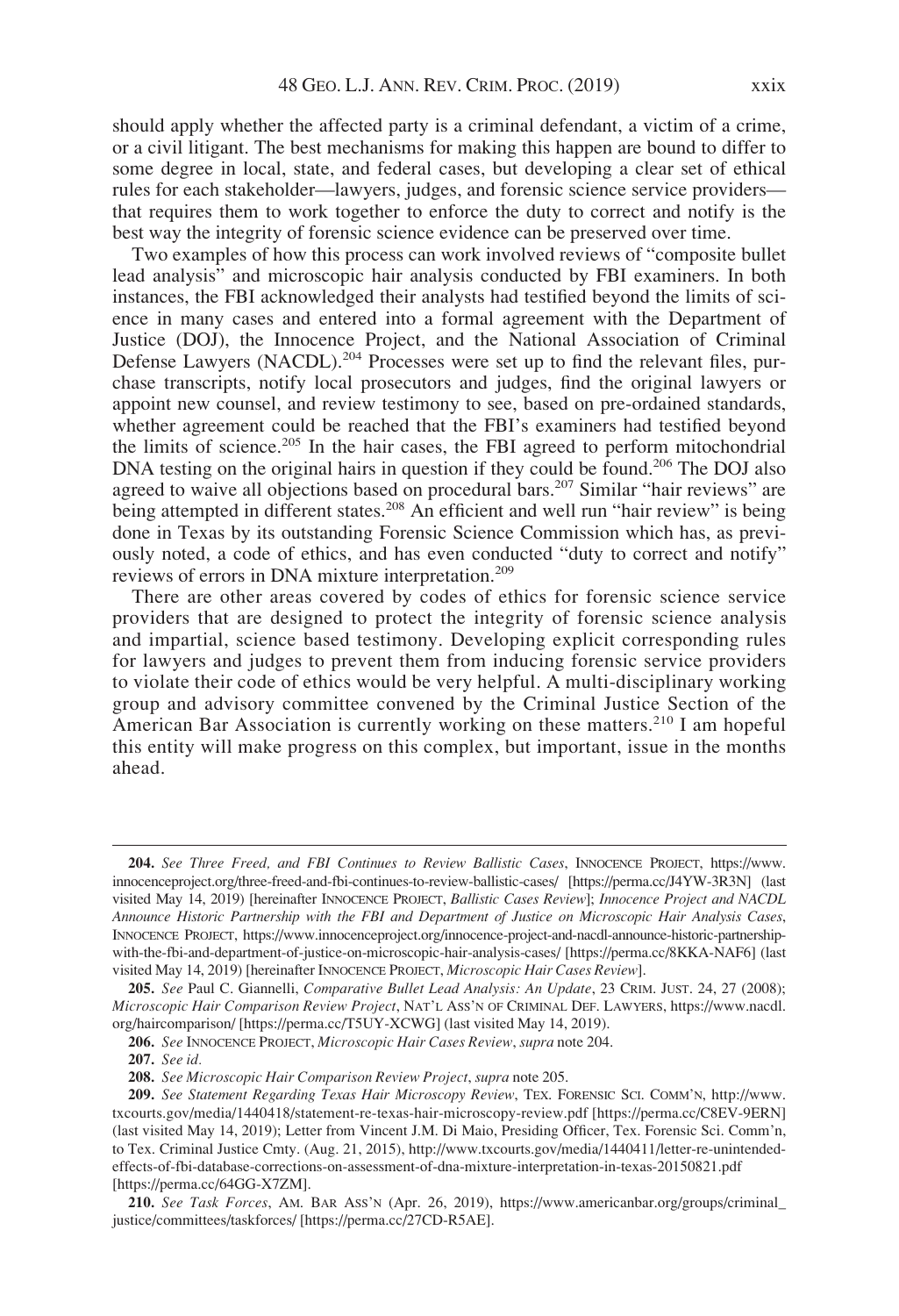#### VI. THREE NEW DEVELOPMENTS IN THE WORK OF CONVICTION INTEGRITY UNITS

I have written extensively on the development of Conviction Integrity Units (CIUs), divisions within prosecutorial offices that work to prevent, identify, and rectify wrongful convictions.<sup>211</sup> I will avoid repeating what  $\vec{l}$  ve already said except to note that the initiatives discussed in this Preface follow the same principles that should guide good CIUs: cooperation among multiple stakeholders, creating an "interests of justice" orientation to fact evaluation that avoids focus on procedural bars, designing mechanisms for effective sharing of data that breaks down an adversarial framework, use of checklists, investigative protocols designed to avoid cognitive bias, and a commitment to learning from error.<sup>212</sup> There are, however, three new developments in this area worth noting.

First, according to the National Registry of Exonerations, there are now forty-four CIUs, close to a three-fold increase from five years earlier, and an increase of eleven since 2017. There is also encouraging evidence that cooperation between innocence organizations (IOs) and CIUs has been remarkably successful.213 In 2018, IOs and CIUs coordinated to produce forty-five exonerations; IOs set a record with involvement in eighty-six exonerations, and CIUs were involved in fifty-eight.<sup>214</sup> Together, the work of IOs and CIUs led to ninety-nine exonerations, two-thirds of all exonerations that occurred last year.215 The Registry has been tracking the development of CIUs since their inception and has not hesitated to point out that a number of them were little more than "window dressing" and unlikely to produce exonerations.<sup>216</sup> But the proliferation of new CIUs this year, particularly those begun by self-described "progressive" prosecutors, has given the Registry reason to believe it's a positive trend that will continue.<sup>217</sup>

Secondly, there are now efforts underway to form statewide CIUs with the assistance of state Attorney General offices.<sup>218</sup> This is a helpful development because it provides a way that very small offices can review cases and adopt best practices to prevent wrongful convictions.<sup>219</sup> There are approximately twenty-three hundred prosecutorial offices in the United States and the forty-four CIUs are primarily located in major metropolitan areas.<sup>220</sup> The most developed and promising statewide plan was just announced in New Jersey after a comprehensive study cochaired by former New Jersey Supreme Court Justice Virginia Long and former United States Attorney Paul Fishman.<sup>221</sup>

<sup>211.</sup> See generally Barry C. Scheck, Conviction Integrity Units Revisited, 14 OHIO ST. J. CRIM. L. 705 (2017); Barry Scheck, Professional and Conviction Integrity Programs: Why We Need Them, Why They Will Work, and Models for Creating Them, 31 CARDOZO L. REV. 2215 (2010).

<sup>212.</sup> See Scheck, Conviction Integrity Units Revisited, supra note 211, at 727, 749-50.

<sup>213.</sup> See NAT'L REGISTRY OF EXONERATIONS, EXONERATIONS IN 2018, at 2, 12 (2019), [http://www.law.](http://www.law.umich.edu/special/exoneration/Documents/Exonerations%20in%202018.pdf) [umich.edu/special/exoneration/Documents/Exonerations%20in%202018.pdf](http://www.law.umich.edu/special/exoneration/Documents/Exonerations%20in%202018.pdf) [[https://perma.cc/L2BM-7MEX\]](https://perma.cc/L2BM-7MEX). 214. Id. at 2.

<sup>215.</sup> Id.

<sup>216.</sup> See NAT'L REGISTRY OF EXONERATIONS, EXONERATIONS IN 2016, at 15 (2017), [http://www.law.umich.](http://www.law.umich.edu/special/exoneration/Documents/Exonerations_in_2016.pdf) [edu/special/exoneration/Documents/Exonerations\\_in\\_2016.pdf](http://www.law.umich.edu/special/exoneration/Documents/Exonerations_in_2016.pdf) [<https://perma.cc/NFF4-BG2F>].

<sup>217.</sup> See NAT'L REGISTRY OF EXONERATIONS, supra note 213, at 12-15.

<sup>218.</sup> See, e.g., Press Release, State of N.J. Office of the Attorney Gen., AG Grewal Announces Creation of Statewide Conviction Review Unit and Statewide Cold Case Network (Apr. 11, 2019), [https://www.nj.gov/oag/](https://www.nj.gov/oag/newsreleases19/pr20190411a.html) [newsreleases19/pr20190411a.html](https://www.nj.gov/oag/newsreleases19/pr20190411a.html) [<https://perma.cc/HBD3-P3JL>].

<sup>219.</sup> See JOHN HOLLWAY, CONVICTION REVIEW UNITS: A NATIONAL PERSPECTIVE 21-22 (2016).

<sup>220.</sup> See NAT'L REGISTRY OF EXONERATIONS, supra note 213, at 14-15.

<sup>221.</sup> See VIRGINIA LONG & PAUL J. FISHMAN, REPORT TO THE HONORABLE GURBIR S. GREWAL, ATTORNEY GENERAL OF NEW JERSEY: PROPOSAL FOR A STATEWIDE CONVICTION REVIEW UNIT 5–7 (2019); Press Release, State of N.J. Office of the Attorney Gen., supra note 218.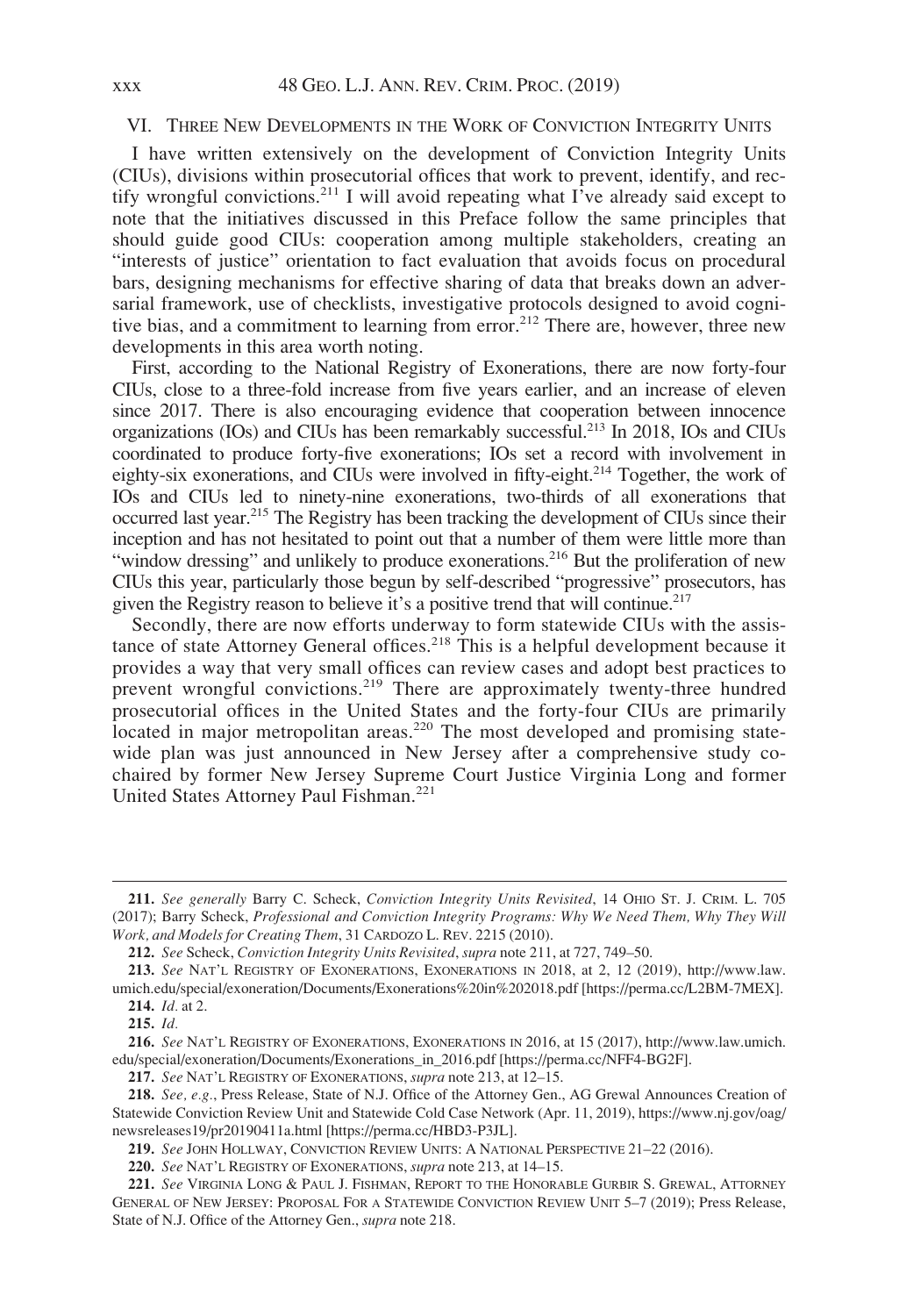Finally, some CIUs have expanded their mission to include reconsideration of cases involving excessive sentences.<sup>222</sup> Specifically, as suggested in Twenty-One Principles for Twenty-First-Century Prosecutors, CIUs should create "a process for reviewing and supporting clemency and pardon requests, as well as other relief for long sentences that raise concerns about proportional punishment and fairness, or that are being served by individuals who are elderly or ill and no longer pose a danger to the community."<sup>223</sup> Rachel Barkow's new book, Prisoners of Politics: Breaking the Cycle of Mass Incarceration, provides powerful arguments and solid data to support this development. Barkow points out that parole and clemency should be viewed as "back-end checks" on earlier prosecutorial decisions about charging and sentencing recommendations in light of how people learn, change, and develop.<sup>224</sup> Just as administrative agencies routinely revisit their own policies and procedures when faced with new information, prosecutors and courts should revisit long sentences. Most significantly, there is solid data showing that "long sentences themselves become criminogenic because of the barriers to reentry they create."<sup>225</sup>

### CONCLUSION: A MARSHALL PLAN FOR INDIGENT DEFENSE

All of the initiatives to protect the integrity of our convictions discussed in this Preface presume, with some justification, that prosecutors and judges have, or can fairly easily obtain, the resources to adopt these changes if they are willing. The same presumption does not apply to those who defend the indigent and it's irresponsible not to say so forcefully. The initiatives proposed here would have a much greater chance of succeeding if the defense function approached adequate funding. Indeed, the agendas of progressive prosecutors—efforts to reform bail, responsibly accelerate re-entry, provide for early and responsible termination of parole, and diversion of the mentally ill and substance abusers out of the criminal justice system to better outcomes—will all have a much better chance of success if defenders are capable partners in the process.

Between sixty to ninety percent of defendants charged in serious criminal cases require, because they are indigent, a state provided lawyer.<sup>226</sup> But, as John Pfaff persuasively points out, state and local governments underfund these programs, spending about two percent of what they spend on the totality of criminal justice activities on such programs, which is thirty percent less than they spend on state prosecutors. That point is concerning because prosecutors don't have to pay much for investigative services, which are primarily provided by police, and they have comparatively greater control over their caseloads than defenders because they can, to some degree, regulate it by dropping minor cases. Although real spending on indigent defense has gone up over the 1990s and 2000s by roughly four percent, it didn't keep pace with a forty percent increase in felony case filings during this time frame. So indigent

<sup>222.</sup> See POST-CONVICTION JUSTICE BUREAU,<http://www.brooklynda.org/post-conviction-justice-bureau/> [[https://perma.cc/6Y9L-YR59\]](https://perma.cc/6Y9L-YR59) (last visited May 14, 2019); Eli Hager, The DAs Who Want to Set the Guilty Free, MARSHALL PROJECT (Mar. 20, 2018, 6:00 AM), [https://www.themarshallproject.org/2018/03/20/the-das](https://www.themarshallproject.org/2018/03/20/the-das-who-want-to-set-the-guilty-free)[who-want-to-set-the-guilty-free](https://www.themarshallproject.org/2018/03/20/the-das-who-want-to-set-the-guilty-free) [[https://perma.cc/UP36-NUJ3\]](https://perma.cc/UP36-NUJ3).

<sup>223.</sup> See EMILY BAZELON, CHARGED: THE NEW MOVEMENT TO TRANSFORM AMERICAN PROSECUTION AND END MASS INCARCERATION 327 (2019).

<sup>224.</sup> See RACHEL ELISE BARKOW, PRISONERS OF POLITICS: BREAKING THE CYCLE OF MASS INCARCERATION 147 (2019).

<sup>225.</sup> Id. at 147–48.

<sup>226.</sup> Tina Peng, Opinion, I'm a Public Defender. It's Impossible for Me to do a Good Job Representing My Clients., WASH. POST (Sept. 3, 2015), [https://www.washingtonpost.com/opinions/our-public-defender-system](https://www.washingtonpost.com/opinions/our-public-defender-system-isnt-just-broken--its-unconstitutional/2015/09/03/aadf2b6c-519b-11e5-9812-92d5948a40f8_story.html)[isnt-just-broken–its-unconstitutional/2015/09/03/aadf2b6c-519b-11e5-9812-92d5948a40f8\\_story.html](https://www.washingtonpost.com/opinions/our-public-defender-system-isnt-just-broken--its-unconstitutional/2015/09/03/aadf2b6c-519b-11e5-9812-92d5948a40f8_story.html) [\[https://](https://perma.cc/M6HR-5BQN) [perma.cc/M6HR-5BQN\]](https://perma.cc/M6HR-5BQN).